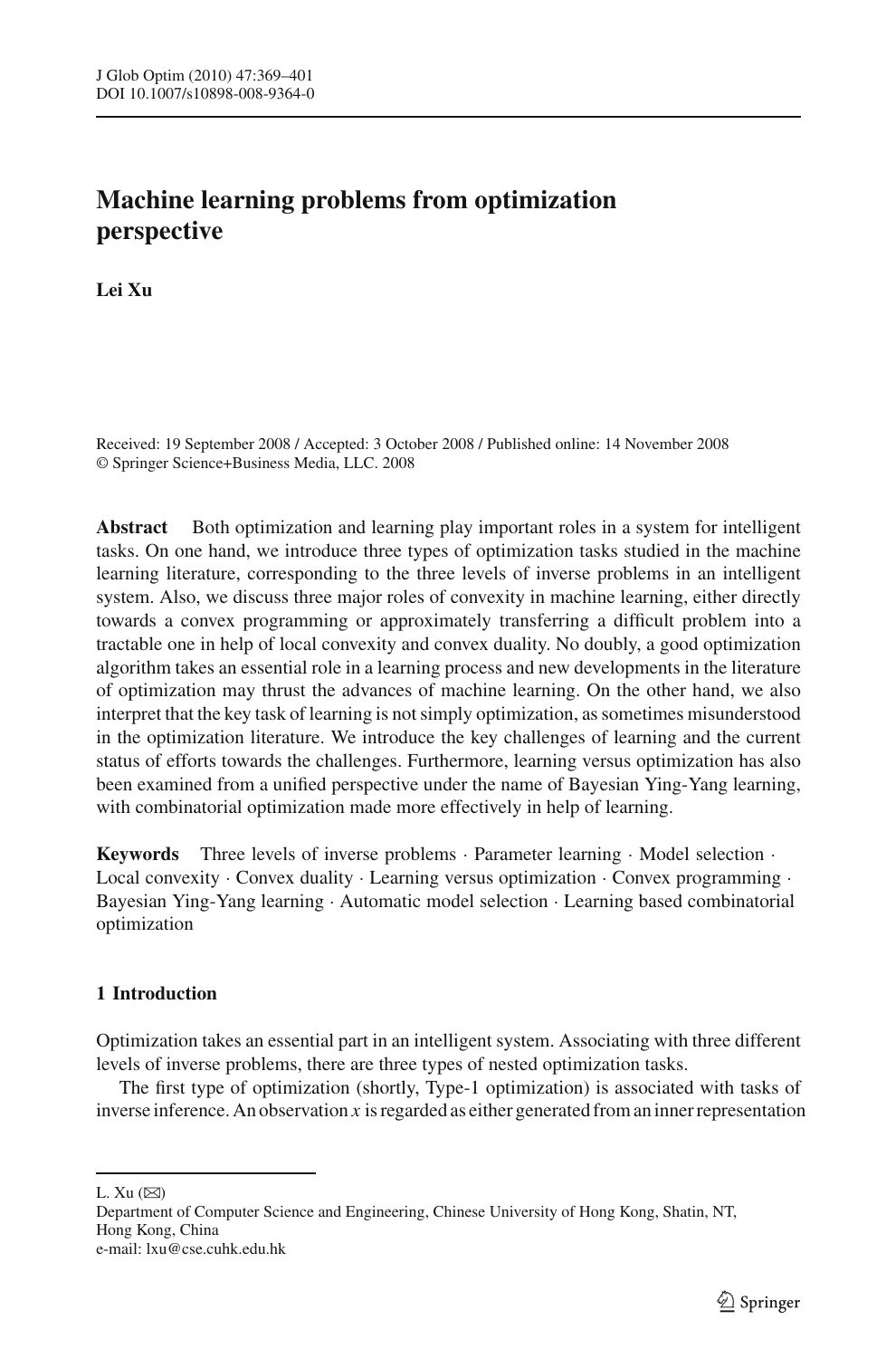

<span id="page-1-0"></span>**Fig. 1** Optimizations for inverse inference and probabilistic perspective

*y* or a consequence from a cause *y* via a given mapping  $G: y \rightarrow x$ . The task is inversely inferring *y*. Examples of such tasks include memory association, classification, decision making, input encoding, reasoning, etc. If  $G : y \rightarrow x$  is one-to-one and its inverse one-to-one mapping  $F: x \to y$  is analytically solvable, we can directly compute  $y = F(x)$ . In other cases, we need to enumerate every  $y \in \mathcal{D}_y$  and check whether it is mapped to the observation *x* by  $G: y \rightarrow x$ , where  $\mathcal{D}_y$  consists of all the possible values that *y* may take.

This is not a simple task due to uncertainties. One uncertainty is incurred by noises in observation, as shown in Fig. [1a](#page-1-0), for which we need an objective measure with noise in consideration and search a best *y* via an optimization. Also, uncertainty is involved because the mapping  $G: y \rightarrow x$  is many-to-one or infinite many to one, for which we need an additional measure that regularizes the optimization such that a most regular or reasonable *y* can be selected among many possible solutions. In the framework of probability theory, the first uncertainty is described by a distribution  $q(x|y)$  for a probabilistic mapping  $y \rightarrow x$  while the second uncertainty is considered by a distribution  $q(y)$  for every  $y \in \mathcal{D}_y$  on its chance to be a reasonable cause or inner representation, as shown in Fig. [1b](#page-1-0). Then the uncertainty of corresponding inverse mapping is described by a distribution  $p(y|x)$  for a probabilistic inverse map  $x \to y$ , summarized in the [1](#page-2-0)st column of Table 1 are four typical ways.

The first choice is Bayesian inference (BI) that provides a distribution  $p(y|x)$  via combining evidences from  $q(x|y, \theta_{x|y})$  and  $q(y|\theta_y)$  in a normalized way, which involves an integral with a computational complexity that is usually too high to be practical. The difficulty is tackled by seeking a most probable mapping  $x \to y$  in a sense of the largest probability  $p(y|x)$ , called the maximum Bayes (MB) or MAximum Posteriori (MAP). It further degenerates into  $y^* = arg \max_{y} q(x|y, \theta_{x|y})$  when there is no knowledge about  $q(y|\theta_y)$ . In some cases, making maximization may also be computationally expensive. Instead, the last choice is to Learn a Parametric Distribution (LPD)  $p(y|x, \theta_{y|x})$  by which an inverse mapping  $x \to y$  can be fast implemented. To get this  $p(y|x, \theta_{y|x})$ , we need its structure pre-specified and then learn the parameter set  $\theta_{v|x}$  from samples either based on  $q(x|y, \theta_{x|v})$  and  $q(y|\theta_v)$  or in help of a teacher who teaches a desired response to each sample. Actually, this LPD is a special case of the following second type of inverse problems.

The above studies base on knowing  $G : y \to x$  or  $q(x|y)$  and  $q(y)$ , while they are usually unknown. What we can actually base on is only a set of observation samples  $X_N = \{x_t\}_{t=1}^N$ . Provided that  $q(x|y)$  and  $q(y)$  come from two families of parametric functions  $q(x|y, \theta_{x|y})$ and  $q(y|\theta_y)$  with their corresponding function structures pre-specified but two sets  $\theta_{x|y}$ ,  $\theta_y$ of unknown continuous parameters. As illustrated in Fig. [1c](#page-1-0), the task is getting an inverse mapping  $\mathcal{X}_N \to \Theta$ , referred by the term *estimation* or *parameter learning* for  $\Theta$ . This  $\Theta$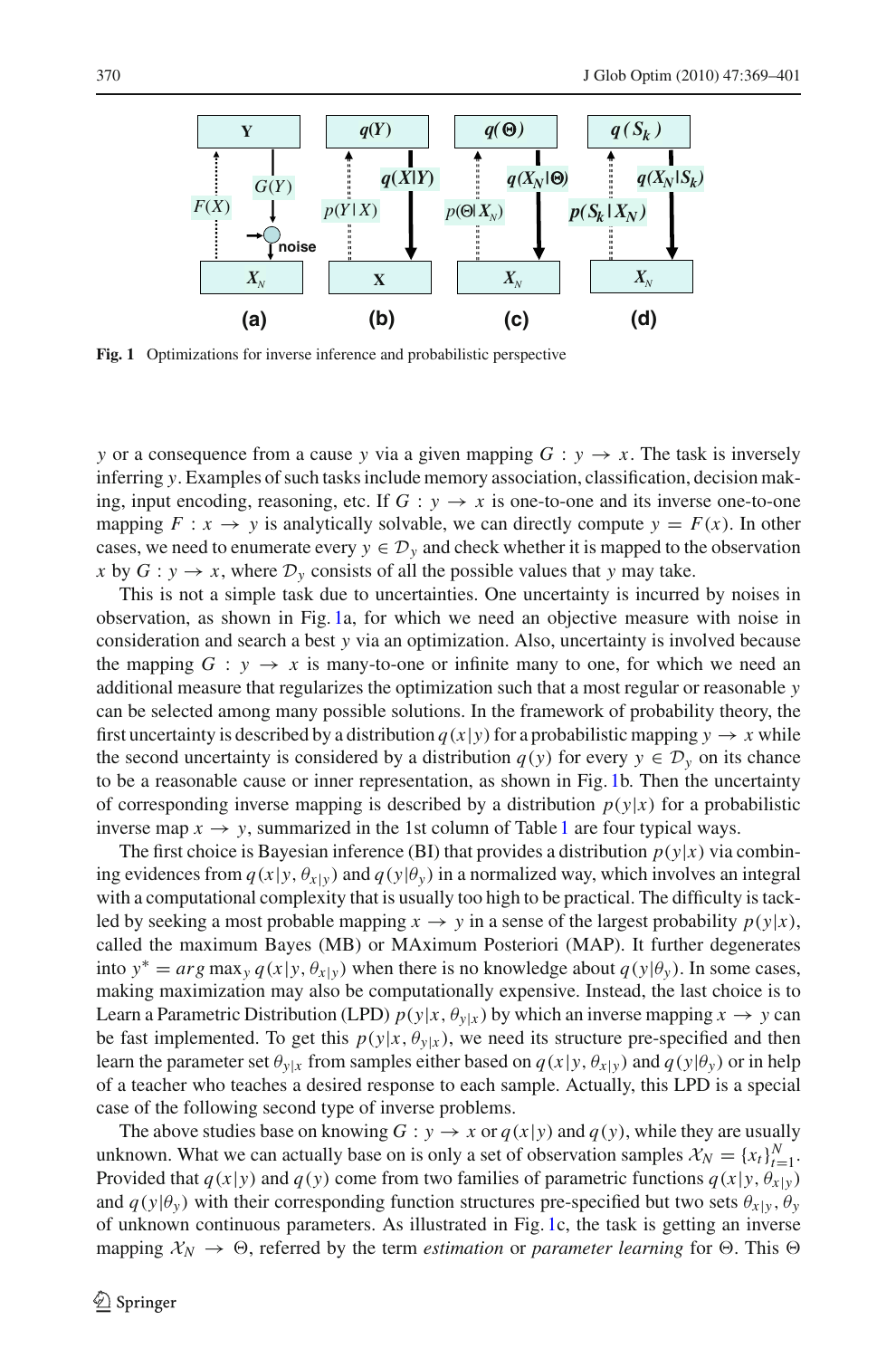|              | Table 1 Typical methods for three levels of inverse problems                                                                                        |                                                                                                                                 |                                                                                                                                                  |
|--------------|-----------------------------------------------------------------------------------------------------------------------------------------------------|---------------------------------------------------------------------------------------------------------------------------------|--------------------------------------------------------------------------------------------------------------------------------------------------|
|              | (a) Inverse inference on $y$                                                                                                                        | (b) Parameter learning                                                                                                          | (c) Model selection                                                                                                                              |
| ⊡            | $q(x \theta) = \int q(x y, \theta_{x y}) q(y \theta_y) dy$<br>$p(y x) = \frac{q(x y, \theta_{x y})q(y \theta_{y})}{\sqrt{x}}$<br>$\theta(x \theta)$ | $\theta P(\theta) b(\theta X) b$ $\int d(X \times \theta) d\theta$<br>$p(\theta X_N) = \frac{q(X_N \theta)q(\theta)}{q(X_N S)}$ | $q(X_N \mathbf{X}) = \sum_k q(X_N S_k) q(k)$<br>$p(k X_N) = \frac{q(X_N S_k)q(k)}{q(X_N N)}$                                                     |
| MВ           | $\max_{y} [q(x y, \theta_{x y}) q(y \theta_{y})]$                                                                                                   | $\max_{\theta}  q(X_N \theta) q(\theta) $                                                                                       | $\max_k \left[ q \left( X_N   S_k \right) q \left( k \right) \right]$                                                                            |
| $\mathbb{R}$ | $\max_{y} q(x y, \theta_{x y})$                                                                                                                     | $\max_{\theta} q\left(X_N \theta\right)$                                                                                        | $\max_k q(X_N S_k)$                                                                                                                              |
| B            | $p\left(\mathbf{y} \mathbf{x},\boldsymbol{\theta}_{\mathbf{y} \mathbf{x}}\right)$                                                                   | $p(\theta X_N)$                                                                                                                 | $p(k X_N)$                                                                                                                                       |
| Distribution |                                                                                                                                                     |                                                                                                                                 | BI-Bayesian Inference, MB-Maximum Bayes or called Maximum Posteriori (MAP), ML-Maximum Likelihood or Marginal Likelihood, LPD-Learned Parametric |

<span id="page-2-0"></span>

| i<br>í<br>í<br>ı<br>í<br>í<br>í                                     |
|---------------------------------------------------------------------|
| ı<br>í<br>$\frac{1}{2}$<br>ı<br>l<br>ı<br>I<br>١                    |
| I<br>l<br>l<br>l                                                    |
| þ<br>í<br>ı<br>l                                                    |
| ١<br>ı<br>l<br>$\overline{\phantom{a}}$<br>í<br>ı<br>í              |
| ֧֧ׅ֚֚֚֚֚֚֚֚֚֚֚֚֚֚֚֚֚֚֚֚֚֚֚֚֚֚֚֝֡֡֡֡֡֡֡֬֜֓֡<br>í<br>ı<br>í<br>٦<br>l |
| I<br>l<br>l                                                         |

 $\underline{\textcircled{\tiny 2}}$  Springer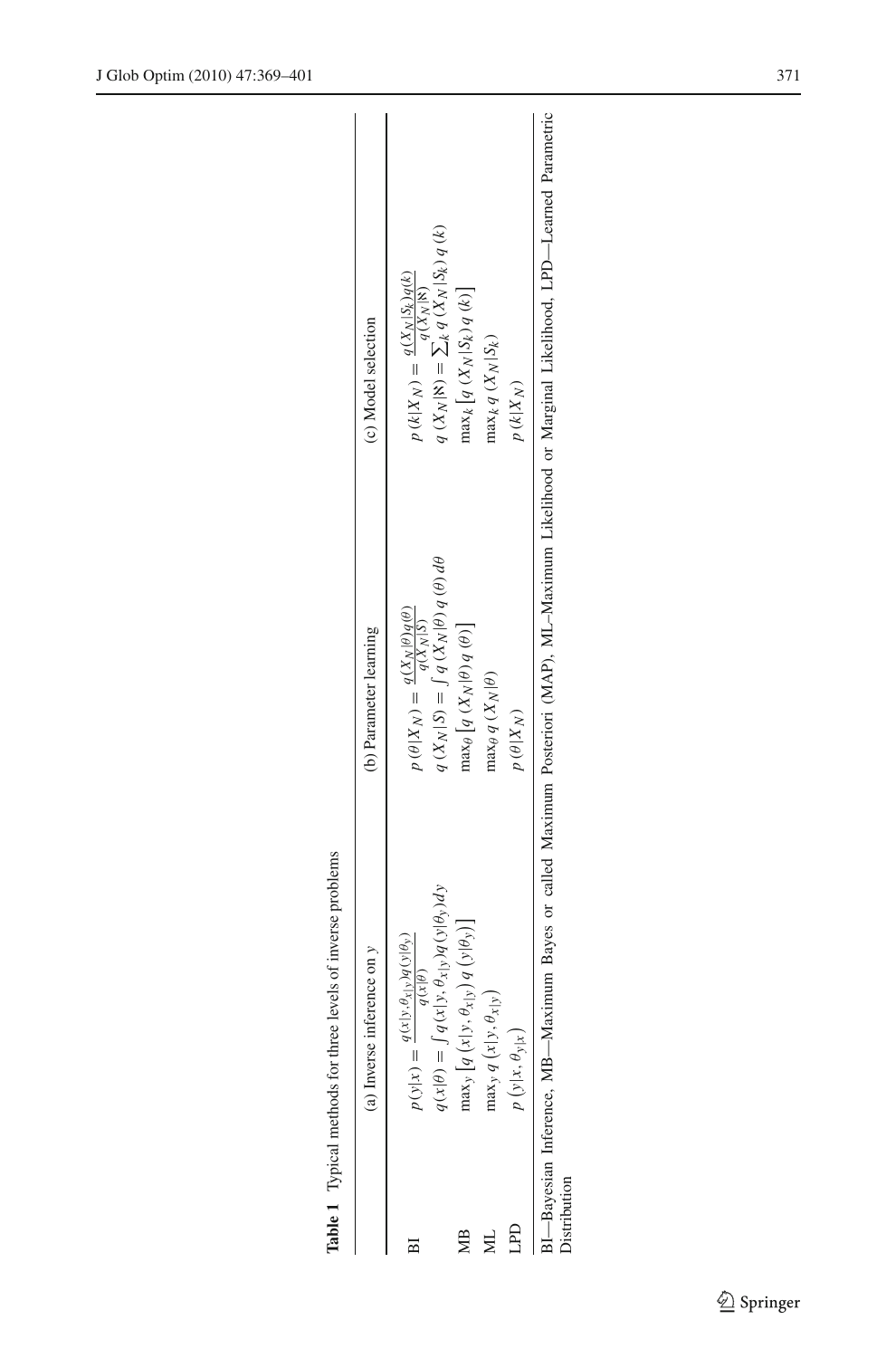

<span id="page-3-0"></span>**Fig. 2** A combination of a series of individual simple structures

consists of  $\theta_{x|y}$ ,  $\theta_y$ , as well as  $\theta_{y|x}$  if the above LPD is considered together. Similar to Fig. [1b](#page-1-0), we consider two distributions  $q(\mathcal{X}_N | \Theta)$  and  $q(\Theta)$  for uncertainties.

Usually,  $q(\mathcal{X}_N | \Theta)$  is described by  $q(\mathcal{X}_N | \Theta) = \int q(\mathcal{X}_N | \mathcal{Y}_N, \theta_{x|y}) q(\mathcal{Y}_N | \theta_y) d\mathcal{Y}_N$ , while it is difficult to get an appropriate  $q(\Theta)$ , which needs a priori knowledge that we may not have. The simplest and most widely studied one is the maximum likelihood (ML) learning  $\max_{\Theta} q(\mathcal{X}_N|\Theta)$ , with the role of  $q(\Theta)$  ignored. Also, various efforts were made on considering  $q(\Theta)$ . One is the choice at Table [1—](#page-2-0)MB, i.e., max $\Theta[q(\mathcal{X}_N|\Theta)q(\Theta)]$ . The second type of optimization (shortly, Type-2 optimization) is encountered during implementing both the ML and MB learning, featured by a continuous optimization that usually involves many local optimal solutions. Extensive studies have been made under different names [\[22](#page-30-0)[,26](#page-30-1)[,34\]](#page-31-0), referred collectively in term of Bayesian school. Related efforts also include those made under *Tikhonov regularization* [\[21,](#page-30-2)[30](#page-31-1)] or regularization approaches.

Conceptually, we may also consider the choice of Table [1b](#page-2-0)—BI for a probabilistic inverse mapping by a distribution  $p(\Theta|\mathcal{X}_N)$ . Getting  $p(\Theta|\mathcal{X}_N)$  encounters a difficult integral over  $\Theta$ . An alternative is using a particularly designed parametric structure in place of  $p(\Theta|\mathcal{X}_N)$ , i.e., the choice LPD in the 2nd column of Table [1.](#page-2-0) Except of some special cases, even the integral over  $\mathcal{Y}_N$  for  $q(\mathcal{X}_N|\Theta)$  encounters either a summation or a numerical integral, both of which involve huge computing costs. Efforts have been made in the Helmholtz free energy based learning [\[6,](#page-30-3)[9\]](#page-30-4), BYY Kullback learning [\[37\]](#page-31-2), and BYY harmony learning [\[37,](#page-31-2)[50](#page-31-3)] for avoiding these integrals and getting  $p(y|x, \theta_{y|x})$  and  $p(\Theta|\mathcal{X}_N)$  for the LPD choices in Table [1.](#page-2-0) Detailed discussions are referred to Sects[.3.3](#page-19-0) and [4.1.](#page-23-0)

Usually, we do not know how to pre-specify the structure of  $q(x|y, \theta_{x|y})$  and  $q(y|\theta_y)$ . We are facing a problem of inversely determining them from  $\mathcal{X}_N = \{x_t\}_{t=1}^N$  too, for which we consider a family of infinite many structures  ${S_k(\Theta_k)}$  via combining a set of individual simple structures (or simply called units) via a simple combination scheme, as shown in Fig. [2.](#page-3-0) Every unit can be simply one point, one dimension in a linear space, or one simple computing unit. The types of the basic units and the combination scheme jointly act as a seed or meta structure  $\aleph$  that grows into a family  $\{S_k(\Theta_k)\}\$  with each  $S_k$  sharing a same configuration but in different scales, each of which is labeled by a scale parameter **k** in term of one integer or a set of integers. That is, each specific **k** corresponds to one candidate model with a specific complexity. We can enumerate each candidate via enumerating<sup>1</sup> **k** and evaluate each candidate by a selection criterion *J* (**k**).

As shown in Fig. [1d](#page-1-0), the third level of inverse problems considers selecting an appropriate **k**<sup>∗</sup> based on  $X_N = \{x_t\}_{t=1}^N$  only, usually referred as *model selection*. That is, the third type optimization (shortly, Type-3 optimization) belongs discrete optimization. However, it is

<span id="page-3-1"></span><sup>&</sup>lt;sup>1</sup> We say that **k**<sub>1</sub> proceeds **k**<sub>2</sub> or **k**<sub>1</sub>  $\prec$  **k**<sub>2</sub> if *S*<sub>**k**<sub>1</sub></sub> is a part (or called a substructure) of *S*<sub>**k**<sub>2</sub>. When **k** consists</sub> of only one integer,  $\mathbf{k}_1 \prec \mathbf{k}_2$  becomes simply  $\mathbf{k}_1 \prec \mathbf{k}_2$ .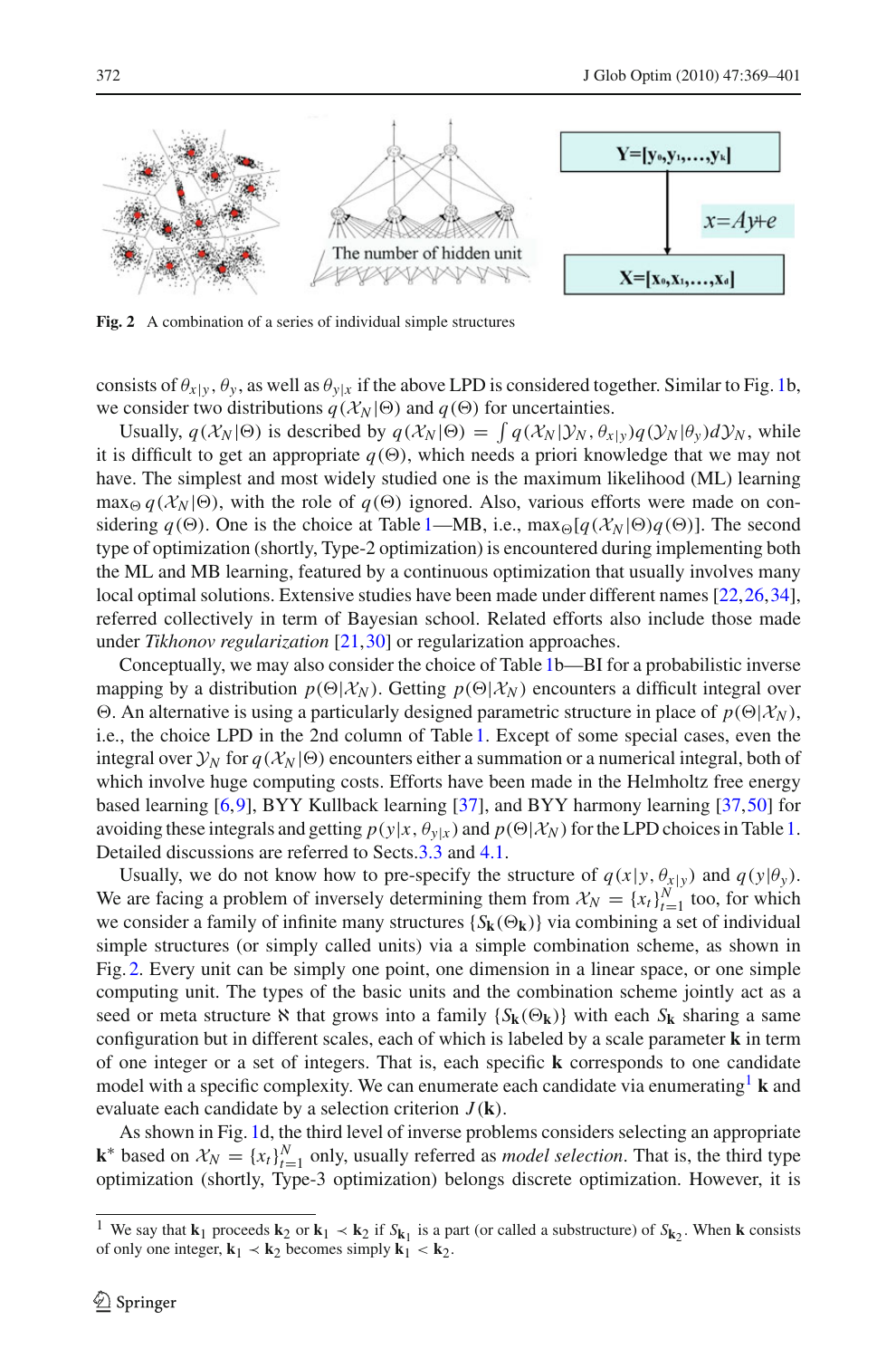

<span id="page-4-0"></span>**Fig. 3** Model selection: fitting performance versus generalization performance

not simply a conventional discrete optimization. We can not simply use  $J(\mathbf{k}) = -\max_{\Theta}$ ln  $p(X_t | \Theta_k)$  for this purpose, as illustrated in Fig. [3a](#page-4-0). For a finite *N*, this  $J(k)$  will keep decreasing as  $k$  increases and reach zero at a value  $k_N$  that is usually much larger than the appropriate one **k**<sup>∗</sup>. Though a  $S_k(\Theta_k)$  with **k**<sup>∗</sup>  $\prec$  **k** can get a low value *J* (**k**) that means fitting  $X_N$  well, it has a poor generalization performance, i.e., performing poorly on new samples with the same regularity underlying  $\mathcal{X}_N$ . This is usually called *over-fitting* problem that makes the key challenge of learning is not same as seeking a global optimal solution. As shown in Fig. [3a](#page-4-0), seeking the global minimum of  $-\ln p(X_t|\Theta_k)$  tends to reduce generalization error for a small **k**, though this tendency weakens as **k** decreases. On the other hand, as **k** goes beyond **k**∗, not only seeking a global minimum is no longer difficult because a global minimum can be reached at infinite many values of  $\Theta_{\mathbf{k}}$ , but also reaching the global minimum of  $-\ln p(X_t|\Theta_k)$  is no longer helpful to reduce generalization error.

Moreover, this Type-3 optimization is nested with a series of implementations of Type-2 optimization for estimating a best  $\Theta_k^*$  at each **k**, which usually incurs a huge computing cost, while many practical applications demand that learning is made adaptively upon each sample comes. Efforts are also demanded on tackling this computational challenge too.

In the rest of this paper, several typical problems for three optimization types are introduced in Sect. [2.](#page-4-1) Also, we interpret that the key task of learning is not simply optimization, via introducing the key challenges of learning and the current status of efforts towards the challenges. Then, a unified perspective is provided in Sect. [3](#page-10-0) to show how the three types interact and implemented in one learning system, under guidance of the *Bayesian Ying Yang harmony* theory. Moreover, comparisons are made on relations and differences with typical existing learning theories. In Sect. [4,](#page-23-1) learning versus optimization is further elaborated. The roles of convexity in machine learning are further discussed, featured by approximately transferring a difficult problem into a tractable one. Also, a learning based approach is introduced for making combinatorial optimization more effectively. Finally concluding remarks are made in Sect. [5.](#page-29-0)

### <span id="page-4-1"></span>**2 Learning problems: three types of optimizations**

# 2.1 Type 1: optimizations for inverse inference

<span id="page-4-2"></span>We start at several typical examples of inverse inference by the choice Table [1a](#page-2-0)—MB (the choice MB in the first column of Table [1\)](#page-2-0), i.e., the following optimization problem

$$
y^* = arg \max_{y} [q(x|y)q(y)], \qquad (1)
$$

 $\circled{2}$  Springer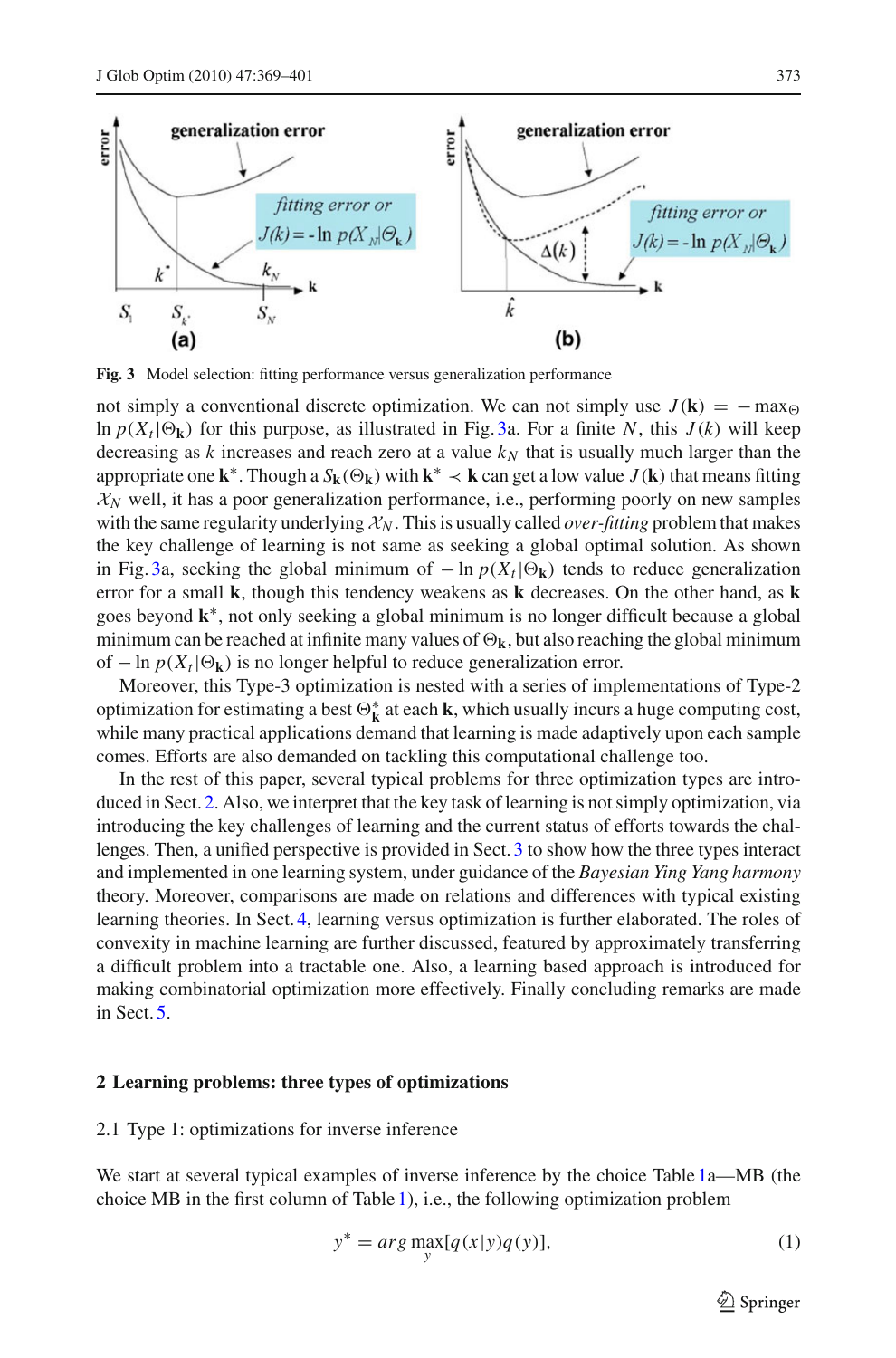with  $q(x|y)$  and  $q(y)$  in certain specific forms. Usually, observation noises are regarded as from Gaussian, $<sup>2</sup>$  that is,</sup>

$$
q(x|y) = G(x|\mu_y, \Sigma_y), \ \mu_y = \int xq(x|y)dx, \ \Sigma_y = \int (x - \mu_y)(x - \mu_y)^T q(x|y)dx. \tag{2}
$$

Listed in Table [2](#page-6-0) are its typical structures and several structures of  $q(y)$ .

For  $q(x|y)$  of Table [2c](#page-6-0) (A)&(1) (i.e., Type A & case (1) of  $q(x|y)$  in Table 2c) and  $q(y)$ of Table [2a](#page-6-0)  $(2)$  + Table [2b](#page-6-0)  $(1)$  $(1)$  $(1)$ , Eq. 1 is solved analytically by a linear function and thus the mapping  $x \to y$  is computable directly. We proceed to the combination with  $q(y)$  of Table [2a](#page-6-0) ([1](#page-4-2)) and  $q(x|y)$  of Table [2c](#page-6-0) (A)&(2), at which Eq. 1 becomes

$$
\ell^* = \arg \max_{\ell} [G(x | \mu_{\ell}, \Sigma_{\ell}) \alpha_{\ell}]. \tag{3}
$$

The mapping  $x \to \ell^*$  is called maximum posteriori (MAP) classification, and is solved simply by enumeration. The situation becomes more complicated if we change  $q(y)$  into Table  $2a(2)$  $2a(2)$  + Table  $2b(2)$  $2b(2)$ , which leads to the problem of binary factor analysis  $[40, 42, 43]$  $[40, 42, 43]$ . With each element of  $y = [y^{(1)}, \ldots, y^{(m)}]^T$  $y = [y^{(1)}, \ldots, y^{(m)}]^T$  $y = [y^{(1)}, \ldots, y^{(m)}]^T$  in binary value, Eq. 1 becomes equivalently a combinatorial optimization problem as follows:

$$
\min_{y^{(1)},...,y^{(m)}} \left\{ 0.5e^T \Sigma^{-1} e - \sum_{j=1}^m \left[ y^{(j)} \ln q_j + (1 - y^{(j)}) \ln (1 - q_j) \right] \right\}, \ e = x - Ay - \mu,
$$
\n
$$
\text{subject to } y^{(j)} = 1 \text{ or } 0, \ j = 1, ..., m,
$$
\n
$$
(4)
$$

for which an exhaustive enumeration will grow exponentially with *m*. Usually, a heuristic iterative algorithm is used [\[40](#page-31-4)[,42](#page-31-5)[,43\]](#page-31-6) without a guarantee of a global optimal solution.

We further go to the combination with  $q(x|y)$  of Table [2c](#page-6-0) (B)&(2) and with  $q(y)$  of Table [2a](#page-6-0)  $(2)$  + Table [2b](#page-6-0)  $(3)$  or  $(4)$ , which leads to the problem of nonGaussian factor analysis  $[40, 42, 43]$  $[40, 42, 43]$ . It follows that Eq. [1](#page-4-2) becomes

$$
\min_{\{y_g^{(j)}, i^{(j)}\}_{j=1}^m} \left\{ 0.5 e^T \Sigma^{-1} e - \sum_{j=1}^m \ln \left[ \beta^{(j, i^{(j)})} G(y_g^{(j)} | v^{(j, i^{(j)})}, \lambda^{(j, i^{(j)})}) \right] \right\}, \text{ for Table 2b (3),}
$$
  

$$
\min_{y_g^{(1)}, \dots, y_g^{(m)}} \left\{ 0.5 e^T \Sigma^{-1} e - \sum_{j=1}^m \ln \sum_i \beta^{(j, i)} G(y_g^{(j)} | v^{(j, i)}, \lambda^{(j, i)}) \right\}, \text{ for Table 2b (4),}
$$
 (5)

with  $e = x - (Ay + \mu)$ , which is an even difficult task of global continuous optimization.

Interestingly, a classical combinatorial optimization problem may also be re-examined from the perspective of Eq. [1.](#page-4-2) We start at one typical example that considers an  $N \times N$ symmetrical matrix *X* that represents an attribute graph in consideration and a  $N \times N$ symmetrical matrix *A* as a reference. The task is matching two graphs *X*, *A* via searching various permutations of their vertices, which is usually referred as attribute graph matching (AGM) [\[8](#page-30-5),[31](#page-31-7)[,54,](#page-31-8)[55](#page-31-9)]. A mismatch is considered via the following matrix norm:

$$
E_o(Y, X) = \|X - Y^T A Y\|^2, \tag{6}
$$

<span id="page-5-1"></span>and the task is formulated into a combinatorial optimization as follows

 $\min_{\mathbf{F}} E_o(Y, X)$ , where  $\mathbf{\Pi}_N$  consists of all the  $N \times N$  permutation matrices. (7) *Y*∈ $\prod$ <sup>*N*</sup>

<span id="page-5-0"></span><sup>&</sup>lt;sup>2</sup> In this paper,  $G(u|\mu, \Sigma)$  denotes a Gaussian density of *u* with a mean  $\mu$  and a covariance matrix  $\Sigma$ .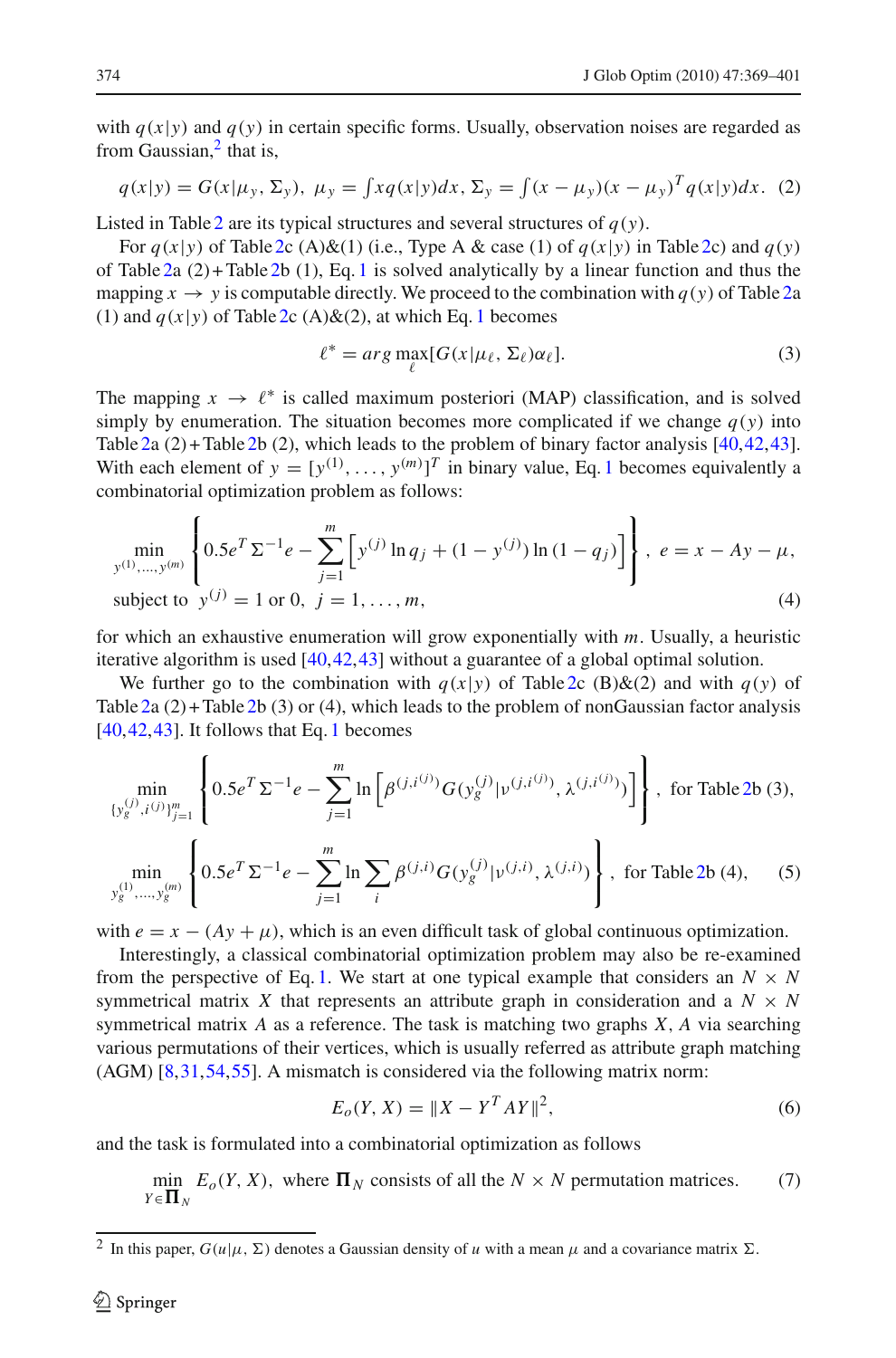<span id="page-6-0"></span>

|                     | <b>Table 2</b> Typical structures of $q(y) = q(y \theta_y)$ and $q(x y, \theta_x y) = G(x \mu_y, \sum_y)$                                                                                                                                                  |               |                                                                                                                                                                                                               |                                                                                                                                  |                                                                                       |                 |            |                           |
|---------------------|------------------------------------------------------------------------------------------------------------------------------------------------------------------------------------------------------------------------------------------------------------|---------------|---------------------------------------------------------------------------------------------------------------------------------------------------------------------------------------------------------------|----------------------------------------------------------------------------------------------------------------------------------|---------------------------------------------------------------------------------------|-----------------|------------|---------------------------|
| $\widehat{a}$       |                                                                                                                                                                                                                                                            |               |                                                                                                                                                                                                               |                                                                                                                                  |                                                                                       |                 |            |                           |
|                     | $(1)$ $(l)$                                                                                                                                                                                                                                                | $(2)$ $\{y\}$ | $(3) \{y, l\}$                                                                                                                                                                                                |                                                                                                                                  |                                                                                       |                 |            |                           |
|                     | $q(y \theta_y)$ $q(l) = \alpha_l \ge 0$ , $\sum_{i=1}^{k} \alpha_l = 1$ $q(y) = \mathbf{\Pi}_{j=1}^{m} q(y^{(j)})$ $q(y, l) = q(y l)\alpha_l$ , $q(y l) = \prod_{i=1}^{m_l} q(y^{(j)} l)$                                                                  |               |                                                                                                                                                                                                               |                                                                                                                                  |                                                                                       |                 |            |                           |
| G)                  |                                                                                                                                                                                                                                                            |               |                                                                                                                                                                                                               |                                                                                                                                  |                                                                                       |                 |            |                           |
|                     | (1) Gaussian                                                                                                                                                                                                                                               | (2) Bernoulli | (3) $y^{(j)} = {y_g^{(j)}, i^{(j)}}$                                                                                                                                                                          | (4) Mixture                                                                                                                      |                                                                                       |                 |            |                           |
|                     | $q(y^{(j)})$ $G(y^{(j)} 0, \lambda^{(j)})$<br>$q(y^{(j)} l) G(y^{(j)} 0, \lambda_l^{(j)})$                                                                                                                                                                 |               | $q_j^{y^{(j)}} (1 - q_j)^{1 - y^{(j)}}$ $G(y_g^{(j)}   v^{(j, i)}, \lambda^{(j, i)} ) \beta^{(j, i)}$<br>$q_{i,j}^{y^{(j)}}(1-q_{l,j})^{1-y^{(j)}} G(y_g^{(j)} v_l^{(j,i)}, \lambda_l^{(j,i)}\beta_l^{(j,i)}$ | $\sum_{i=1}^{\kappa^{(j)}} \beta_l^{(j,i)} q_l^{(i)}(y_g^{(j)})$<br>$\sum_{i=1}^{\kappa^{(j)}} \beta^{(j,i)} q^{(i)}(y_g^{(j)})$ |                                                                                       |                 |            |                           |
| $\widehat{c}$       |                                                                                                                                                                                                                                                            |               |                                                                                                                                                                                                               |                                                                                                                                  |                                                                                       |                 |            |                           |
| <b>Type</b>         | ⋖                                                                                                                                                                                                                                                          | ≏             | $\cup$                                                                                                                                                                                                        |                                                                                                                                  |                                                                                       | (1) (2) (3) (4) |            |                           |
|                     | Ξ                                                                                                                                                                                                                                                          | $\widehat{z}$ | $\{y,l\}$                                                                                                                                                                                                     | $= G(x \mu_y,\,\Sigma_y)$<br>$q(x y, \theta_{x y})$                                                                              | Relation none of only only both<br>of noise toy $\{y, l\}$ $\{l\}$ $\{y\}$ $\{y, l\}$ |                 |            |                           |
| $\mu_{\mathcal{Y}}$ | $\mu$                                                                                                                                                                                                                                                      | $Ay + \mu$    | $Ay + \mu_l$                                                                                                                                                                                                  |                                                                                                                                  | $\Sigma_{y}$                                                                          |                 | $\Sigma_l$ | $\Sigma_y$ $\Sigma_{y,l}$ |
|                     | Note: For Choice (b)(3) we have $q(y^{(j)} t) = q(y_g^{(j)}, i^{(j)} t) = q(y_g^{(j)} i^{(j)}, l)q(i^{(j)} t)$ with $q(y_g^{(j)} i^{(j)}, t) = G(y_g^{(j)} v_j^{(j,i)}), q(i^{(j)} t) = \beta_i^{(j,i)} \ge 0, \sum_{i=1}^{k_i^{(j)}} \beta_i^{(j,i)} = 1$ |               |                                                                                                                                                                                                               |                                                                                                                                  |                                                                                       |                 |            |                           |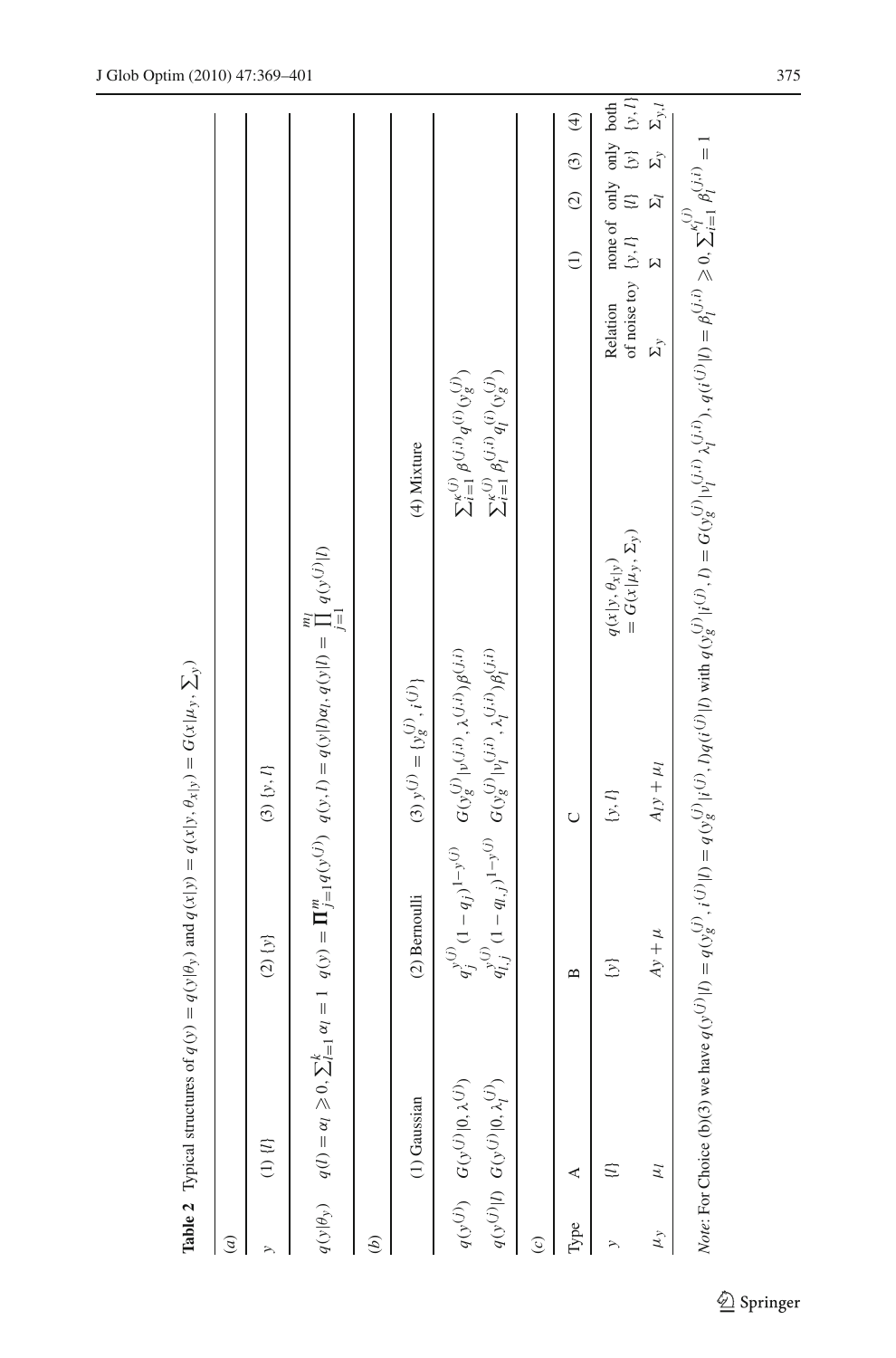We encounter a nonlinear mapping  $G: Y \to X$  by  $Y^T A Y \to X$  that can be put into the framework as shown in Fig. [1b](#page-1-0), with

$$
q(Y) \text{ on } \Pi_N, \quad q(X|Y) = G(X|Y^TAY, \sigma^2 I_{N \times N}).
$$
\n
$$
(8)
$$

<span id="page-7-3"></span>With  $x$ ,  $y$  replaced by  $X$ ,  $Y$  respectively, it follows that Eq. [1](#page-4-2) becomes equivalent to Eq. [7](#page-5-1) if  $q(Y)$  is uniform over  $\Pi_N$ .

Another example is the well known traveling salesman problem (TSP), i.e., a salesman visits every city only once and returns to the staring city, with this looping trip in a shortest distance. The locations of *N* cities can be represented by an  $N \times 2$  matrix *X* with a loop path from the 1st row to the last row. Enumerating all the possible loops in *YX*,  $\forall Y \in \Pi_N$ , the TSP is formulated as Eq. [7](#page-5-1) with

$$
E_o(Y, X) = ||D^T Y X||^2, \ D = [d_1, \dots, d_N].
$$
 (9)

For  $1 \le i \le N-1$ , each N dimensional vector  $d_i$  consists of zeros except that its *i*th element is 1 and its  $i + 1$ -th element is  $-1$ , while the elements of  $d<sub>N</sub>$  are zeros except that its *N*-th element is 1 and its 1st element is  $-1$ . Thus,  $D^T Y X$  calculates the location differences of two subsequent cities and its norm is thus the total distance of the corresponding loop.

The TSP problem, as well as a class of combinatorial optimization problems formulated as Eq. [7,](#page-5-1) can also be revisited from the perspective of Eq. [1](#page-4-2) with

$$
q(Y) \text{ on } \Pi_N, \quad q(X|Y) = e^{-\frac{1}{\lambda}E_o(Y,X)}/Z_{\lambda}(X), \quad Z_{\lambda}(X) = \sum_{Y} e^{-\frac{1}{\lambda}E_o(Y,X)}. \tag{10}
$$

<span id="page-7-4"></span>Again, Eq. [1](#page-4-2) becomes equivalent to Eq. [7](#page-5-1) if  $q(Y)$  is uniform over  $\Pi_N$ .

This perspective not only provides new insights on such a class of classical combinatorial optimization problems, but also a different road for making combinatorial optimization more effectively in help of approaches developed in the literature of machine learning. This issue will be further discussed later in Sect. [4.](#page-23-1)

# 2.2 Type 2: optimizations for parameter learning

Given a set  $\Xi = \{\xi_t\}$  with its elements being identically and independently distributed (i.i.d.), we have the following product form

$$
p(\Xi) = \prod_{t} p(\xi_t). \tag{11}
$$

When the samples in  $X_N = \{x_t\}_{t=1}^N$  are i.i.d., the choice Table [1b](#page-2-0)—ML becomes

<span id="page-7-2"></span>
$$
\max_{\Theta} \ln q(\mathcal{X}_N|\Theta), \quad \ln q(\mathcal{X}_N|\Theta) = \sum_{t=1}^N \ln q(x_t|\Theta). \tag{12}
$$

<span id="page-7-0"></span>Also,  $\Theta$  usually contains a part of parameters that should satisfy some constraints, e.g., any covariance matrix should be nonnegative definite, and a discrete probability satisfies

$$
\sum_{j=1}^{n} a_j = 1, \quad 1 \ge a_j \ge 0.
$$
 (13)

<span id="page-7-1"></span>Therefore, a Type-2 optimization is usually a constrained continuous optimization.

We further discuss several typical problems of Type-2 optimizations for parameter learning, again with  $q(x|y, \theta_{x|y})$  and  $q(y|\theta_y)$  in those structures of Table [2.](#page-6-0) The simplest case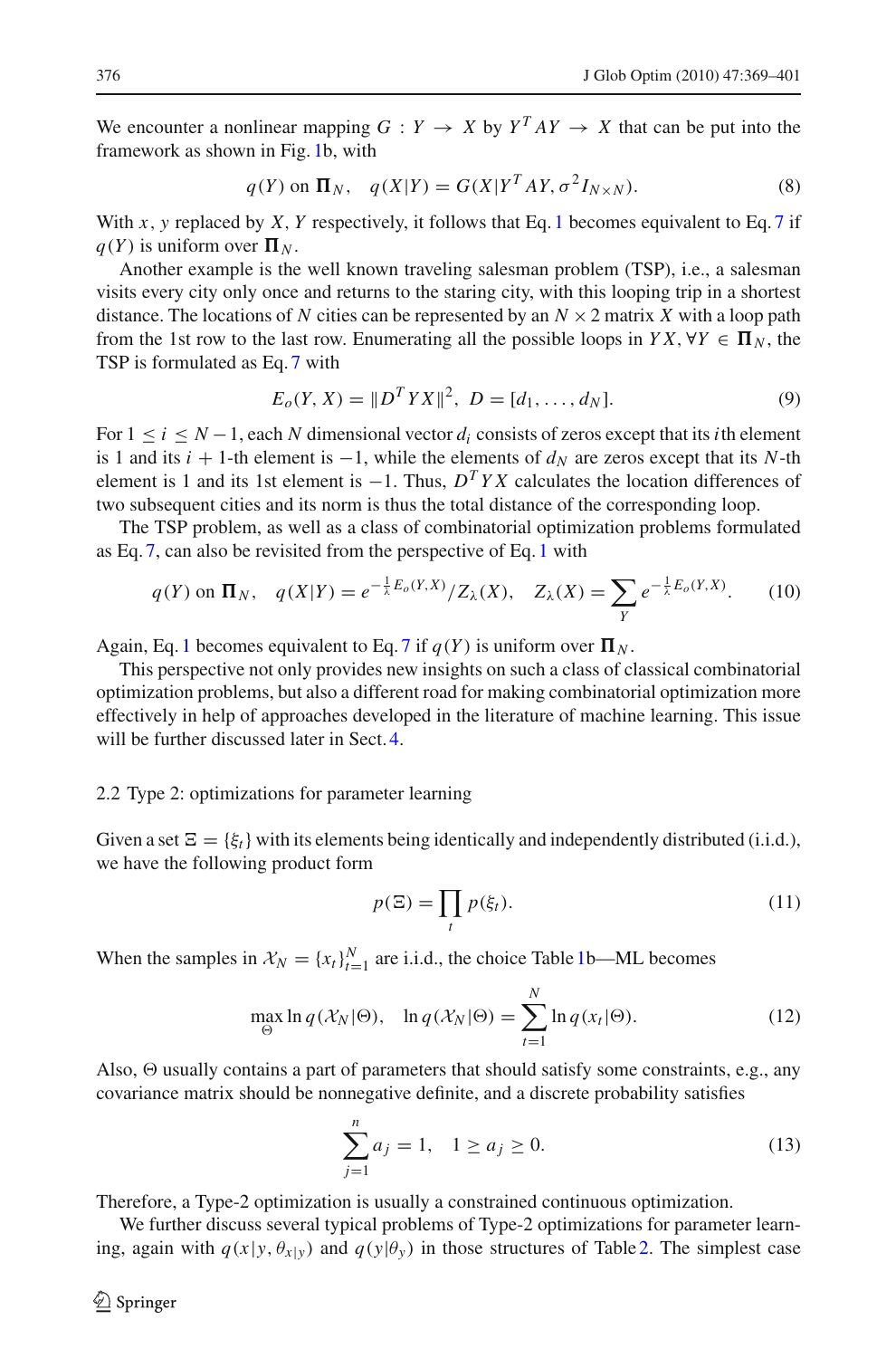is the combination with  $q(x|y)$  of Table [2c](#page-6-0) (A)&(1) and  $q(y)$  of Table [2a](#page-6-0) (2) + Table [2b](#page-6-0) (1), by which Eq. [12](#page-7-0) is solved analytically without involving an optimization. However, another simple situation, featured by the combination with  $q(y)$  of Table [2a](#page-6-0) (1) and  $q(x|y)$  of Table [2c](#page-6-0)  $(A)$ &(2), becomes quite complicated already. That is, considering the following Gaussian mixture

$$
q(x_t|\Theta) = \sum_{\ell=1}^k \alpha_\ell G(x|\mu_\ell, \Sigma_\ell), \qquad (14)
$$

<span id="page-8-1"></span>the ML learning by Eq. [12](#page-7-0) is already a nonlinear multivariate continuous optimization, with constraints that  $\alpha_{\ell}$  should satisfy Eq. [13](#page-7-1) and every  $\Sigma_{\ell}$  should be nonnegative definite. There are many local optimal solutions, and there is no algorithm available to guarantee a global optimal solution. A widely used algorithm for implementing Eq. [12](#page-7-0) is an iterative algorithm called expectation-maximization (EM), which guarantees the satisfaction of all the constraints during iterations and a convergence to a local optimal solution.

There are certain studies on convergence rate of the EM algorithm [\[53](#page-31-10)]. However, the picture about its computational complexity is quite complicated. To get some insights, we consider a degenerated case with  $\Sigma_{\ell} = \sigma^2 I$  and  $\alpha_{\ell} = 1/k$ . In this case, a Type-1 optimization by Eq. [1](#page-4-2) becomes equivalent to  $\ell^* = arg \min_{\ell} ||x_t - \mu_{\ell}||^2$  that classifies a sample  $x_t$  to the cluster represented by  $\mu_{\ell}$ . Thus, the set  $\mathcal{X}_N$  of samples is divided into *k* clusters represented by *k* center points  $\mu_{\ell}$ ,  $\ell = 1, \ldots, k$ , which is the widely encountered problem called *clustering analysis*. A typical formulation is that the representation of each  $x_t$  by its cluster center is measured by the corresponding square error and we expect the total square error over the entire set  $X_N$  is minimized, i.e.,

$$
\min_{\Theta} J_N(\Theta), \quad J_N(\Theta) = \sum_{t=1}^N \sum_{\ell=1}^k y_{\ell,t} \|x_t - \mu_{\ell}\|^2, \quad \Theta = {\{\mu_{\ell}\}}_{\ell=1}^k,
$$
\n
$$
\text{subject to } y_{\ell,t} = \begin{cases} 1, & \text{if } \ell = \arg\min_{\ell} \|x_t - \mu_{\ell}\|^2, \\ 0, & \text{otherwise;} \end{cases} \tag{15}
$$

<span id="page-8-0"></span>where  $y_{\ell,t}$  indicates a classification of  $x_t$  to the cluster represented by  $\mu_{\ell}$ . From this problem, we observe two features. First, a Type-1 optimization min<sub> $\ell$ </sub>  $||x_t - \mu_\ell||^2$  is actually nested within the optimization by Eq. [15](#page-8-0) for learning  $\Theta$ . Second, this apparently simple task is actually a typical NP-hard combinatorial problem.

Next, we proceed to consider a problem called binary factor analysis [\[40](#page-31-4)[,42](#page-31-5)[,43](#page-31-6)], featured by the combination with  $q(y)$  of Table [2a](#page-6-0) (2) + Table [2b](#page-6-0) (2) and  $q(x|y)$  of Table [2c](#page-6-0) (B)&(2). It follows from previous discussions that Eq. [1](#page-4-2) is alone a combinatorial optimization problem already. Moreover,  $q(x|\Theta)$  at the choice Table [1a](#page-2-0)—BI takes the following specific form

$$
q(x|\Theta) = \sum_{y} G(x|Ay + \mu, \Sigma) \prod_{j=1}^{m} q_j^{y^{(j)}} (1 - q_j)^{1 - y^{(j)}}, \quad \Theta = \{A, \Sigma, \{q_j\}\}.
$$
 (16)

Comparing with Eq. [14,](#page-8-1) this  $q(x|\Theta)$  is actually a mixture of  $2^m$  Gaussian components that is enumerated via a binary vector *y*. Thus, there is also an EM algorithm for implementing its corresponding Eq. [12.](#page-7-0) However, not only the computing cost increases considerably because evaluating  $q(x|\Theta)$  at each iteration needs to compute  $2^m$  terms, but also it becomes much more vulnerable to fall a poor local solution since it becomes a nonlinear optimization problem with a considerably increased number of local optimal solutions.

We further consider the problem of nonGaussian factor analysis, featured by the combination with  $q(x|y)$  of Table [2c](#page-6-0) (B)&(1) and with  $q(y)$  of Table [2a](#page-6-0) (2)+Table [2b](#page-6-0) (3) or (4).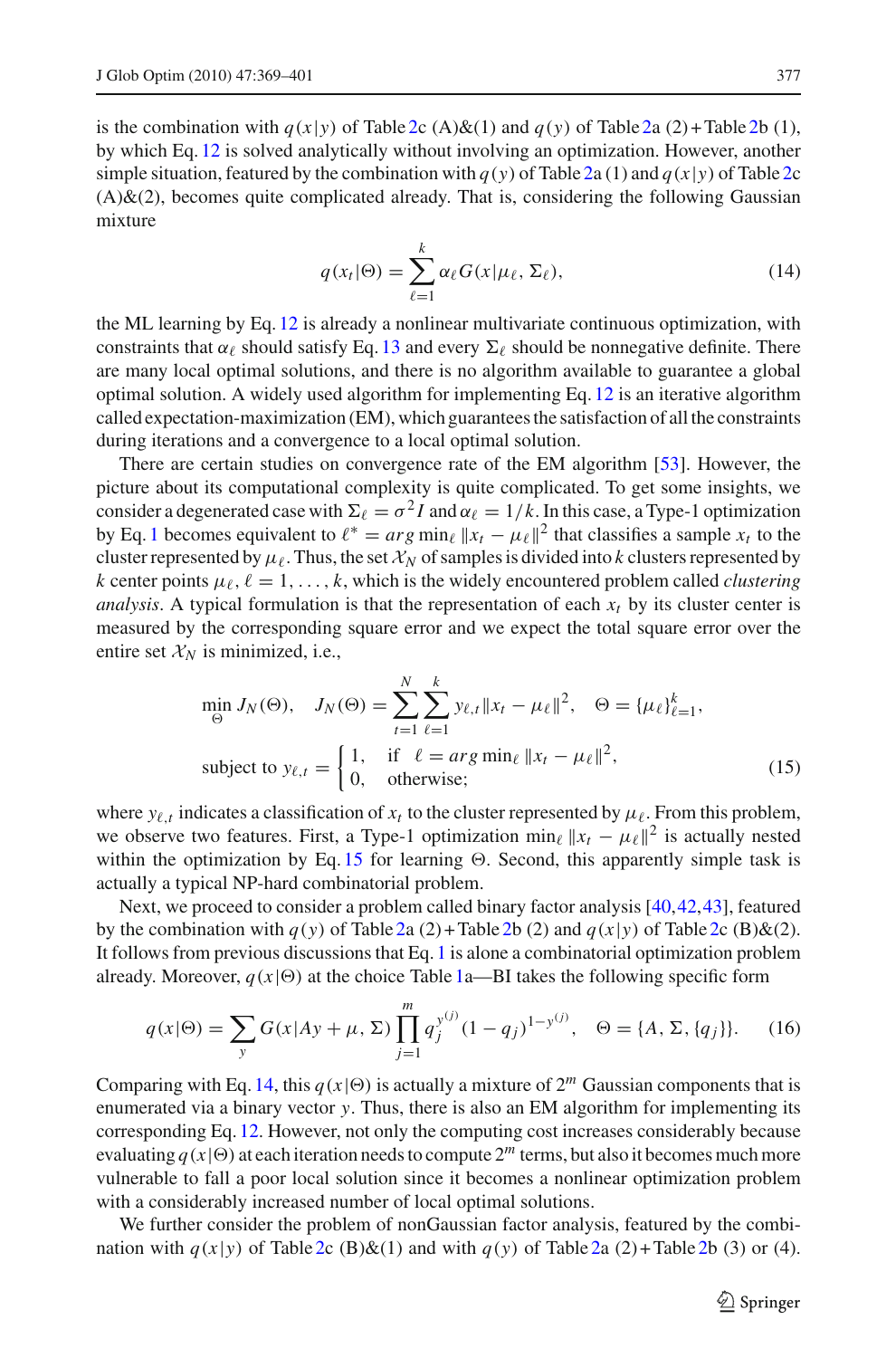In this case, a Type-1 optimization by Eq. [1](#page-4-2) has again a computational complexity that grows exponentially with *m*, while the implementation of a Type-2 optimization by Eq. [12](#page-7-0) becomes even more difficult. We observe  $q(y)$  of Table [2a](#page-6-0) (2) + Table [2b](#page-6-0) (3), with  $q(x|\Theta)$  at the choice Table [1b](#page-2-0)—ML

$$
q(x|\Theta) = \sum_{i^{(j)}=1, j=1}^{k^{(j)}, m} \int G(x|Ay_g + \mu, \Sigma) [\beta^{(j, i^{(j)})} G(y_g^{(j)} | \nu^{(j, i^{(j)})}, \lambda^{(j, i^{(j)})})] dy_g, \quad (17)
$$

<span id="page-9-0"></span>which is actually a mixture of  $\prod_{j=1}^{m} \kappa^{(j)}$  Gaussian components. Similarly, its corresponding Eq. [12](#page-7-0) can be made by an EM algorithm, while we encounter a difficult nonlinear optimization with a large number of local optimal solutions. For the case with  $q(y)$  of Table [2a](#page-6-0) (2) + Table [2b](#page-6-0) (4), by turning the product  $\prod_{j=1}^{m} \sum_{i} \beta^{(j,i)} G(y_g^{(j)} | v^{(j,i)}, \lambda^{(j,i)})$  into a summation of  $\prod_{j=1}^{m} \kappa^{(j)}$  terms [\[18](#page-30-6)] we encounter a situation similar to the above Eq. [17](#page-9-0) though it is apparently that the corresponding integral over  $y_g$  can not be made analytically.

# <span id="page-9-2"></span>2.3 Type 3: optimizations for model selection

A Type-3 optimization is a discrete optimization via enumerating **k** and evaluating a criterion  $J(\mathbf{k})$ . As discussed after Fig. [3,](#page-4-0) the key challenge is how to get a  $J(\mathbf{k})$  for a good approximation on the generalization performance of a learning model, only based on a finite size of samples in  $X_N$ . In the past 30 or 40 years, several learning principles or theories have been proposed and studied for an appropriate *J* (**k**), roughly along three directions.

Those measures summarized in Table [1](#page-2-0) are featured by the most probable principle based on probability theory. The efforts of the first direction can be summarized under this principle. As discussed previously, the ML choice of the 2nd column in Table [1](#page-2-0) can not serve as *J* (**k**). Studies on the BI choice of the 2nd column, i.e.,  $J(\mathbf{k}) = -\max_{\Theta}[q(\mathcal{X}_N|\Theta)q(\Theta)]$ , have been made under the name of *minimum message length* (MML) [\[34\]](#page-31-0). It can provide an improved performance over  $J(\mathbf{k}) = -\max_{\Theta} q(X_N|\Theta)$  but is sensitive to whether an appropriate  $q(\Theta)$  is pre-specified, which is difficult. Studies on the BI choice of the third column in Table [1](#page-2-0) have also been conducted widely in the literature. Usually assuming that  $q(\mathbf{k})$  is equal for every **k**, we are lead to the ML (marginal likelihood) choice of the third column, i.e.,  $J(\mathbf{k}) = -\ln q(X_N | S_k)$ , by which the effect of  $q(\Theta)$  has been integrated out. However, the integral over  $\Theta$  is difficult to compute and thus is approximately tackled by turning it into the following format:

$$
J(k) = -\max_{\Theta} \ln q(\mathcal{X}_N|\Theta) + \Delta(\mathbf{k}),\tag{18}
$$

<span id="page-9-1"></span>where the term  $\Delta(\mathbf{k})$  is resulted from a rough approximation such that it is computable. Differences on  $q(\Theta)$  and on techniques for approximating the integral result in different specific forms. Typical efforts include those under the names of *Bayesian Information Criterion* [\[20,](#page-30-7)[28](#page-31-11)], Bayes Factors [\[14](#page-30-8)], the evidence or the marginal likelihood [\[16](#page-30-9)], etc. Also, the *Akaike Information Criterion (AIC)* can be obtained as a special case though it was originally derived from a different perspective [\[1,](#page-30-10)[2](#page-30-11)].

The second direction follows the well known principle of Ockham Razor, i.e., seeking a most economic model that represents  $X_N$ . It is implemented via minimizing a two part coding length. One is for encoding the residuals or errors incurred by the model in representing  $\chi_N$ , which actually corresponds to the first term in Eq. [18.](#page-9-1) The other is for encoding the model itself, which actually corresponds to the second term in Eq. [18.](#page-9-1) Different specific forms maybe obtained due to differences on what measure is used for the length and on how to evaluate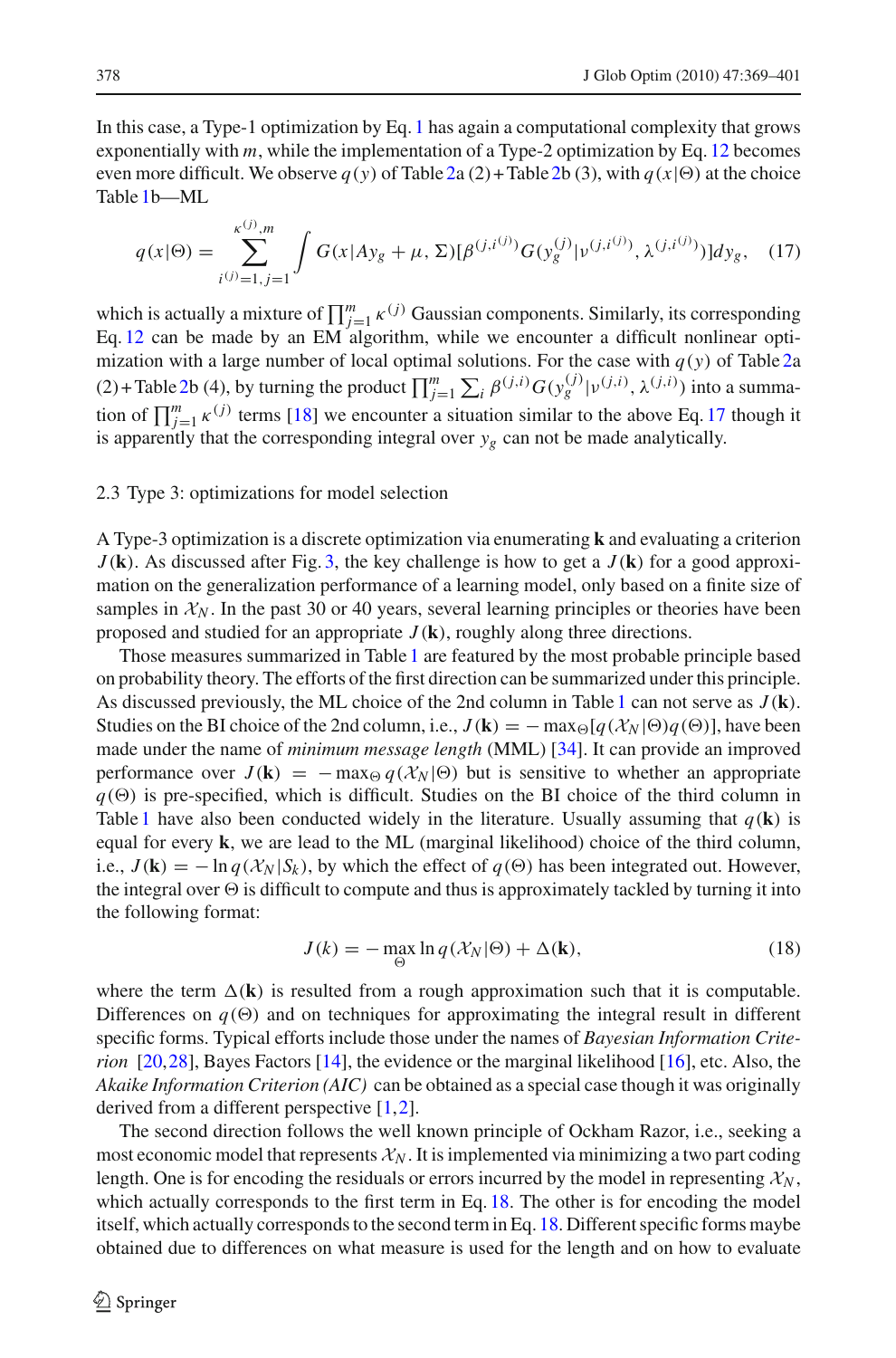the measure, which is usually difficult, especially for the second part coding. Studies have been made under the names of MML [\[34](#page-31-0)], *minimum description length* (MDL) [\[23](#page-30-12)], best information transfer, etc. After this or that type of approximation, the resulted criteria turn out closely related to or even same as those obtained along the above first direction.

Another direction is towards estimating the generalization performance directly. One typical approach is called *cross-validation* (CV).  $\mathcal{X}_N$  is randomly and evenly divided into  $D_i$ ,  $i = 1, \ldots, m$  parts, each  $D_i$  is used to measure the performance of  $S_k$  with its  $\Theta_k$ determined from the rest samples in  $X_N$  after taking  $D_i$  away. Then we use the average performances of *m* times as an estimation of *J* (**k**) [\[24](#page-30-13)[,29](#page-31-12)]. One other approach is using the VC dimension based learning theory [\[32\]](#page-31-13) to estimate a bound of generalization performance via theoretical analysis. A rough bound can be obtained for some special cases, e.g., a Gaussian mixture [\[35](#page-31-14)]. Generally, such a bound is difficult to get because it is very difficult to estimate the VC dimension of a learning model.

For all the above studies, we handle a discrete optimization nested with a series of implementations of Type-2 optimization for estimating a best  $\Theta_k^*$  at each **k**. The task usually incurs a huge computing cost, while many practical applications demand that learning is made adaptively upon each sample comes. Moreover, the parameter learning performance deteriorates rapidly as **k** increases, which makes the value of  $J(\mathbf{k})$  evaluated unreliably. Efforts have been made on tackling this challenge along two directions. One is featured by incremental algorithms that attempts to incorporate as much as possible what learned as **k** increases step by step, focusing on learning newly added parameters. Such an incremental implementation can save computing costs in certain extent. However, one Type-2 optimization has to be made by enumerating each value of **k**, and computing costs are still very high. Also, it usually leads to suboptimal performance because not only those newly added parameters but also the old parameter set  $\Theta_k$  have to be re-learned. Another type of efforts has been made on a category that consists of individual substructures, e.g., a Gaussian mixture by Eq. [14.](#page-8-1) A local error criterion is used to check whether a new sample *x* is classified to one substructure. If *x* is regarded as not belonging to anyone of substructures, an additional substructure is added to accommodate this new *x*. This incremental implementation is much faster but very vulnerable to be trapped into a poor performance.

The other direction consists of learning algorithms that start with **k** at a large value and decrease **k** step by step, with extra parameters discarded and the remaining parameter updated. These algorithms are further classified into two types. One is featured by decreasing **k** step by step, based on evaluating the value of  $J(\mathbf{k})$  at each  $\mathbf{k}$ . The other is called automatic model selection, with extra structural parts removed automatically during parameter learning. One early effort is Rival Penalized Competitive Learning (RPCL) [\[56\]](#page-32-0) for a model that consists of *k* individual substructures, featured by a penalized mechanism that discards those extra substructures and makes model selection automatically during learning. Various extensions have been made in the past one decade and half. Readers are referred to a recent encyclopedia paper [\[57](#page-32-1)].

# <span id="page-10-0"></span>**3 A Unified perspective: BYY learning**

3.1 Bayesian Ying-Yang system and best harmony learning

Firstly proposed in 1995 [\[37\]](#page-31-2) and developed in the past decade, Bayesian Ying-Yang (BYY) learning acts as a unified statistical framework featured by a Bayesian Ying-Yang (BYY) system with all the unknowns learned under a best harmony theory [\[42](#page-31-5)[–44](#page-31-15),[50\]](#page-31-3).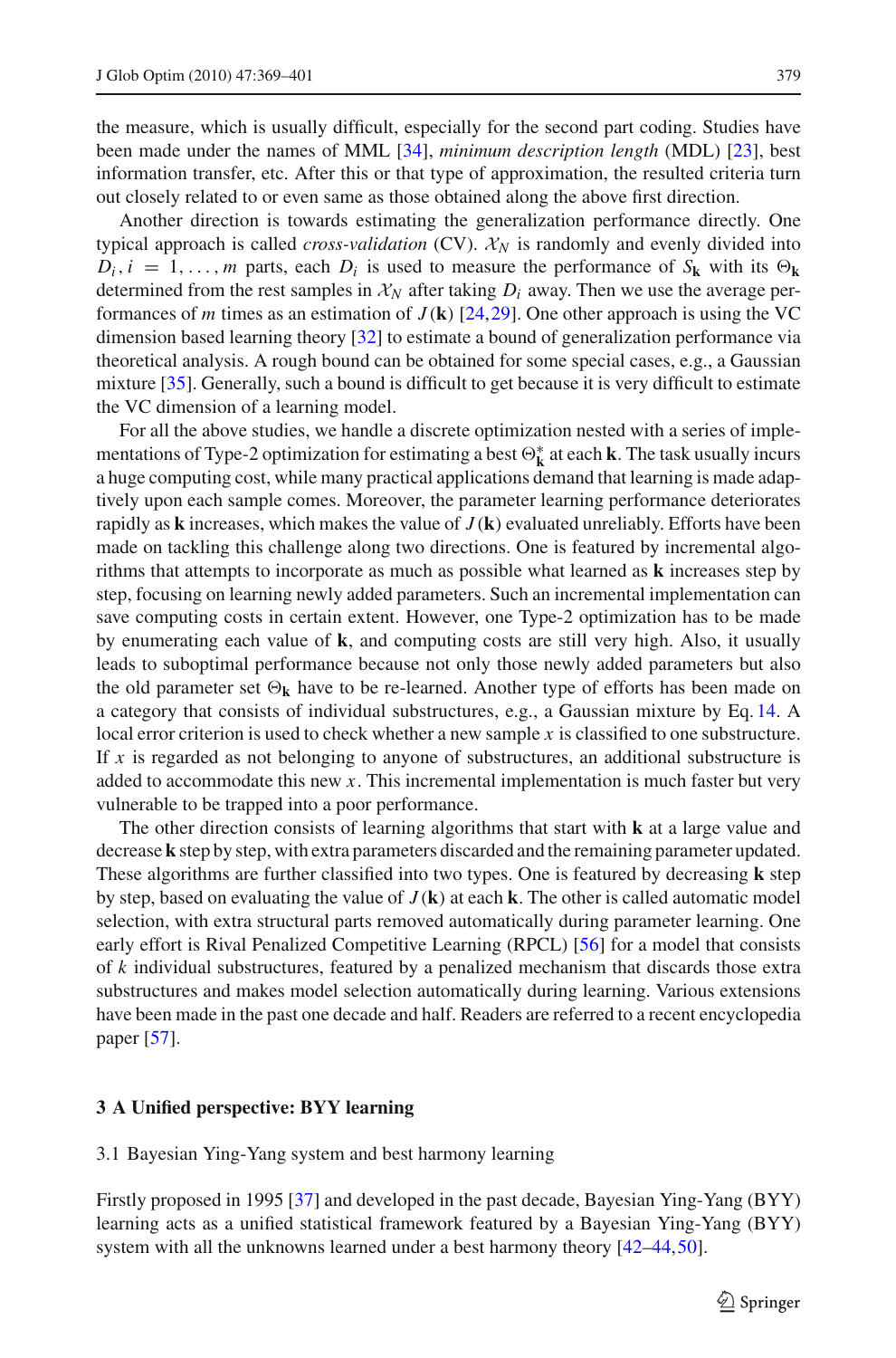

#### <span id="page-11-0"></span>**Fig. 4** Bayesian Ying-Yang system

As shown in Fig. [4,](#page-11-0) a unified scenario of Fig. [1](#page-1-0) is considered by regarding that the observation set  $X = \{x\}$  are generated via a top-down path from its inner representation  $\mathbf{R} = \{Y, \Theta\}$ . Given a system architecture, the parameter set  $\Theta$  collectively represents the underlying structure of **X**, while one element  $y \in Y$  is the corresponding inner representation of one element  $x \in \mathbf{X}$ . A mapping  $\mathbf{R} \to \mathbf{X}$  and an inverse mapping  $\mathbf{X} \to \mathbf{R}$  are jointly considered via the joint distribution of **X** and **R** in two types of Bayesian decomposition as shown at the right-bottom of Fig. [4.](#page-11-0) In a compliment to the famous ancient Ying-Yang philosophy, the decomposition of  $p(X, R)$  coincides the Yang concept with a visible domain  $p(X)$  for a Yang space and a forward pathway by  $p(\mathbf{R}|\mathbf{X})$  as a Yang pathway. Thus,  $p(\mathbf{X}, \mathbf{R})$  is called Yang machine. Similarly,  $q(X, R)$  is called Ying machine with an invisible domain  $q(R)$  for a Ying space and a backward pathway by *q*(**X**|**R**) as a Ying pathway. Such a Ying-Yang pair is called *Bayesian Ying-Yang (BYY) system*.

As shown in Fig. [4,](#page-11-0) the system is further divided into two layers. The front layer is actually the one shown in Fig. [1b](#page-1-0), with a parametric Ying-Yang pair at the left-bottom of Fig. [4,](#page-11-0) which consists of four components with each associated with a subset of parameters  $\Theta = {\Theta_p, \Theta_q},$ where  $\Theta_p = \{\theta_{y|x}, \theta_x\}$  and  $\Theta_q = \{\theta_y, \theta_{x|y}\}$ . This  $\Theta$  is accommodated on the back layer with a priori structure  $q(\Theta | \Xi_q)$  to back up the front layer, the back layer may be further modulated by a meta knowledge from a meta layer  $q(\Xi)$ . Correspondingly, an inference on  $\Theta$  is given by  $p(\Theta|\mathbf{X}, \Xi_p)$  that integrates information from both the front layer and the meta layer. Putting together, we have

$$
q(\mathbf{X}, \mathbf{R}) = q(\mathbf{X} | \mathbf{Y}, \theta_{x|y}) q(\mathbf{Y} | \theta_y) q(\Theta | \Xi_q), \ p(\mathbf{X}, \mathbf{R}) = p(\Theta | \mathbf{X}, \Xi_p) p(\mathbf{Y} | \mathbf{X}, \theta_{y|x}) p(\mathbf{X} | \theta_x).
$$
\n(19)

The external input is a set of samples  $\mathcal{X}_N = \{x_t\}_{t=1}^N$  of  $\mathbf{X} = \{x\}$ , based on which we form an estimate of  $p(X|\theta_x)$  either directly or with a unknown scalar parameter  $\theta_x = h$ . Based on this very limited knowledge, the goal of building up the entire system is too ambitious to pursuit. We need to further specify certain structures of  $p(X, R)$  and  $q(X, R)$ . Similar to the discussions made at Sect. [1,](#page-0-0) the Ying Yang system is also featured by a given meta structure  $\aleph$ that grows into a family  ${S_k(\Theta_k)}$  with each  $S_k$  sharing a same configuration but in different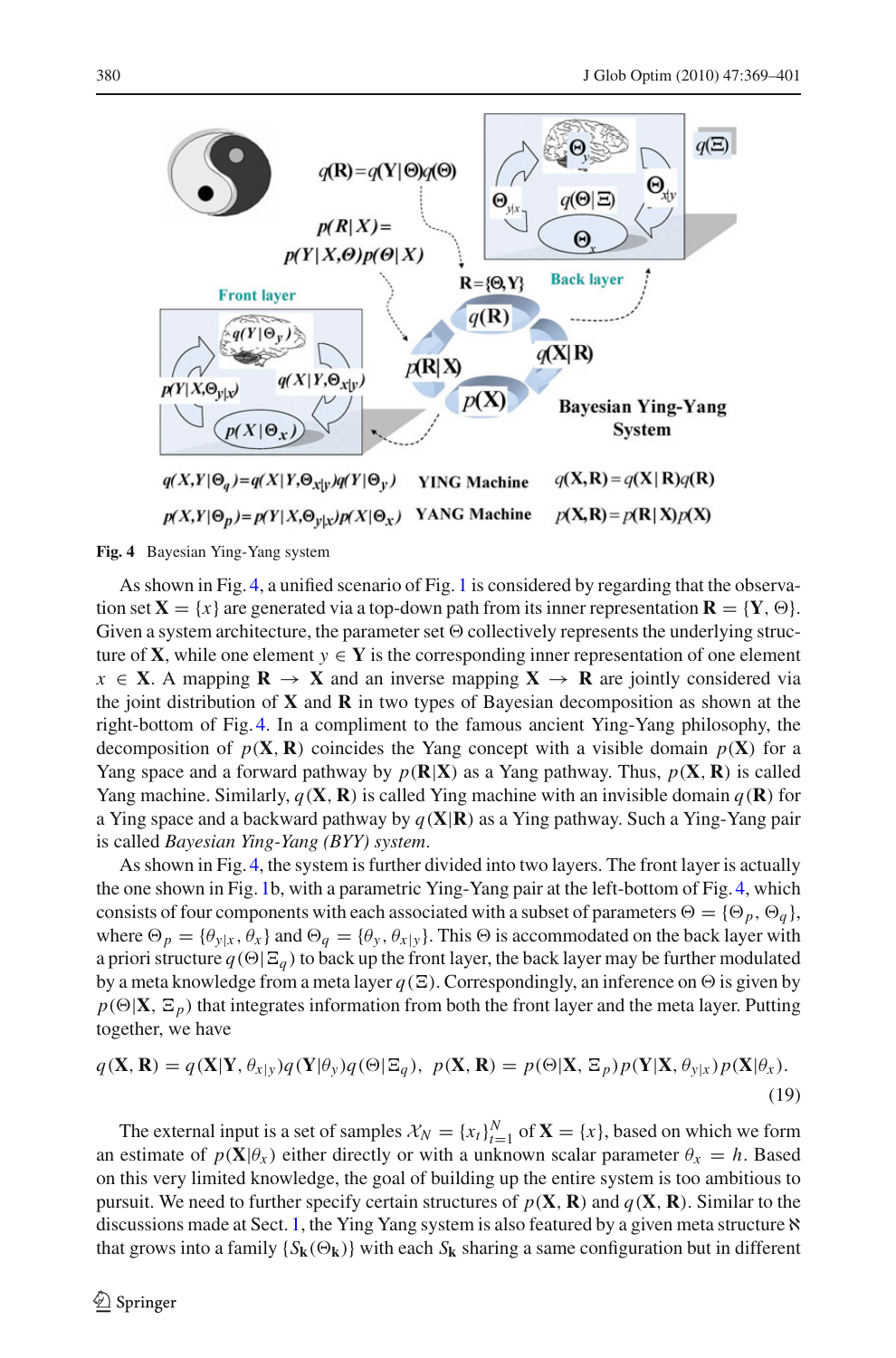scales of **k**. The meta structure  $\aleph$  consists  $\aleph_q$ ,  $\aleph_p$  for the Ying machine and the Yang machine respectively, from which we get the structures of  $q(\mathbf{X}, \mathbf{Y} | \Theta_q)$  and  $p(\mathbf{X}, \mathbf{Y} | \Theta_p)$  in different scales.

Different structures of the Ying machine  $q(\mathbf{X}, \mathbf{Y} | \Theta_q)$  are considered to accommodate the world knowledge and different types of dependencies encountered in various learning tasks. First, an expression format is needed for each inner representation **Y**. The general case is  $Y = \{Y_v, L\}$  with  $Y_v = \{y\}$ ,  $L = \{\ell\}$ , see Table [2a](#page-6-0) & (b) for some examples.<sup>[3](#page-12-0)</sup> Each  $\ell$  takes a finite number of integers to denote one of several labels for tasks of pattern classification, choice decision, and clustering analyses, etc, while each *y* is a vector that acts as an inner coding or a cause for observations. Moreover,  $q(Y_v | \theta_v)$  describes the structure dependence among a set of values that  $Y_v$  may take. Second,  $q(X|Y_v, L, \theta_{x|y})$  describes the knowledge about the dependence relation from inner representation to observation. The simplest and widely studied example is Gaussian based linear regression, see Table [2c](#page-6-0) for some examples. Third, in addition to these structures, the knowledge is also represented by  $\Theta$  jointly, which may be further confined by a background knowledge via a priori structure  $q(\Theta|\Xi)$  with a unknown parameter set  $\Xi_q$ , for which readers are referred to several choices discussed in [\[52\]](#page-31-16).

The Yang machine  $p(\mathbf{X}, \mathbf{Y} | \Theta_p)$  consists of  $p(\mathbf{X} | \theta_x)$  as the input to the system and  $p(\mathbf{R} | \mathbf{X})$ that takes the inverse mapping roles in Fig. [1b](#page-1-0) and c. Performing the roles best and fast are two purposes that compete each other, and a structure that best trades off the two purposes is considered for  $p(\mathbf{R}|\mathbf{X})$ . An analogy of this Ying Yang system to the ancient Ying-Yang philosophy motivates to determine the unknowns under a best harmony principle, which is mathematically implemented by maximizing the following harmony measure

<span id="page-12-2"></span>
$$
\max_{\{\mathbf{k}, \Sigma, p(\Theta|\mathbf{X}, \Sigma)\}} H(p \| q, \mathbf{k}, \Sigma), H(p \| q, \mathbf{k}, \Sigma) = \int p(\mathbf{R}|\mathbf{X}) p(\mathbf{X}) \ln \left[ q(\mathbf{X}|\mathbf{R}) q(\mathbf{R}) \right] d\mathbf{X} d\mathbf{R}
$$
  
= 
$$
\int p(\Theta|\mathbf{X}, \Sigma) H_f(\mathbf{X}, \Theta, \mathbf{k}, \Sigma) d\Theta, (20)
$$
  

$$
H_c(\mathbf{X}, \Theta, \mathbf{k}, \Sigma) = \sum \int p(L|\mathbf{X}, \theta_{\text{min}}) p(\mathbf{Y}_{\text{min}}|\mathbf{X}, \theta_{\text{min}}) p(\mathbf{X}|\theta_{\text{min}})
$$

$$
H_f(\mathbf{X}, \Theta, \mathbf{k}, \Xi) = \sum_{L} \int p(L|\mathbf{X}, \theta_{y|x}) p(\mathbf{Y}_v | \mathbf{X}, L, \theta_{y|x}) p(\mathbf{X} | \theta_x)
$$
  
 
$$
\times \ln [q(\mathbf{X} | \mathbf{Y}_v, L, \theta_{x|y}) q(\mathbf{Y}_v | L, \theta_y) q(L | \theta_L) q(\Theta | \Xi_q)] d\mathbf{Y}_v d\mathbf{X}.
$$

Maximizing  $H(p||q)$  forces  $q(\mathbf{X}|\mathbf{R})q(\mathbf{R})$  to match  $p(\mathbf{R}|\mathbf{X})p(\mathbf{X})$ . In other words,  $q(\mathbf{X}|\mathbf{R})q(\mathbf{R})$ attempts to describe the data  $p(X)$  in help of  $p(R|X)$ , which actually uses  $q(X)$  in the next equation Eq. [21](#page-12-1) to fit  $p(X)$  not in a maximum likelihood sense but with a promising model selection nature. Due to a finite size of samples  $X_N = \{x_t\}_{t=1}^N$  and structural constraint of  $p(\mathbf{R}|\mathbf{X})$ , this matching aims at but may not really reach a perfect matching  $p(\mathbf{R}|\mathbf{X})p(\mathbf{X}) = q(\mathbf{X}|\mathbf{R})q(\mathbf{R})$ . Still we get a trend at this equality by which  $H(p||q)$  becomes the negative entropy that describes the complexity of system, and thus its further maximization is actually minimizing the complexity of system, which consequently provides a model selection nature on **k**.

This model selection nature can also be observed on a differential level from a updating flow for maximizing  $H(p||q, \mathbf{k}, \Xi)$  via  $dH(p||q, \mathbf{k}, \Xi) = \int [p(\mathbf{R}|\mathbf{X}) dL(\mathbf{X}, \mathbf{R}) + L(\mathbf{X}, \mathbf{R}) dp$  $({\bf R}|\bf{X})$ ]  $p(\bf{X})d\bf{X}d\bf{R}$  with  $L(\bf{X}, \bf{R}) = \ln [q(\bf{X}|\bf{R})q(\bf{R})]$ . Consider a Bayesian structure

$$
p(\mathbf{R}|\mathbf{X}) = \frac{q(\mathbf{X}|\mathbf{R})q(\mathbf{R})}{q(\mathbf{X})}, \quad q(\mathbf{X}) = \int q(\mathbf{X}|\mathbf{R})q(\mathbf{R})d\mathbf{R},
$$
\n(21)

<span id="page-12-1"></span>the first term of  $dH(p||q, \mathbf{k}, \Xi)$  actually leads to the updating flow of the M step in the EM algorithm for the maximum likelihood learning  $[17]$  $[17]$ , i.e., the gradient flow  $dL(\mathbf{X}, \mathbf{R})$  under

<span id="page-12-0"></span><sup>3</sup> *y* is simply denoted as *y* wherever it does not cause a confusion.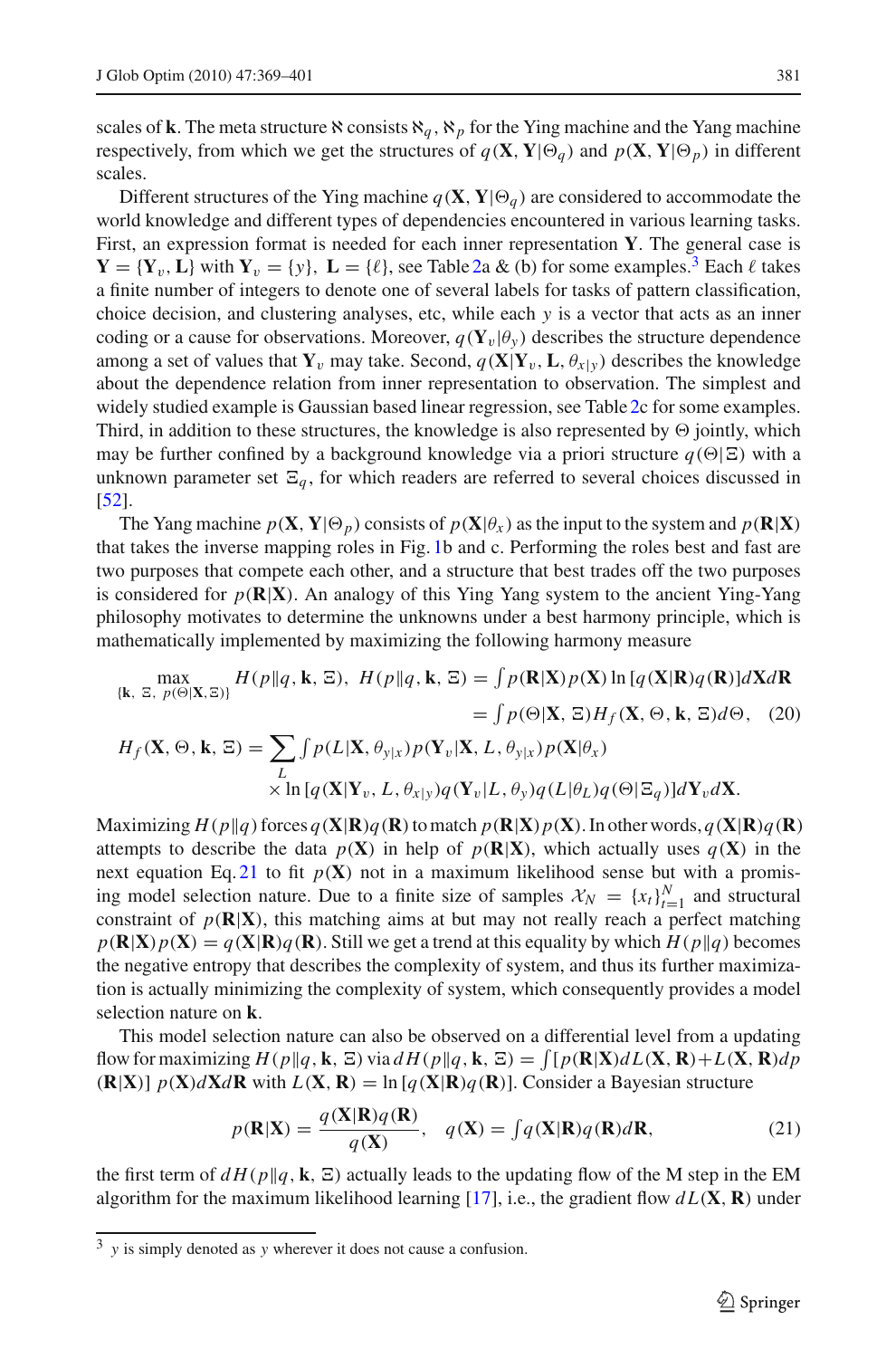all possible choices of **R** is integrated via the weighting of  $p(\mathbf{R}|\mathbf{X})$ . This updating flow is modified by the second term of  $dH(p||q, \mathbf{k}, \Xi)$  in a same format but with  $p(\mathbf{R}|\mathbf{X})dL(\mathbf{X}, \mathbf{R})$ replaced by  $\delta_L(\mathbf{R}, \mathbf{X}) dL(\mathbf{X}, \mathbf{R})$ . That is, we have

$$
\delta_L(\mathbf{R}, \mathbf{X}) = L(\mathbf{X}, \mathbf{R}) - \int p(\mathbf{R}|\mathbf{X}) L(\mathbf{X}, \mathbf{R}) d\mathbf{R},
$$
  
\n
$$
dH(p||q, \mathbf{k}, \Xi) = \int [p(\mathbf{R}|\mathbf{X})[1 + \delta_L(\mathbf{R}, \mathbf{X})] dL(\mathbf{X}, \mathbf{R}) p(\mathbf{X}) d\mathbf{X} d\mathbf{R}.
$$
\n(22)

<span id="page-13-1"></span>Noticing that  $L(X, R)$  describes the fitness of an inner representation **R** on the observation **X**, we observe that  $\delta_L(\mathbf{R}, \mathbf{X})$  indicates whether the considered **R** fits **X** better than the average of all the possible choices of **R**. Each gradient flow  $dL(\mathbf{X}, \mathbf{R})$  is integrated via weighting not just by  $p(\mathbf{R}|\mathbf{X})$  but also by a modification of a relative fitness measure  $1 + \delta_L(\mathbf{R}, \mathbf{X})$ . If  $\delta_L(\mathbf{R}, \mathbf{X}) > 0$ , updating goes along the same direction of the EM learning even with an increased strength. If  $0 > \delta_L(\mathbf{R}, \mathbf{X}) > -1$ , i.e., the fitness is worse than the average and the current  **is doubtful, updating still goes along the same direction of the EM learning** but with a reduced strength. When  $-1 > \delta_L(\mathbf{R}, \mathbf{X})$ , updating reverses the direction of the EM learning and actually becomes de-learning. Therefore,  $\delta_L(\mathbf{R}, \mathbf{X})$  provides a mechanism to seek appropriate inner representations for **R** and thus the corresponding complexity **k**. Readers are referred to the end of Sect. [3.3](#page-19-0) for a further insight on how this mechanism relates to and improves RPCL learning with no need for pre-specifying a de-learning strength.

In implementation, it follows from the local convexity based derivation in the next subsection that  $H(p||q, \mathbf{k}, \Xi)$  in Eq. [20](#page-12-2) can be approximately turned into the following format:

$$
H(p||q, \mathbf{k}, \Xi) = H_f(\mathcal{X}_N, \Theta^*, \mathbf{k}, \Xi) + \Delta(\Theta^*, \mathbf{k}, \Xi), \quad \Theta^* = \max_{\Theta} H_f(\mathbf{X}, \Theta, \mathbf{k}, \Xi), (23)
$$

<span id="page-13-2"></span>where  $\Delta(\Theta^*, \mathbf{k}, \Xi)$  either involves no integral over  $\Theta$  or an integral over a subset of  $\Theta$  that is analytically solvable. Thus, a best Ying Yang harmony by maximizing  $H(p||q, \mathbf{k}, \Xi)$  can be made via a two stage implementation in Fig. [5a](#page-13-0), which is a process of Type-3 optimization nested with a series of Type-2 optimizations implemented at Stage I.

Though it is difficult to precisely define, the scale **k** of an entire system is featured by the scale or complexity for representing *R*, which is roughly regarded as consisting of the scale **k***<sup>Y</sup>* for representing *Y* . Actually, the model selection problem in many typical learning tasks [\[45,](#page-31-17)[48](#page-31-18)] can be reformulated into a BYY system for selecting merely this  $\mathbf{k}_Y$  part. Interestingly, the  $\bf{k}_Y$  part associates with a subset  $\tilde{\theta}_y \subset \theta_y$  of parameters in  $q(\bf{Y}|\theta_y)$  in a sense that a parameter  $\vartheta \in \tilde{\theta}_y$  becoming zero indicates that its associated contribution to  $\mathbf{k}_Y$  can be discarded, and thus  $\mathbf{k}_Y$  effectively reduces by one. The contribution of such a parameter  $\vartheta \to 0$ to  $H_f(\mathbf{X}, \Theta, \mathbf{k}, \Xi)$  is either 0 or  $-\infty$ , and a number of such parameters make  $\tilde{J}(\mathbf{k})$  in Fig. [5b](#page-13-0) either get a flat (i.e., no change) range  $[\hat{\mathbf{k}}, \tilde{\mathbf{k}}]$  or tend to  $-\infty$  beyond  $\tilde{\mathbf{k}}$  (i.e.,  $H_f(\mathbf{X}, \Theta, \mathbf{k}, \Xi)$ 

Stage I enumerate each 
$$
k \in K
$$
, initialize  $\Xi^{(0)}$  and iterate :  
\n(a)  $\Theta^{(t)} = \arg \max / \text{incr}_{\phi} H_f(X_N, \Theta, k, \Xi^{(t-1)}),$   
\n(b)  $\Xi^{(t)} = \arg \max / \text{incr}_{\Xi}[H_f(X_N, \Theta^{(t)}, k, \Xi) + \Delta(\Theta^{(t)}, k, \Xi)],$   
\nafter convergence, get the corresponding  $\Theta^*, \Xi^*$ ;  
\nStage II get  $k^*$  = argmin <sub>$k \in K^J(k)$</sub> ,  $J(k) = \tilde{J}(k) + 0.5n_f(\Theta),$   
\n $\tilde{J}(k) = -H_f(X_N, \Theta^*, k, \Xi^*)$ ,  $n_f(\Theta) = -\Delta(\Theta^*, k, \Xi^*)$ .  
\nwhere max/incr means "maximize or increase" and

 $u'$  = argmax/incr<sub>u</sub>f(u) means a value of u that makes  $f(u)$  get a maximum or increased from the current value.

 $(b)$ 

 $(a)$ 

<span id="page-13-0"></span>**Fig. 5** Implementation of Bayesian Ying-Yang Learning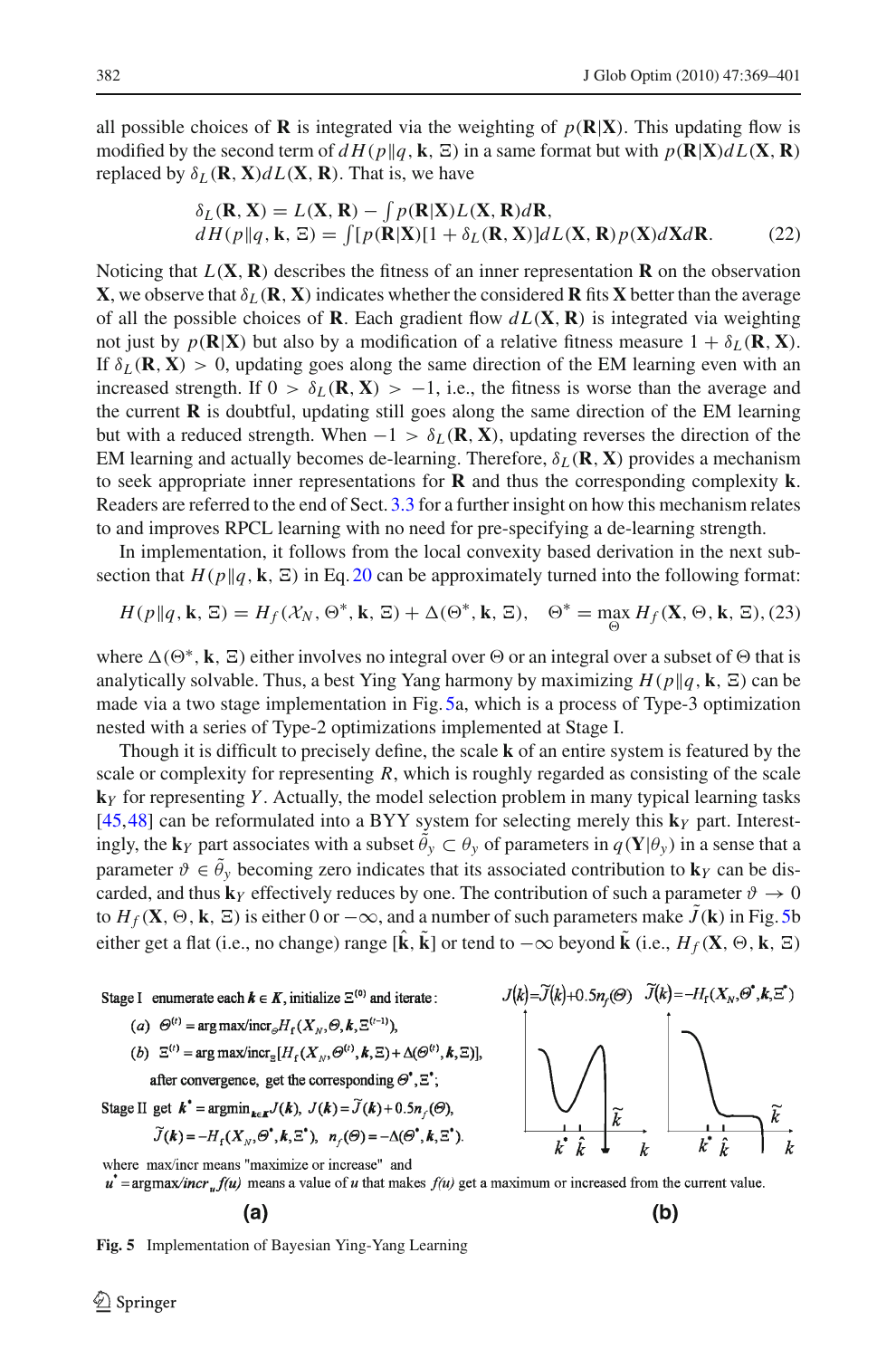becomes singular). Initially, each parameter  $\vartheta \in \tilde{\theta}_y$  is set at a value away from 0. Promisingly, a gradient based updating flow that pushes  $H_f(\mathbf{X}, \Theta, \mathbf{k}, \Xi)$  to increase will yield a force that pushes each parameter in  $\tilde{\theta}_y$  towards 0. If one is really pushed to zero, its associated contribution is regarded as extra and thus can be discarded. In such a way, as long as **k** is initialized at one big enough value, **k** in Fig. [5b](#page-13-0) can be determined as an upper bound estimate of  $\mathbf{k}^*$ during parameter learning on  $\Xi^*$  and  $\Theta^*$  by only implementing Stage I in Fig. [5a](#page-13-0), which can significantly reduce the computational cost needed for a two stage implementation [\[52\]](#page-31-16). However, the performance of this automatic model selection will deteriorate as the sample size *N* reduces. In such a case, we implement both the two stages in Fig. [5a](#page-13-0) with a computational cost similar to those conventional two stage implementations of model selection. Still differently, the contribution of  $\mathbf{k}_Y$  to  $H(p||q, \mathbf{k}, \Xi)$  is usually able to be addressed more accurately and thus its corresponding  $J(\mathbf{k})$  provides an improvement over those typical model selection criteria, though the contribution featured by the rest part of **k** is still roughly estimated along a line similar to those typical criteria by the number  $n_f(\Theta)$  of free parameters in  $\Theta$ .

# <span id="page-14-2"></span>3.2 Nested optimizations: local convexity based learning and local information conservation

<span id="page-14-0"></span>With  $p(\mathbf{X}|\theta_x)$  given empirically from  $\mathcal{X}_N$ , i.e.,  $\delta(\mathbf{X}-\mathcal{X}_N)$ , it follows from Eq. [20](#page-12-2) that

$$
H_f(\mathcal{X}_N, \Theta, \mathbf{k}, \Xi) = \sum_{L} \int p(L|\mathcal{X}_N, \theta_{y|x}) p(\mathbf{Y}_v | \mathcal{X}_N, L, \theta_{y|x})
$$
  
\n
$$
\times \mathcal{L}_L(\mathcal{X}_N, \mathbf{Y}, \Theta_q) d\mathbf{Y}_v - Z(\Theta | \Xi_q),
$$
  
\n
$$
\mathcal{L}_L(\mathcal{X}_N, \mathbf{Y}_v, \Theta_q) = \ln [q(\mathcal{X}_N | \mathbf{Y}_v, L, \theta_{x|y}) q(\mathbf{Y}_v | L, \theta_y) q(L | \theta_L)],
$$
  
\n
$$
Z(\Theta | \Xi_q) = - \ln q(\Theta | \Xi_q).
$$
 (24)

<span id="page-14-1"></span>There still remains an integral over  $\mathbf{Y}_v$ . Maximizing  $H(p||q)$  with respect to a  $p(\mathbf{Y}_v|\mathbf{X})$ ,  $L, \theta_{v|x}$  that is free of structure leads to

$$
p(\mathbf{Y}_v|\mathbf{X}, L, \theta_{y|x}) = \delta(\mathbf{Y}_v - \mathbf{Y}_{vL}^*(\Theta_q)), \quad \mathbf{Y}_{vL}^*(\Theta_q) = \max_{\mathbf{Y}_v} \mathcal{L}_L(\mathcal{X}_N, \mathbf{Y}_v, \Theta_q),
$$
  

$$
H_f(\mathcal{X}_N, \Theta, \mathbf{k}, \Xi) = \sum_L p(L|\mathcal{X}_N, \theta_{y|x}) \mathcal{L}_L(\mathcal{X}_N, \mathbf{Y}_{vL}^*(\Theta_q), \Theta_q) - Z(\Theta|\Xi_q).
$$
 (25)

The computational difficulty incurred by the integral over  $Y_v$  has been avoided. As a result, learning  $\Theta$  is nested with a series of Type-1 optimization for  $\mathbf{Y}_{vL}^*$ .

However, it also incurs two problems. First, the above  $\mathbf{Y}_{vL}^*(\Theta_q)$  may not have a differentiable expression with respect to  $\Theta_q$ , or it even has no analytical expression. Thus, a gradient based algorithm for max<sub> $\Theta$ </sub>  $H(p||q, \Theta)$  can not take the relation  $\mathbf{Y}_{vL}^*(\Theta_q)$  in consideration, which makes learning fragile to local optimal performance. Second, the mapping from a set  $X_N$  of random samples to the corresponding inner representations is probabilistic while  $\delta(\mathbf{Y}_v - \mathbf{Y}_{vL}^*(\Theta_q))$  can not take this uncertainty in consideration, since it only takes over from the Ying machine the information of the first order statistics. To improve, we consider a structure of  $p(Y_v|X, L, \theta_{v|x})$  in help of local convexity for a best Ying Yang harmony in the front layer via approximately considering the second order statistics.

Considering a Taylor expansion of  $Q(\xi)$  around  $\bar{\xi} = \int \xi p(\xi) d\xi$  up to the second order, we approximately have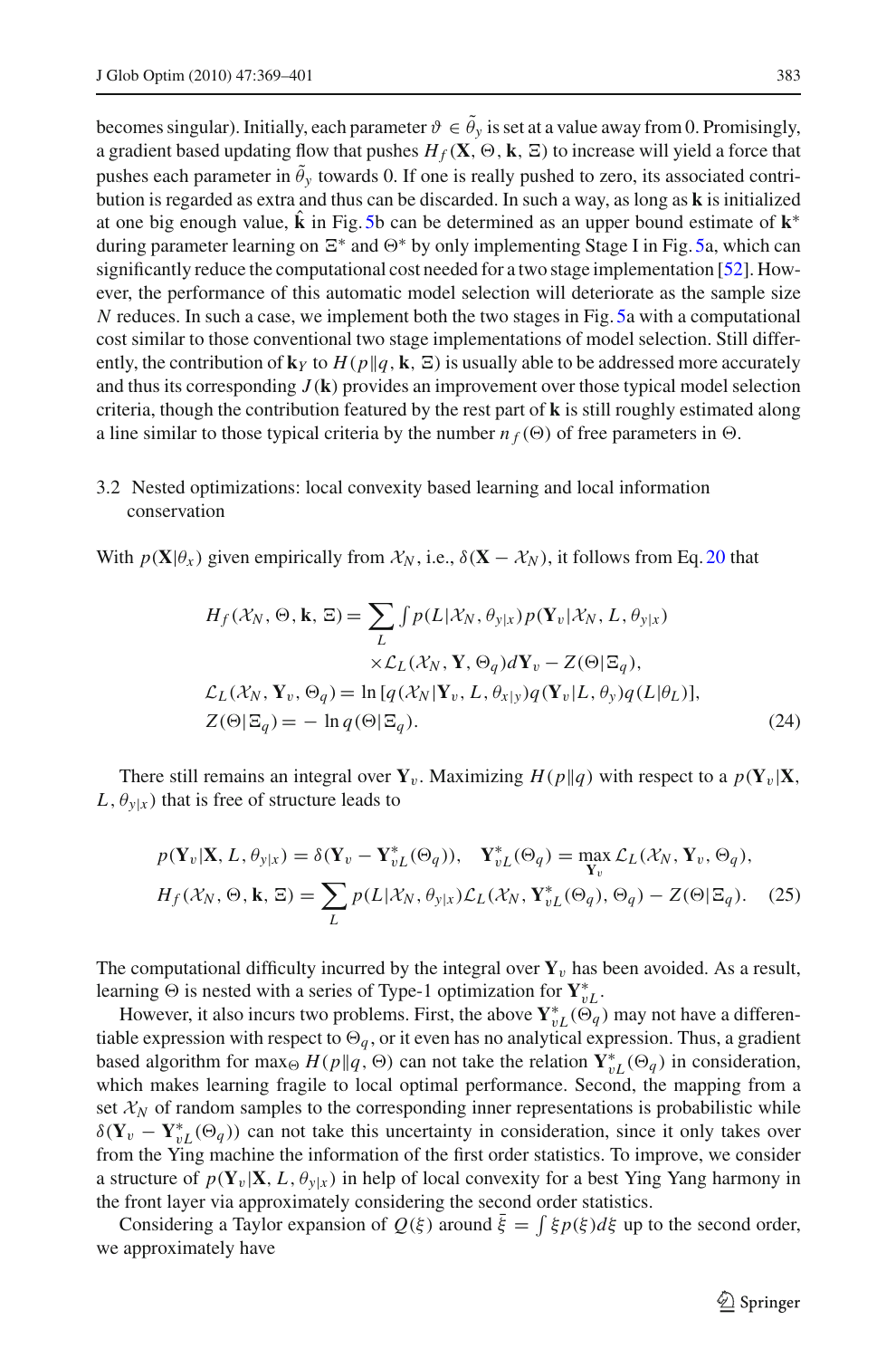$$
\int p(\xi)Q(\xi)d\xi \approx Q(\bar{\xi}) + 0.5Tr[\Sigma H_Q(\bar{\xi})], \quad H_Q(\xi) = \nabla_{\xi}^2 Q(\xi),
$$
  
\n
$$
\Sigma = \int p(\xi)(\xi - \bar{\xi})(\xi - \bar{\xi})^T d\xi,
$$
\n(26)

<span id="page-15-1"></span><span id="page-15-0"></span>where  $\nabla_u f(u) = \partial f(u) / \partial u$  and  $\nabla_u^2 f(u) = \partial^2 f(u) / \partial u \partial u^T$ .

With  $Y_v$  as  $\xi$  and  $\mathcal{L}(\mathcal{X}_N, Y_v, \Theta_q)$  as  $Q(\xi)$ , from Eq. [24](#page-14-0) we approximately have

$$
H_f(\mathcal{X}_N, L, \Theta, \mathbf{k}, \Xi) \approx \sum_{L} [p(L|\mathcal{X}_N, \theta_{y|x}) \mathcal{L}_L(\mathcal{X}_N, \bar{\mathbf{Y}}_{vL}(\theta_{y|x}), \Theta_q) + 0.5d_Y(L, \Theta)] - Z(\Theta|\Xi_q), d_Y(L, \Theta) = Tr[\Gamma_L(\theta_{y|x}) H_L(\bar{\mathbf{Y}}_{vL}(\theta_{y|x}), \Theta_q)], H_L(\mathbf{Y}_v, \Theta_q) = \nabla_{\mathbf{Y}_v}^2 \mathcal{L}_L(\mathcal{X}_N, \mathbf{Y}_v, \Theta_q), \n\bar{\mathbf{Y}}_{vL}(\theta_{y|x}) = \int \mathbf{Y}_v p(\mathbf{Y}_v|\mathcal{X}_N, L, \theta_{y|x}) d\mathbf{Y}_v, \n\Gamma_L(\theta_{y|x}) = \int [\mathbf{Y}_v - \bar{\mathbf{Y}}_{vL}(\theta_{y|x})] [\mathbf{Y}_v - \bar{\mathbf{Y}}_{vL}(\theta_{y|x})]^T p(\mathbf{Y}_v|\mathcal{X}_N, L, \theta_{y|x}) d\mathbf{Y}_v, \tag{27}
$$

which is handled via  $\bar{\mathbf{Y}}_{vL}(\theta_{y|x})$  and  $\Gamma_L(\theta_{y|x})$ , with no need of a structure for  $p(\mathbf{Y}_v|\mathcal{X}_N)$ ,  $L, \theta_{v|x}$ ).

The integral for  $\bar{\mathbf{Y}}(\theta_{\nu|x})$  can be removed via a differentiable parametric function  $\bar{\mathbf{Y}}(\mathcal{X}, \theta_{\nu|x})$ , e.g., a linear function of  $X$  followed by a nonlinear scale function in a variable by variable manner. One example will be introduced later in Table [3.](#page-16-0)

In some applications, e.g., the Bernoulli case in Table [3\(](#page-16-0)b),  $\Gamma_L(\theta_{y|x})$  is simply a parametric function

$$
\Gamma_L(\theta_{y|x}) = \Gamma_L[\bar{\mathbf{Y}}(\mathcal{X}, \theta_{y|x})]
$$
\n(28)

<span id="page-15-2"></span>that is specified directly by a given parametric function  $\bar{\mathbf{Y}}(\mathcal{X}, \theta_{\nu|x})$ . In general, instead of explicitly computing  $\Gamma_L(\theta_{y|x})$ , we consider  $d_Y(L, \Theta)$  in Eq. [27](#page-15-0) by the following instantaneous estimate:

<span id="page-15-3"></span>
$$
d_Y(L, \Theta) = e_{vL}^T(\Theta) H_L(\bar{\mathbf{Y}}(\mathcal{X}, \theta_{y|x}), \Theta_q) e_{vL}(\Theta), \ e_{vL}(\Theta) = \mathbf{Y}_{vL}^*(\Theta_q) - \bar{\mathbf{Y}}_{vL}(\theta_{y|x}). \tag{29}
$$

with  $\mathbf{Y}_{vL}^*(\Theta_q)$  obtained by Eq. [25](#page-14-1) via Type-1 optimization.

Alternatively, we can also get Eq. [26](#page-15-1) with  $\bar{\xi}$  replaced by  $\xi^* = arg \max Q(\xi)$ . Similar to Eq. [27,](#page-15-0) it follows from  $\mathbf{Y}_v - \mathbf{Y}_{vL}^*(\Theta_q) = \mathbf{Y}_v - \mathbf{Y}_{vL}(\theta_{y|x}) + \mathbf{Y}_{vL}(\theta_{y|x}) - \mathbf{Y}_{vL}^*(\Theta_q)$  that we get

$$
H_f(\mathcal{X}_N, L, \Theta, \mathbf{k}, \Xi) \approx \sum_{L} p(L|\mathcal{X}_N, \theta_{y|x}) \{ \mathcal{L}_L(\mathcal{X}_N, \mathbf{Y}_{vL}^*(\theta_{y|x}), \Theta_q) + 0.5d_Y^*(L, \Theta) + 0.5e_{vL}^T \times (\Theta) H_L(\mathbf{Y}_{vL}^*(\Theta_q), \Theta_q)e_{vL}(\Theta) \}, \quad 0.5d_Y^*(L, \Theta) = Tr[\Gamma_L(\theta_{y|x})H_L(\mathbf{Y}_{vL}^*(\Theta_q), \Theta_q)],
$$
\n(30)

where  $d_Y^*(L, \Theta) = d_Y = Tr[I_Y]$  becomes the dimension of  $Y_v$  under a local information conservation constraint that  $\Gamma_L(\theta_{y|x}) = -H_L^{-1}(\mathbf{Y}_{vL}^*, \Theta_q)$ . Moreover, *L* is discrete, instead of basing on Hessian matrix this local information conservation becomes simply  $p(L|X_N, \theta_{y|x}) \propto \ln L_L(X_N, \mathbf{Y}_v^* \theta_{y|x}),$  i.e., being proportional to the likelihood described by the Ying machine, referring Table 3 (its 2nd line) for a detailed example.

Though the above studies come from Eq. [26](#page-15-1) that involves the differentiable concept that is applicable to  $\Theta$  of real parameters and  $\mathbf{Y}_v$  of real variables. It deserves a particular remark that these studies are still applicable to the cases with  $\mathbf{Y}_v$  consisting of vectors in binary variables, simply regarding  $\mathbf{Y}_v$  as real when considering  $\partial/\partial \mathbf{Y}_v$  and  $\partial^2/\partial \mathbf{Y}_v \partial \mathbf{Y}_v^T$ . Strict mathematical proofs can also be obtained from a different perspective [\[52\]](#page-31-16).

Next we return to Eq. [20](#page-12-2) with  $p(\mathbf{X}|\theta_x) = \delta(\mathbf{X} - \mathcal{X}_N)$ , i.e.,  $\int p(\Theta|\mathcal{X}_N, \Xi) H_f(\mathcal{X}_N, \Theta,$ **k**,  $\Xi$ ) $d\Theta$ . Regarding  $\Theta$  as  $\xi$  and  $H_f(\mathcal{X}_N, \Theta, \mathbf{k}, \Xi)$  as  $Q(\xi)$ , from Eq. [26](#page-15-1) we approximately get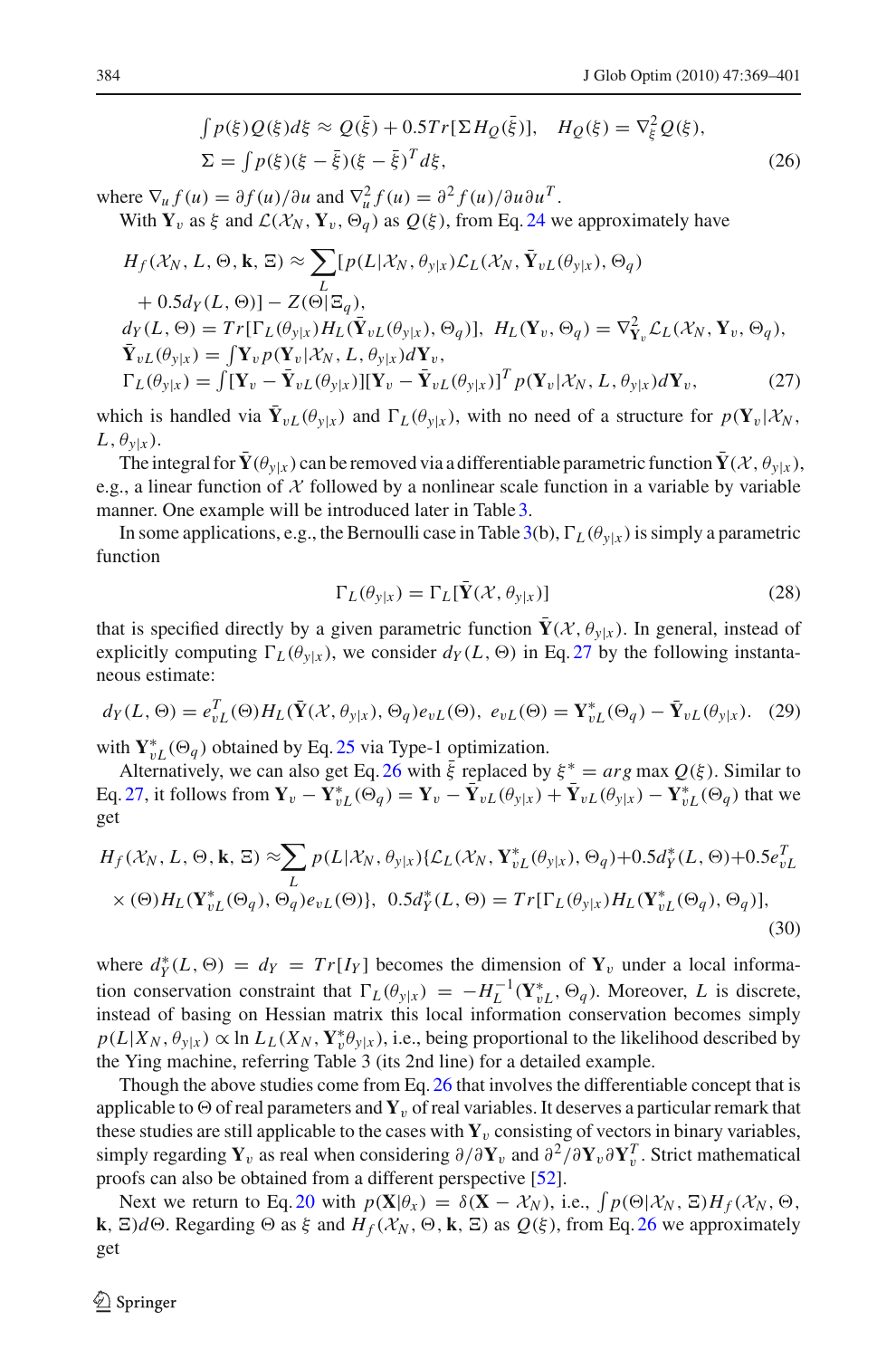|                        | Table 3 An adaptive learning algorithm                                                                                                                                                                                                                                                                                                                                                                                                                                      |                                               |                                                                                                                                                                                                                                                                                                              |                                            |                                                                                                                                                                                                                                                                                                                                                                                                                                                                                                                                                                                                                                                                                                                 |
|------------------------|-----------------------------------------------------------------------------------------------------------------------------------------------------------------------------------------------------------------------------------------------------------------------------------------------------------------------------------------------------------------------------------------------------------------------------------------------------------------------------|-----------------------------------------------|--------------------------------------------------------------------------------------------------------------------------------------------------------------------------------------------------------------------------------------------------------------------------------------------------------------|--------------------------------------------|-----------------------------------------------------------------------------------------------------------------------------------------------------------------------------------------------------------------------------------------------------------------------------------------------------------------------------------------------------------------------------------------------------------------------------------------------------------------------------------------------------------------------------------------------------------------------------------------------------------------------------------------------------------------------------------------------------------------|
|                        |                                                                                                                                                                                                                                                                                                                                                                                                                                                                             |                                               |                                                                                                                                                                                                                                                                                                              |                                            | $H_t(\Theta_\ell)=L_\ell(x_t,\eta_{t,\ell}(\theta_y _{x,\ell}),\Theta_\ell)-\frac{1}{2}Tr[h_x^2\Sigma_f^{-1}+\prod_{\ell}^{y_y}\Gamma_{t,\ell}]+\frac{1}{N}\ln q(h X_N),\\ L_\ell(x,y,\Theta_\ell)=\ln[\alpha_jG(x A_jy+\mu_j,\Sigma_j)q(y \ell,\theta_y,\ell)\alpha_\ell]$                                                                                                                                                                                                                                                                                                                                                                                                                                     |
|                        | $p(\ell x_t) = \frac{\epsilon}{\sum_{j=1}^k e^{\pi_t(\Theta_j)}}, \pi_t(\Theta_\ell)$<br>$e^{\pi_l(\Theta_\ell)}$                                                                                                                                                                                                                                                                                                                                                           |                                               | $= \begin{cases} \ln[\alpha_\ell G(x_t \mu_\ell,A_\ell A\Lambda_\ell A_\ell^T + \Sigma_\ell)], \text{ for } i_L=0,\\ L_\ell(x_t,\eta_{t,t}(\theta_y _{x,t}),\Theta_\ell), \end{cases} \text{ for } i_L=1, \quad \delta_{j,\ell} = \begin{cases} 1 & \text{if } j=\ell,\\ 0, & \text{otherwise}. \end{cases}$ |                                            |                                                                                                                                                                                                                                                                                                                                                                                                                                                                                                                                                                                                                                                                                                                 |
|                        | $d\sum_{j=1}^r p(j x_i)H_l(\Theta_j)=\sum_{j=1}^r [p(j x_i)dB_I(\Theta_j)+H_l(\Theta_j)d p(j x_i) ],\nonumber\\ d p(j x_i)=p(j x_i)\sum_{\ell=1}^r [\delta_{j,\ell}-p(\ell x_i)]d\pi_l(\Theta_\ell).$                                                                                                                                                                                                                                                                       |                                               |                                                                                                                                                                                                                                                                                                              |                                            |                                                                                                                                                                                                                                                                                                                                                                                                                                                                                                                                                                                                                                                                                                                 |
| Type                   | $q(\mathbf{y} \ell,\theta_{\mathbf{y},\ell})$                                                                                                                                                                                                                                                                                                                                                                                                                               | $A_{\ell}$                                    | $\eta(x_t, \theta_{y x, \ell})$                                                                                                                                                                                                                                                                              | $\Pi^{\rm yy}_\ell$                        | $\Gamma_{t,j}$                                                                                                                                                                                                                                                                                                                                                                                                                                                                                                                                                                                                                                                                                                  |
| $i_Y = 0$<br>$i_Y = 1$ | Binary $\prod_i q_i^{(i)y^{(1)}} (1 - q_i^{(i)})^{1 - y^{(i)}}$<br>Gaussian $G(y 0,\Lambda_\ell)$                                                                                                                                                                                                                                                                                                                                                                           | $A_{\ell}^{\rm T} A_{\ell} = I$<br>In general | $s(W_{\ell}x_t + w_{\ell})$<br>$W_{\ell}x_t + w_{\ell}$                                                                                                                                                                                                                                                      | $\Lambda_\ell^{-1}$<br>$\mathord{\subset}$ | $diag[s(\bar{y}_{t,\ell}^{(u)})(1-s(\bar{y}_{t,\ell}^{(i)}))]$ , $\bar{y}_{t,\ell} = W_{\ell}x_t + w_{\ell}$<br>$\varepsilon_{\ell}(x_t)\varepsilon_{\ell}^{I}(x_t), \varepsilon_{\ell}(x_t) = y_{t,\ell}^{*}-\eta(x_t,\theta_{y x,\ell})$                                                                                                                                                                                                                                                                                                                                                                                                                                                                      |
|                        | $u^{(i)}$ being the <i>i</i> th diagonal element                                                                                                                                                                                                                                                                                                                                                                                                                            |                                               |                                                                                                                                                                                                                                                                                                              |                                            | where $y_{i,\ell}^* = \arg \max_{y} L(x, y, \Theta_{\ell}), s(u) = vec[s(u^{(i)})], s(r) = 1/(1 + e^{-r}), vec[u^{(j)}]$ is a vector with $u^{(i)}$ being the <i>i</i> th element, and diag $[u^{(i)}]$ is a diagonal matrix with                                                                                                                                                                                                                                                                                                                                                                                                                                                                               |
|                        | The algorithm consists of iterating the Yang step and Ying step until converged:                                                                                                                                                                                                                                                                                                                                                                                            |                                               |                                                                                                                                                                                                                                                                                                              |                                            |                                                                                                                                                                                                                                                                                                                                                                                                                                                                                                                                                                                                                                                                                                                 |
|                        | Yang STEP Get $y_{i,\ell}^* = (A_1^T \Sigma_1^{-1} A_j + A_1^{-1})^{-1} A_1^T \Sigma_1^{-1} (x_t - \mu_j)$ and $p_{j,t} = p_t(j \Theta^{old})$ , let $\delta h_{j,t} = H_t(\Theta_t^{old}) - \sum_{\ell=1}^k p_{j,t} H_t(\Theta_t^{old})$<br>( <i>Note: <math>\delta h_{j,t}</math> is</i> a simplified case of $\delta_L(R, X)$ in Eq. 22, especially Eq. 52)<br>Ying STEP In the following, $\Delta \theta \propto g_\theta$ means make a updating along the direction of |                                               | $\propto$ g <sub>0</sub> means make a updating along the direction of g <sub>0</sub> with a small step size:                                                                                                                                                                                                 |                                            |                                                                                                                                                                                                                                                                                                                                                                                                                                                                                                                                                                                                                                                                                                                 |
|                        | (a) $\Delta c \propto (I - \alpha I^T) g_{\alpha}$ , with $c = vec[c_{\ell}]$ , $\alpha = vec[\alpha_{\ell}]$ , $1 = vec[1]$ , $g_{\alpha} = diag[p_{\ell, \ell}(1 + \delta h_{\ell, \ell})]$ , $\alpha_{\ell}^{new} = e^{c_j/d} + \Delta c_j$ $\sum_{\ell} e^{c_{\ell}d} + \Delta c_{\ell}$ .                                                                                                                                                                              |                                               |                                                                                                                                                                                                                                                                                                              |                                            |                                                                                                                                                                                                                                                                                                                                                                                                                                                                                                                                                                                                                                                                                                                 |
|                        | If one $\alpha_j \to 0$ , discard the corresponding structure and its $\Theta_j$ .                                                                                                                                                                                                                                                                                                                                                                                          |                                               |                                                                                                                                                                                                                                                                                                              |                                            | (b) For Type $i_Y = 1$ , $\Lambda_j = D_j D_j^T$ , $D_j = diag[d_j^{(i)}]$ , $D_j^{new} = D_j^{old} + \Delta D_j$ , $\Delta D_j \propto p_{j,l} \Lambda_j^{old} G_{\Lambda_j} \Lambda_j^{old} D_j^{old}$ , $G_{\Lambda_j} = \Lambda_j^{-old} diag[(1 + i_L \delta h_{j,l})(\gamma_{j,l}^{*})^T]$ , $-\Lambda_j^{old}$ , $+\Lambda_j^{old}$<br>$\Gamma_{t, j}$ $\Gamma_{t, j}$ $\Gamma_{t, j}$ $\Gamma_{t, j}$ $\Gamma_{t, j}$ $\Gamma_{t, j}$ $\Gamma_{t, j}$ $\Gamma_{t, j}$ $\Gamma_{t, j}$ given as in the above table and $\delta \Sigma_{j}^{x} = \left( \Sigma_{j}^{x odd} \right)^{-1} (e_{j,t}^{x} e_{j,t}^{x} - \Sigma_{j}^{x odd}) (\Sigma_{j}^{x odd})^{-1}$ , $e_{j,t}^{x} = x_{i} - \mu_{j}^{0}$ , |
|                        | For Type $i_Y = 0, q_j^{(i)} = 1/(1$                                                                                                                                                                                                                                                                                                                                                                                                                                        |                                               |                                                                                                                                                                                                                                                                                                              |                                            | $+e^{-\beta_j^{(i)new}}$ , $\beta_j^{new} = \beta_j^{old} + \delta\beta_j$ , $\delta\beta_j \propto p_{j,t}(1 + \delta h_{t,j})[S(\bar{y}_t) - q_j].$ Let $\lambda_j^{(i)} = q_j^{(i)}(1 - q_j^{(i)})$ . If $\lambda_j^{(i)} \to 0$ , discard the dimension $y_j^{(i)}$                                                                                                                                                                                                                                                                                                                                                                                                                                         |

<span id="page-16-0"></span>and its corresponding subset of parameters in

*j*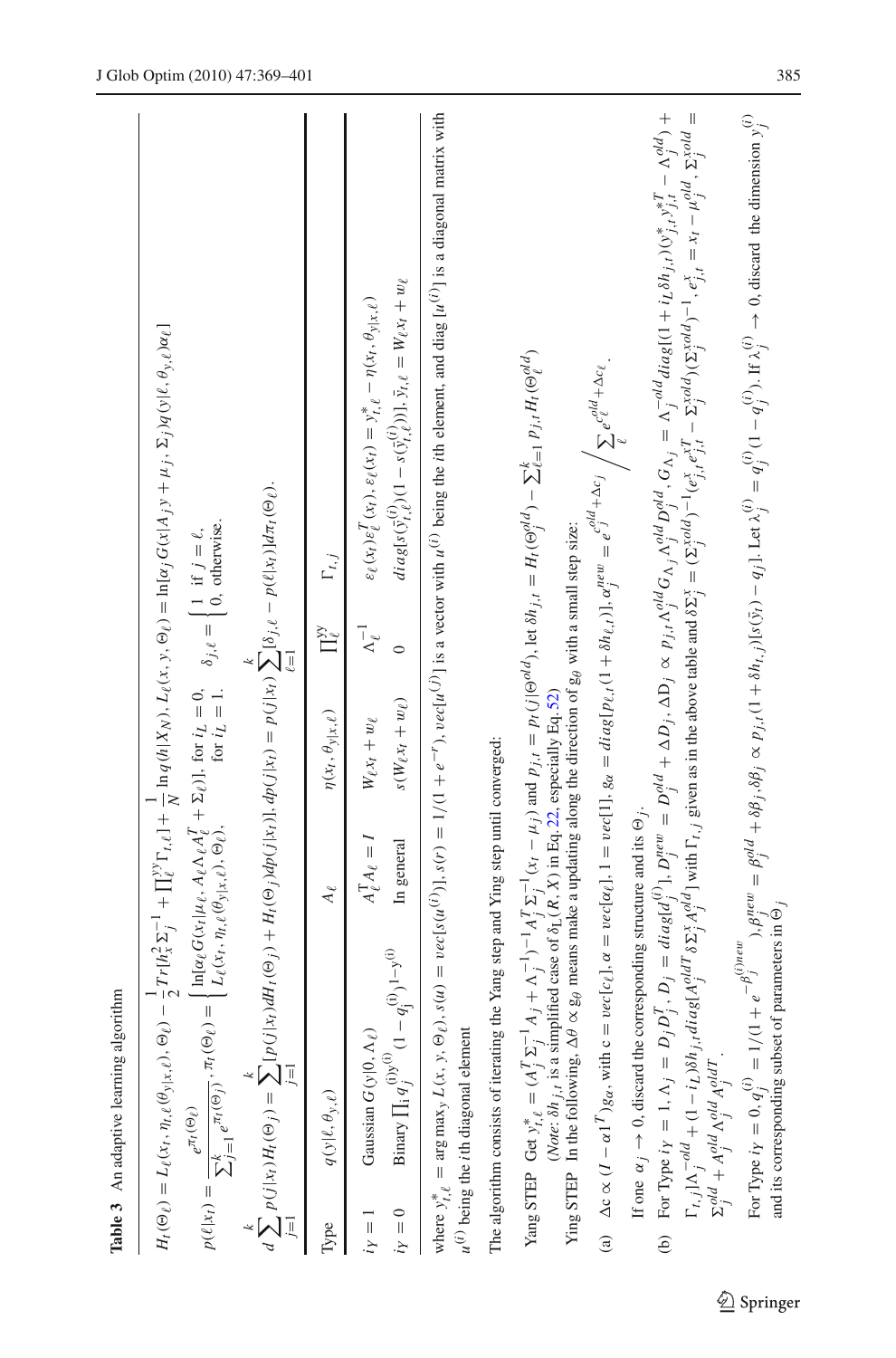$\underline{\mathrm{\mathscr{D}}}$  Springer

(c) 
$$
\mu_{ij}^{new} = \mu_{ij}^{old} + \Delta \mu_j, \Delta \mu_j \propto p_{j,t}((1 + i_L \delta h_{j,t})e_i^{x|y} + (1 - i_L)\delta h_{j,t} \Sigma_i^{old} \Sigma_i^{zold} - 1 e_i^{x}|_{y_{j,t}^{x}} - \Delta_{j,t}^{x} \hat{x}_{j,t} + \mu_{ij}^{old} \Delta_{j,t}^{new} - \Delta A_{j}, \Delta A_{j} \propto p_{j,t}^{new} = \mu_{ij}^{old} \Delta_{j,t}^{old} \sum_{i,j} (for A_{j}^{T} A_{j} = I). \Sigma_i^{old} \Delta_{A_{j}} = \{ (1 + i_L \delta h_{j,t}) (e_i^{xy})_{y_{j,t}^{x}}^{x|y} - \Delta_{ij}^{old} \Delta_{j,t}^{x} \Delta_{j,t}^{old} \Delta_{j,t}^{x} \Delta_{j,t}^{old} \Delta_{j,t}^{old} \Delta_{j,t}^{old} \Delta_{j,t}^{old} \Delta_{j,t}^{old} \Delta_{j,t}^{old} \Delta_{j,t}^{old} \Delta_{j,t}^{old} \Delta_{j,t}^{old} \Delta_{j,t}^{old} \Delta_{j,t}^{old} \Delta_{j,t}^{old} \Delta_{j,t}^{old} \Delta_{j,t}^{old} \Delta_{j,t}^{old} \Delta_{j,t}^{old} \Delta_{j,t}^{old} \Delta_{j,t}^{old} \Delta_{j,t}^{old} \Delta_{j,t}^{old} \Delta_{j,t}^{old} \Delta_{j,t}^{old} \Delta_{j,t}^{old} \Delta_{j,t}^{old} \Delta_{j,t}^{old} \Delta_{j,t}^{old} \Delta_{j,t}^{old} \Delta_{j,t}^{old} \Delta_{j,t}^{old} \Delta_{j,t}^{old} \Delta_{j,t}^{old} \Delta_{j,t}^{old} \Delta_{j,t}^{old} \Delta_{j,t}^{old} \Delta_{j,t}^{old} \Delta_{j,t}^{old} \Delta_{j,t}^{old} \Delta_{j,t}^{old} \Delta_{j,t}^{old} \Delta_{j,t}^{old} \Delta_{j,t}^{old} \Delta_{j,t}^{old} \Delta_{j,t}^{old} \Delta_{j,t}^{old} \Delta_{j,t}^{old} \Delta_{j,t}^{old} \Delta_{j,t}^{old} \Delta_{j,t}^{old} \Delta_{j,t}^{old} \Delta_{j,t}^{old} \Delta_{j,t}^{old} \Delta_{j,t}^{old} \Delta_{j,t}^{old
$$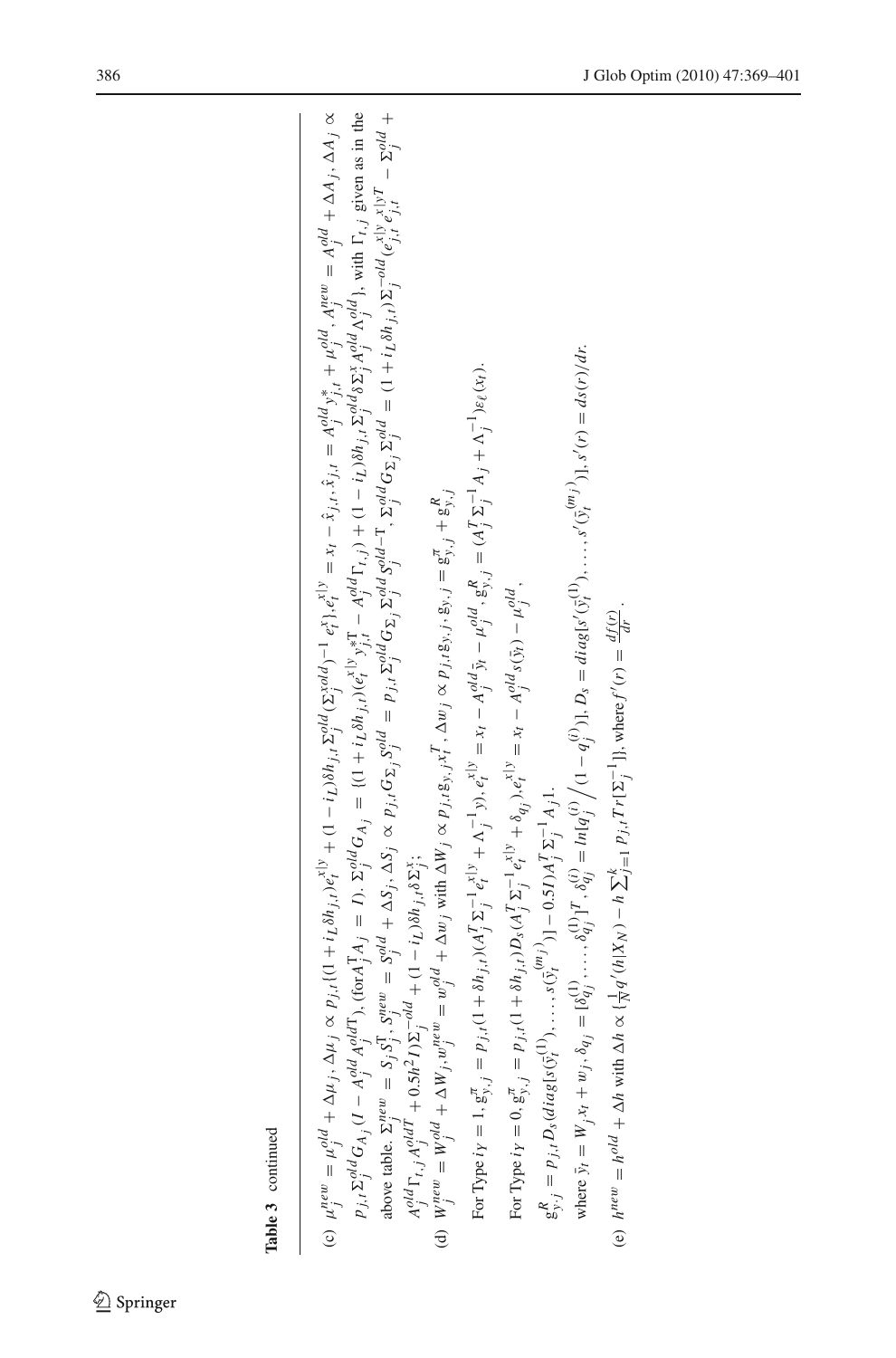$$
H(p||q, \mathbf{k}, \Xi) = H_f(\mathcal{X}_N, \bar{\Theta}, \mathbf{k}, \Xi) + 0.5Tr[\Sigma H_H(\bar{\Theta})], \quad H_H(\Theta) = \nabla_{\Theta}^2 H_f(\mathcal{X}_N, \Theta, \mathbf{k}, \Xi),
$$
  
\n
$$
\bar{\Theta} = \int \Theta p(\Theta|\mathcal{X}_N) d\Theta, \quad \Sigma = \int (\Theta - \bar{\Theta})(\Theta - \bar{\Theta})^T p(\Theta|\mathcal{X}_N) d\Theta.
$$
\n(31)

Again, we do not need to specify a structure for  $p(\Theta|\mathcal{X}_N)$ . In fact, getting to know  $p(\Theta|\mathcal{X}_N)$ is the aim of learning. Instead, for any learning process  $\mathcal{X}_N \to \Theta$ , the resulted estimate  $\Theta^*$ can be regarded as the above  $\overline{\Theta}$  with  $\Sigma$  measuring the randomness of this estimation due to a finite size of samples in  $X_N$ . One typical example is to let  $\bar{\Theta} = \Theta^* = \max_{\Theta} H_f(\mathbf{X}, \Theta, \mathbf{k}, \Xi)$ from which we get Eq. [23](#page-13-2) with  $\Delta(\Theta^*, \mathbf{k}, \Xi) = 0.5Tr[\Sigma H_H(\Theta^*)]$  in two choices. One is considering  $\Sigma = H_H(\Theta^*)^{-1}$  and thus getting

$$
\Delta(\Theta^*, \mathbf{k}, \Xi) = -0.5d_{\mathbf{k}}, \quad d_{\mathbf{k}} = n_f(\Theta), \tag{32}
$$

where  $n_f(\Theta)$  is the number of free parameters in  $\Theta$  [\[44](#page-31-15)[,49,](#page-31-19)[50](#page-31-3)]. The other is considering  $\bar{\Theta}$ and  $\Theta^*$  approximately by  $\Theta^{(t)}$ ,  $\Theta^{(t-1)}$  obtained in Fig. [5a](#page-13-0), from which we get

<span id="page-18-1"></span>
$$
\Delta(\Theta^{(t)}, \mathbf{k}, \Xi) = -0.5d_{\mathbf{k}}, \quad d_{\mathbf{k}} = n_f(\Theta) + (\Theta^{(t)} - \Theta^{(t-1)})^T H_H(\Theta^{(t)}) (\Theta^{(t)} - \Theta^{(t-1)}).
$$
\n(33)

<span id="page-18-3"></span>We further proceed to consider  $p(\mathbf{X}|\theta_x)$  estimated from  $\mathcal{X}_N = \{x_t\}_{t=1}^N$  with a unknown scalar parameter  $\theta_x = h$ . Replace **X** by **X**, *h* and notice that only **X** relates to *h*, we have

$$
p(\mathbf{X}, h) = p(\mathbf{X}|h)p(h), \quad p(\mathbf{X}|h) = G(\mathbf{X}|\mathcal{X}_N, h^2I) = \prod_{t=1}^N G(x|x_t, h^2I)
$$
  

$$
p(\mathbf{R}|\mathbf{X}, h) = p(\mathbf{R}|\mathbf{X}), \quad q(\mathbf{X}, h|\mathbf{R}) = q(h|\mathbf{X}, \mathbf{R})q(\mathbf{X}|\mathbf{R}), \quad q(h|\mathbf{X}, \mathbf{R}) = q(h|\mathbf{X}), \tag{34}
$$

with  $q(\mathbf{R})$  remains unchanged. Put it into Eq. [20,](#page-12-2) we have

$$
H(p||q, \mathbf{k}, \Xi) = \int p(h)p(\Theta|\mathbf{X}, \Xi)H_f(\mathbf{X}, \Theta, h, \mathbf{k}, \Xi)d\Theta d\mathbf{X} dh
$$
 (35)

<span id="page-18-0"></span>Maximizing  $H(p||q, \mathbf{k}, \Xi)$  with a  $p(h)$  that is free of constraint, we get

$$
p(h) = \delta(h - h^*), \quad h^* = \arg\max_{h} = \arg\max_{h} H_f(\mathbf{X}, \Theta, h, \mathbf{k}, \Xi),
$$
(36)  

$$
H_f(\mathbf{X}, \Theta, h, \mathbf{k}, \Xi) = \sum_{L} \int p(L|\mathbf{X}, \theta_{y|x}) p(\mathbf{Y}_v | \mathbf{X}, L, \theta_{y|x}) G(\mathbf{X} | \mathcal{X}_N, h^2 I)
$$
  

$$
\times \ln [q(\mathbf{X} | \mathbf{Y}_v, L, \theta_{x|y}) q(\mathbf{Y}_v | L, \theta_y) q(L | \theta_L) q(\Theta | \Xi_q)] d\mathbf{Y}_v d\mathbf{X}.
$$

<span id="page-18-2"></span>Similar to Eq. [26](#page-15-1) we also have  $\int G(\xi|\mu, \Sigma)Q(\xi)d\xi \approx Q(\xi)_{\xi=\mu} + 0.5Tr[\Sigma \nabla_{\xi}^{2}Q(\xi)]_{\xi=\mu}$ . Regarding **X** as  $\xi$ , and **X** as  $G(X|\mathcal{X}_N, h^2I)$  as  $Q(\xi)$ ,  $H_f(\mathbf{X}, \Theta, h, \mathbf{k}, \Xi)$  in Eq. [36](#page-18-0) becomes

$$
H_f(\mathbf{X}, \Theta, h, \mathbf{k}, \Xi) = H_f(\mathcal{X}_N, \Theta, \mathbf{k}, \Xi) + 0.5h^2 Tr[\Sigma(\mathcal{X}_N)] - Z(h),
$$
  
\n
$$
Z(h) = -\ln q(h|\mathcal{X}_N), \quad \Sigma(\mathbf{X}) = \nabla_{\mathbf{X}}^2 \sum_{L} p(L|\mathcal{X}_N, \theta_{y|x}) \ln q(\mathbf{X}|\mathbf{Y}_v, L, \theta_{x|y}), \quad (37)
$$

from which we modify the two stage implementation in Fig. [5a](#page-13-0) via replacing all the appearances of  $\Theta$  with { $\Theta$ , *h*}. With an appropriate *h*<sup>∗</sup> learned together with  $\Theta^*$ , a considerable improvement can be obtained to reduce the deterioration caused by a small sample size *N*.

For a further insight via a detailed expression, we consider the cases that the elements of  $\mathbf{X} = \{x\}$  are i.i.d. by Eq. [11](#page-7-2) and thus have  $q(\mathbf{X}|\mathbf{Y}, \theta_{x|y}) = \prod q(x|y, \ell, \theta_{x|y,\ell}), q(\mathbf{Y}|\theta_{y}) = \prod q(x|y, \ell, \theta_{x|y,\ell})$  $\prod q(y, \ell | \theta_y)$ ,  $q(y, \ell | \theta_y) = q(y | \ell, \theta_{y, \ell}) \alpha_\ell, \alpha_\ell = q(\ell), p(\mathbf{Y} | \mathbf{X}, \theta_{y | x}) = \prod p(y | x, \ell, \theta_{y | x, \ell})$  $p(\ell|x, \theta_{\ell|x})$ . With  $\Delta(\Theta^{(t)}, \mathbf{k}, \Xi)$  given by Eq. [33](#page-18-1) and  $H_f(\mathcal{X}_N, \Theta, \mathbf{k}, \Xi)$  by  $H_f(\mathcal{X}_N, \Theta, \Xi)$  $h, k, \Xi$ ), further considering  $q(\Theta | \Xi_q) = q(h) \prod_{\ell} q(\Theta_{\ell} | \Xi_q)$ , it follows from Eq. [37](#page-18-2) and Eq. [27](#page-15-0) that we get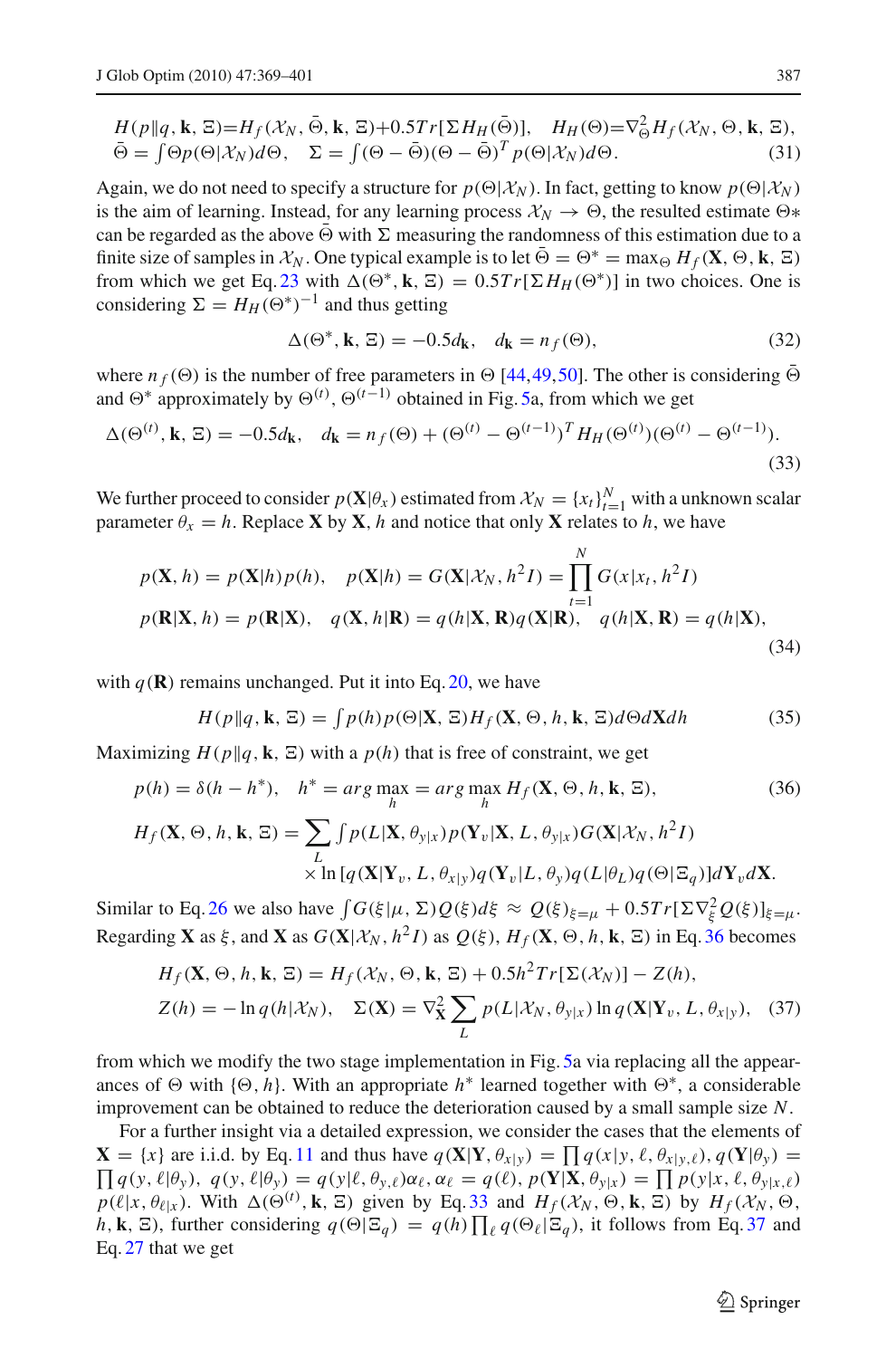<span id="page-19-3"></span>
$$
H_f(\mathcal{X}_N, h, \Theta, \mathbf{k}, \Sigma) = \sum_{t} \sum_{\ell} p(\ell | x_t) [H_t(\Theta_{\ell}) + N^{-1} \ln q(\Theta_{\ell} | \Sigma_q)], \qquad (38)
$$
  
\n
$$
H_t(\Theta_{\ell}) = L_{\ell}(x_t, \eta_{\ell}(x_t, \theta_{y|x;\ell}), \Theta_{\ell}) + 0.5Tr[h^2 \prod_{\ell}^x + \prod_{\ell}^y \Gamma_{t,\ell}] + N^{-1} \ln q(h|\mathcal{X}_N),
$$
  
\n
$$
L_{\ell}(x, y, \Theta_{\ell}) = \ln [q(x|y, \ell, \theta_{x|y,\ell}) q(y|\ell, \theta_{y,\ell}) \alpha_{\ell}],
$$
  
\n
$$
\prod_{\ell}^y = \nabla_y^2 \ln [q(x|y, \ell, \theta_{x|y,\ell}) q(y|\ell, \theta_{y,\ell})],
$$
  
\n
$$
\prod_{\ell}^x = \nabla_x^2 \ln q(x|y, \ell, \theta_{x|y,\ell}),
$$
  
\n
$$
\Gamma_{t,\ell} = \begin{cases} \Gamma_{\ell}[\eta_{\ell}(x, \theta_{y|x,\ell})], & \text{for } i = 0 \text{ & \text{from Eq. 28},} \\ \epsilon_{\ell}(x_t) \epsilon_{\ell}^T(x_t), & \text{for } i = 1 \text{ & \text{from Eq. 29}.} \end{cases}
$$
  
\n
$$
\epsilon_{\ell}(x_t) = y_{t,\ell}^* - \eta_{\ell}(x_t, \theta_{y|x,\ell}), q(x|\theta_{\ell}) = \int q(x|y, \ell, \theta_{x|y,\ell}) q(y|\ell, \theta_{y}) dy,
$$
  
\n
$$
p(\ell|x_t) = \frac{e^{-\pi_t(\Theta_{\ell})}}{\sum_{j} e^{-\pi_t(\Theta_{j})}}, \pi_t(\Theta_{\ell}) = \begin{cases} \ln [\alpha_{\ell} q(x_t|\theta_{\ell})], & \text{for } i = 0, \\ L_{\ell}(x_t, \eta_{\ell}(x_t, \theta_{y|x,\ell}), \Theta_{\ell}), & \text{for } i = 1, \end{cases}
$$

where  $\eta_{\ell}(x_t, \theta_{\nu|x;\ell})$  is a parametric function, a typical example given in Table [3](#page-16-0) is quasi-linear function that consists of a linear function of *xt* followed by a nonlinear scale function in an element by element manner.

In the implementation as in Fig. [5a](#page-13-0), Stage II is a discrete optimization. Both Stages I(a) & I(b) are featured by continuous optimization, based on  $\nabla_{\Theta} H_f(\mathcal{X}_N, \Theta^{(t)}, \mathbf{k}, \Xi^{(t-1)})$  and  $\nabla_{\Xi} [H_f(\mathcal{X}_N, \Theta^{(t)}, \mathbf{k}, \Xi) + \Delta(\Theta^{(t)}, \mathbf{k}, \Xi)]$ . To get an insight on how Stage I(a) is implemented with an automatic model selection on  $\mathbf{k}_y$ , we give an adaptive algorithm in Table [3](#page-16-0) for the previously examples  $q(x|y, \ell, \theta_{x|y})$  of Table [2c](#page-6-0) and  $q(y|\theta_y) = q(y|\ell, \theta_{y,\ell})q(\ell)$  of Table [2a](#page-6-0) (3) plus Table [2b](#page-6-0) (1) $\&$  (2). The algorithm bases on getting the differential updating flow  $d \sum_{\ell} p(\ell | x_t, \theta_{\ell | x}) [H_t(\Theta_{\ell}) + N^{-1} \ln q(\Theta_{\ell} | \Xi_q)]$ . For simplicity, we ignore a priori  $q(\Theta_\ell | \Xi_a)$ . Also, interested readers are further referred to algorithms for extensions of supervised learning tasks (e.g., function approximation, pattern recognition) and temporal modeling tasks [\[51](#page-31-20)].

In a summary, implementing the best harmony learning by Eq. [20](#page-12-2) is a Type-3 optimization that involves an integral over  $\Theta$  and an optimization on searching a  $p(\Theta|X, \Xi)$ . With the help of local convexity, the problem is handled by searching  $\{\Theta_k\}$  via a series of Type-2 optimizations that involve an integral over **Y** and an optimization on searching a  $p(Y_v|\mathbf{X}, L, \theta_{v|x})$ . Again with the help of local convexity based local information conservation, the problem is handled by searching a series values of  $\mathbf{Y}_{vL}^*$  via a series of Type-3 optimizations.

# <span id="page-19-0"></span>3.3 Best harmony, best matching, and related approaches

We start at observing how the best harmony learning degenerates as a BYY system degenerates to a conventional model  $q(\mathbf{X}|\Theta)$ . We consider  $\mathbf{R} = \{\Theta\}$  without an inner representation part **Y**, which leads us back to Fig. [1c](#page-1-0) and simplifies  $H(p||q, \mathbf{k}, \Xi)$  in Eq. [20](#page-12-2) into

$$
H(p||q) = \int p(\Theta|\mathbf{X})p(\mathbf{X})\ln[q(\mathbf{X}|\Theta)q(\Theta)]d\mathbf{X}d\Theta.
$$
 (39)

<span id="page-19-1"></span>For  $p(\mathbf{X}) = \delta(\mathbf{X} - \mathcal{X}_N)$ , maximizing  $H(p||q)$  with respect to a free  $p(\Theta|\mathbf{X})$  leads to the MB type in Table [1,](#page-2-0) i.e., max $_{\Theta}$  ln [ $q(\mathcal{X}_N|\Theta)q(\Theta)$ ], while  $J(\mathbf{k})$  in Fig. [5](#page-13-0) becomes

$$
\mathbf{k}^* = \arg\min_{\mathbf{k}} J(\mathbf{k}), \quad J(\mathbf{k}) = -\max_{\Theta} \ln \left[ q(\mathcal{X}_N | \Theta) q(\Theta) \right] + 0.5 d_{\mathbf{k}}, \tag{40}
$$

<span id="page-19-2"></span> $\circledcirc$  Springer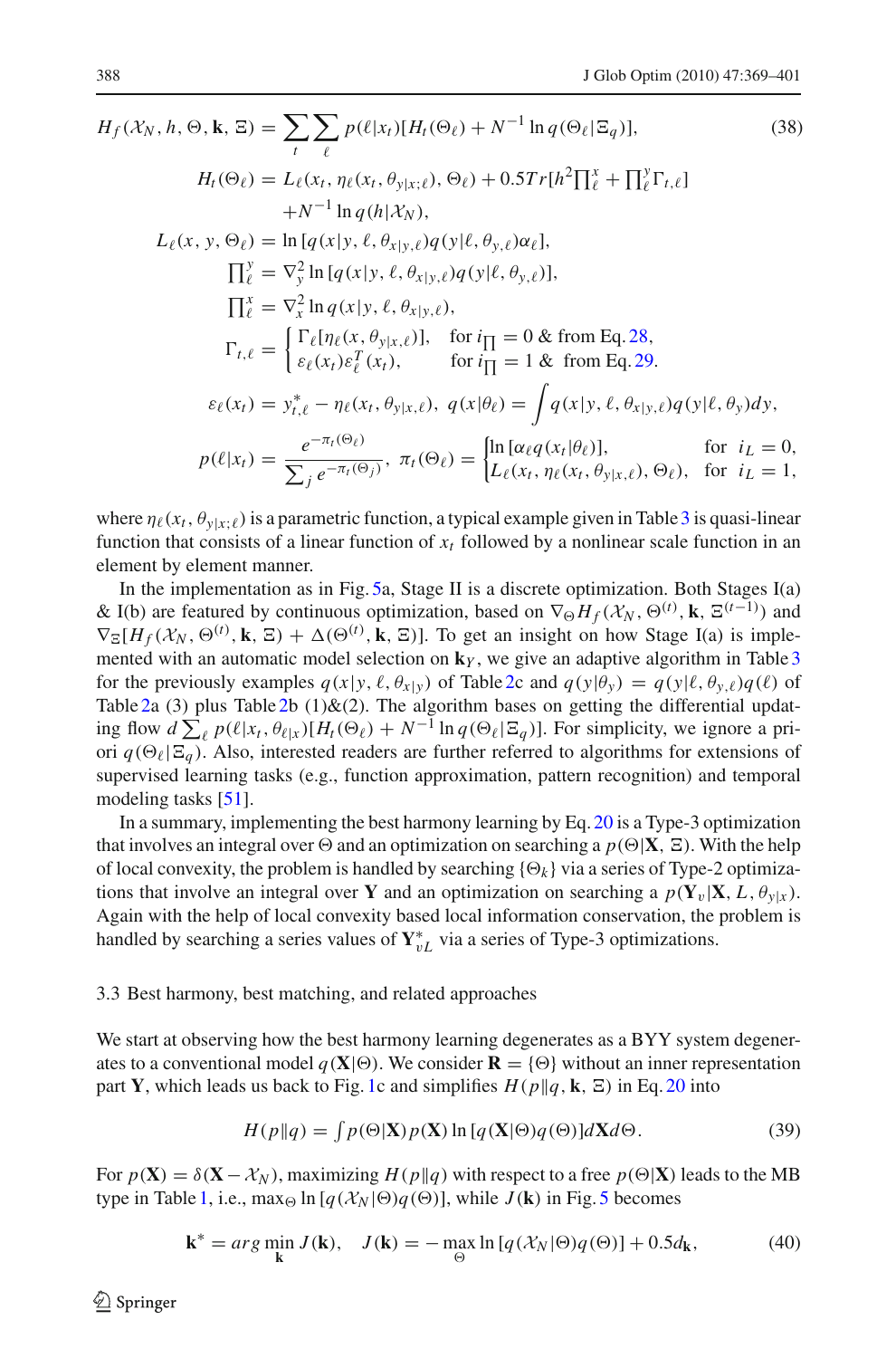which is a Bayesian learning based extension of AIC. For a non-informative  $q(\Theta)$ , it further degenerates to exactly AIC [\[1](#page-30-10),[2](#page-30-11)]. For a general case with  $p(X, h)$  by Eq. [34,](#page-18-3) it follows from Eq. [37](#page-18-2) that Eq. [39](#page-19-1) is extended into

$$
H(p||q) = \int p(h)p(\Theta|\mathcal{X}_N)H_h(p||q, \Theta)d\Theta \approx \max_{\Theta, h} H_h(p||q, \Theta) - 0.5d_k,
$$
  

$$
H_h(p||q, \Theta) = \ln [q(\mathcal{X}_N|\Theta)q(\Theta)] + 0.5h^2 Tr[\nabla_{\mathbf{X}}^2 \ln q(\mathbf{X}|\Theta)] + \ln q(h|\mathcal{X}_N).
$$
 (41)

With  $p(\Theta|\mathbf{X})$  in a given structure, the BYY harmony learning is different from the conventional Bayesian learning. E.g., we consider  $p(\Theta|\mathbf{X})$  with the BI structure in Table [1](#page-2-0) and rewrite Eq. [39](#page-19-1) into  $H(p||q) = \int p(\Theta|\mathbf{X})p(\mathbf{X}) \ln p(\Theta|\mathbf{X})d\mathbf{X}d\Theta + \int p(\mathbf{X}) \ln q(\mathcal{X}|S)d\mathbf{X}$ . Particularly, for  $p(X) = \delta(X - X_N)$  it further becomes

$$
H(p||q) = \int p(\Theta|\mathcal{X}_N) \ln p(\Theta|\mathcal{X}_N) d\Theta + \ln q(\mathcal{X}_N|S). \tag{42}
$$

<span id="page-20-0"></span>The maximization of its second term is exactly the MI (marginal likelihood) choice in Table [1.](#page-2-0) As already discussed in Sect. [1,](#page-0-0) it has been previously studied under various names [\[14](#page-30-8)[,16,](#page-30-9) [20,](#page-30-7)[28](#page-31-11)]. Additionally, the first term in Eq. [42](#page-20-0) is the negative entropy of  $p(\Theta|\mathcal{X}_N)$  and its maximization is seeking an inverse inference  $X_N \to \Theta$  with a least uncertainty.

Also, we let the structure *S* in place of **R**, and get a generalization of Eq. [39](#page-19-1) as follows:

$$
H(p||q) = \sum_{S} p(S|\mathbf{X})p(\mathbf{X})\ln[q(\mathbf{X}|S)q(S)].
$$
\n(43)

When  $p(S|\mathbf{X})$  is free of structure, maximizing  $H(p||q)$  with respect to  $p(S|\mathbf{X})$  leads to max<sub>*S*</sub> ln  $[q(\mathcal{X}_N|S)q(S)]$  for model selection, i.e., the BI choice in Table [1.](#page-2-0) In the special case that *q*(*S*) is equal for each candidate *S*, it degenerates to max<sub>*S*</sub> ln *q*( $\mathcal{X}_N$ |*S*), i.e., the ML choice in Table [1.](#page-2-0) Moreover, a generalized counterpart of Eq. [42](#page-20-0) becomes

$$
H(p||q) = \sum_{S} p(S|\mathcal{X}_N) \ln p(S|\mathcal{X}_N) + \ln q(\mathcal{X}_N), \quad q(\mathcal{X}_N) = \sum_{S} q(\mathcal{X}_N|S)q(S).
$$

<span id="page-20-1"></span>For a BYY system, in addition to making the best harmony learning by Eq. [20,](#page-12-2) an alternative has also been proposed and studied in [\[37\]](#page-31-2) under the name of Bayesian Kullback Ying Yang (BKYY) learning that performs the following *best matching* principle:

$$
\min KL(p||q), \quad KL(p||q) = \int p(\mathbf{R}|\mathbf{X})p(\mathbf{X}) \ln \frac{p(\mathbf{R}|\mathbf{X})p(\mathbf{X})}{q(\mathbf{X}|\mathbf{R})q(\mathbf{R})} d\mathbf{X} d\mathbf{R}
$$

$$
= \int p(\Theta|\mathbf{X}) \{ \int p(\mathbf{Y}|\mathbf{X}, \theta_{y|x}) p(\mathbf{X})
$$

$$
\times \ln \frac{p(\Theta|\mathbf{X})p(\mathbf{Y}|\mathbf{X}, \theta_{y|x})p(\mathbf{X})}{q(\mathbf{X}|\mathbf{Y}, \theta_{x|y})q(\mathbf{Y}|\theta_{y})q(\Theta)} d\mathbf{X} d\mathbf{Y} \} d\Theta,
$$
(44)

which reaches to the best matching  $KL(p||q) = 0$  if and only if  $p(\mathbf{R}|\mathbf{X})p(\mathbf{X}) = q(\mathbf{X}|\mathbf{R})q(\mathbf{R})$ .

As a BYY system degenerates to a conventional model  $q(\mathbf{X}|\Theta)$ , the above Eq. [44](#page-20-1) is simplified into the following counterpart of Eq. [39:](#page-19-1)

$$
\min KL(p||q), KL(p||q) = \int p(\Theta|\mathbf{X})p(\mathbf{X}) \ln \frac{p(\Theta|\mathbf{X})p(\mathbf{X})}{q(\mathbf{X}|\Theta)q(\Theta)} d\mathbf{X} d\Theta.
$$
 (45)

<span id="page-20-3"></span><span id="page-20-2"></span>Minimizing  $KL(p||q)$  with respect to a  $p(\Theta|\mathbf{X})$  that is free of structure leads to  $p(\Theta|\mathbf{X}) =$  $q(X|\Theta) q(\Theta)/q(X|S)$  and  $q(X|S) = \int q(X|\Theta)q(\Theta)\mu(d\Theta)$ . As a result, Eq. [45](#page-20-2) becomes

$$
\min KL(p||q), KL(p||q) = \int p(\mathbf{X}) \ln [p(\mathbf{X})/q(\mathcal{X}|S)]d\mathbf{X},\tag{46}
$$

 $\circled{2}$  Springer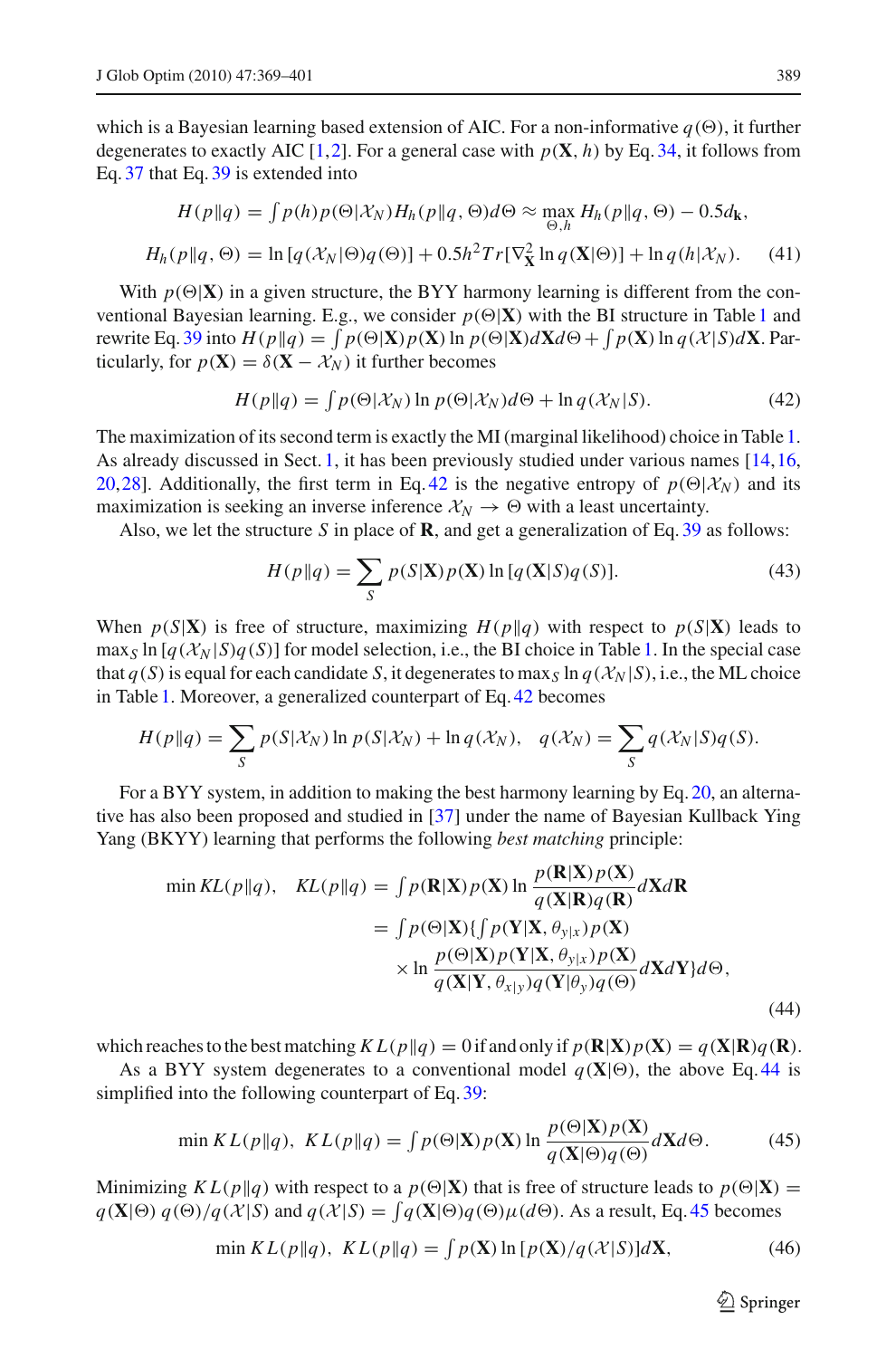or max  $\int p(\mathbf{X}) \ln q(\mathcal{X}|S) d\mathbf{X}$  if  $p(\mathbf{X})$  is an input irrelevant to  $q(\mathcal{X}|S)$  and  $q(\Theta)$ . For  $p(\mathbf{X}) =$  $\delta(\mathbf{X} - \mathcal{X}_N)$ , it further becomes equivalent to the MI (marginal likelihood) choice in Table [1.](#page-2-0) For a more general case with  $p(X, h)$  by Eq. [34,](#page-18-3) Eq. [46](#page-20-3) provides a data smoothing extension with not only  $\Theta$  but also *h* learned.

Alternatively we may also consider  $\min_{q(\Theta)} KL(p||q)$  when  $q(\Theta)$  is free of constraint, which leads to  $q(\Theta) = p(\Theta|\mathbf{X})$  and  $KL(p||q) = \int p(\Theta|\mathbf{X})p(\mathbf{X})\ln[p(\mathbf{X})/q(\mathbf{X}|\Theta)]d\mathbf{X}d\Theta$ . When  $p(X)$  is an input irrelevant to  $q(X|\Theta)$ , it is equivalent to max  $\int p(\Theta|X)$  $p(\mathbf{X}) \ln q(\mathbf{X}|\Theta) d\mathbf{X} d\Theta$ , and further becomes max  $\int p(\Theta|\mathcal{X}_N) \ln q(\mathcal{X}_N|\Theta) d\Theta$  if  $p(\mathbf{X}) =$  $\delta$ (**X** − *X<sub>N</sub>*). A further maximization with a structural free *p*( $\Theta$ |**X**) leads to the classical ML learning again. Moreover, in help of Eq. [26,](#page-15-1) we are lead to Eq. [40,](#page-19-2) i.e., the ML learning based AIC [\[1,](#page-30-10)[2](#page-30-11)].

Next, we return to Eq. [44](#page-20-1) with its inner representation **Y** in consideration. When  $p(Y|X, \theta_{y|x})$  is free of constraint,  $\min_{p(Y|X, \theta_{y|x})} KL(p||q)$  leads again to Eq. [45](#page-20-2) with

<span id="page-21-0"></span>
$$
p(\mathbf{Y}|\mathbf{X}, \theta_{y|x}) = q(\mathbf{X}|\mathbf{Y}, \theta_{x|y})q(\mathbf{Y}|\theta_{y})/q(\mathbf{X}|\Theta), \ q(\mathbf{X}|\Theta) = \int q(\mathbf{X}|\mathbf{Y}, \theta_{x|y})q(\mathbf{Y}|\theta_{y})d\mathbf{Y}.
$$
\n(47)

<span id="page-21-1"></span>On the other hand,  $\min_{q(\Theta)} KL(p||q)$  with a free  $q(\Theta)$  results in  $q(\Theta) = p(\Theta|\mathbf{X})$  and also

$$
\min KL(p||q) = \int p(\Theta|\mathbf{X}) KL(p||q, \Theta) d\Theta \ge \min KL(p||q, \Theta).
$$
  

$$
KL(p||q, \Theta) = \int p(\mathbf{Y}|\mathbf{X}, \theta_{y|x}) p(\mathbf{X}) \ln \frac{p(\mathbf{Y}|\mathbf{X}, \theta_{y|x}) p(\mathbf{X})}{q(\mathbf{X}|\mathbf{Y}, \theta_{x|y}) q(\mathbf{Y}|\theta_{y})} d\mathbf{X} d\mathbf{Y}.
$$
 (48)

This min  $KL(p||q, \Theta)$  was originally proposed in 1995 under the name Bayesian Kullback Ying Yang (BKYY) learning [\[37](#page-31-2)]. From  $\min_{p(Y|X,\theta_{y|x})} KL(p||q, \Theta)$ , we are lead to the above discussed Eq. [47](#page-21-0) again.

The difference between the best Ying Yang matching by Eq. [44](#page-20-1) and the best Ying Yang harmony learning by Eq. [20](#page-12-2) can be better understood from the following relation:

$$
KL(p||q) = \int p(\mathbf{R}|\mathbf{X})p(\mathbf{X})\ln[p(\mathbf{R}|\mathbf{X})p(\mathbf{X})]d\mathbf{X}d\mathbf{R} - H(p||q).
$$
 (49)

In addition to maximizing  $H(p||q)$ , minimizing  $KL(p||q)$  also includes minimizing the first term that is the negative entropy of the Yang representation, which cancels out the least complexity nature that was discussed after Eq. [20.](#page-12-2) Recalling Eq. [22,](#page-13-1) we may also observe this difference on the level of differential flow. It follows that Eq. [44](#page-20-1) consists of getting  $p(\mathbf{R}|\mathbf{X})$  by Eq. [21,](#page-12-1) then fixing it and maximizing  $\int p(\mathbf{R}|\mathbf{X})p(\mathbf{X}) \ln [q(\mathbf{X}|\mathbf{R})q(\mathbf{R})]d\mathbf{X}d\mathbf{R}$  via a differential flow  $\int [p(\mathbf{R}|\mathbf{X})dL(\mathbf{X}, \mathbf{R})p(\mathbf{X})d\mathbf{X}d\mathbf{R}$  [\[17](#page-30-14)]. As previously discussed after Eq. [22,](#page-13-1) the best Ying Yang harmony learning by Eq. [20](#page-12-2) is made via the differential flow by Eq. [22](#page-13-1) with  $p(\mathbf{R}|\mathbf{X})$  replaced by  $p(\mathbf{R}|\mathbf{X})[1+\delta_L(\mathbf{R},\mathbf{X})]$  that provides a model selection mechanism.

A summary of the BYY learning related approaches is provided in Fig. [6.](#page-22-0) The common part of all the approaches is the shadowed center area, featured by using a probabilistic model to best match a data set  $\mathcal{X}_N$  via determining three levels of its unknowns. The first two levels are the ML learning for unknown parameter learning and model selection shown in the ML row of Table [1,](#page-2-0) which has been widely studied from various perspective as previously discussed in Sect. [1](#page-0-0) [\[14](#page-30-8)[,16,](#page-30-9)[20](#page-30-7)[,28\]](#page-31-11). The third level is evaluating or selecting an appropriate meta structure  $\aleph$  via  $q(\mathcal{X}_N|\aleph)$ , i.e., the second term in Eq. [44,](#page-20-1) for which few studies have been made yet but may deserve to explore.

Outbound from this shadowed center we have two directions. One is to the left-side. Priori probabilities are taken in consideration for determining three levels of its unknowns.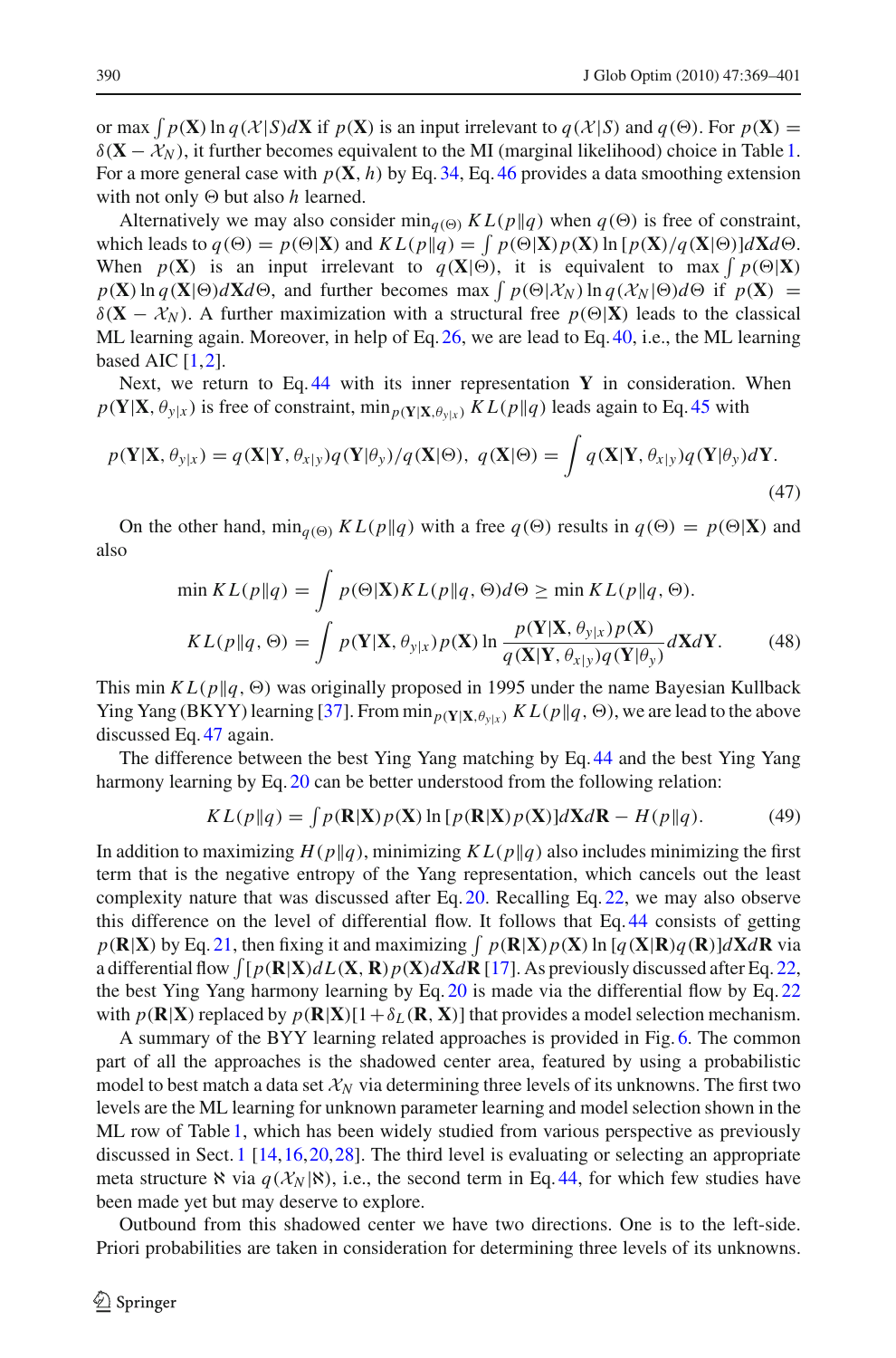

<span id="page-22-0"></span>**Fig. 6** Best harmony, Best matching, and Typical learning approaches

The first two levels are the MB choices for parameter learning and model selection in Table [1.](#page-2-0) As discussed in Sect. [1,](#page-0-0) studies have made under the name of Bayesian learning or Bayesian approach [\[22](#page-30-0)[,26\]](#page-30-1), as well as MML [\[34\]](#page-31-0). The third level is again evaluating an appropriate meta structure  $\aleph$  via  $q(\mathcal{X}_N|\aleph)q(\aleph)$  with a priori  $q(\aleph)$  in consideration. Moving forward even left, we are lead to those areas of the best Ying Yang harmony learning by Eq. [20,](#page-12-2) which includes but goes beyond the areas of the ML and MB approaches, as discussed earlier.

The second direction goes the right-side, the domain of the best Ying Yang matching by Eq. [44.](#page-20-1) Out of the shadowed center, we enter the common area shared with the approach of *variational free energy* or the Helmholtz machine [\[6](#page-30-3)[,19](#page-30-15)]. Moving right still, we proceed beyond and lead to a number of other cases, as discussed earlier.

The last but not least, we discuss a more detailed relation of the best Ying Yang harmony learning by Eq. [20](#page-12-2) to an early effort called RPCL, mentioned previously in Sect[.2.3.](#page-9-2) RPCL was proposed heuristically [\[56\]](#page-32-0) with a rival penalized mechanism for automatic model selection. Considering *k* individual substructures with each described by a parameter set  $\theta_{\ell}$ , as one new sample  $x_t$  comes, each individual has a fitness measure  $L(x_t, \theta_\ell)$ . A updating  $\theta_\ell^{new} =$  $\theta_{\ell}^{old} + \Delta \theta_{\ell}$  is made as follows [\[49](#page-31-19)]:

$$
\Delta \theta_{\ell} \propto p_{\ell,t} \nabla_{\theta_{\ell}} L(x_t, \theta_{\ell}), \quad p_{\ell,t} = \begin{cases} 1, & \text{if } \ell = \ell^* \text{with } \ell^* = \arg \max_{\ell} L(x_t, \theta_{\ell}), \\ -\gamma, & \text{if } \ell^* = \arg \max_{\ell \neq \ell^*} L(x_t, \theta_{\ell}), \\ 0, & \text{otherwise.} \end{cases} \tag{50}
$$

<span id="page-22-1"></span>where  $\gamma > 0$  is a small number. This is, the most fit one learns  $x_t$ , while the second winner (rival) de-learns, such that those extra substructures have been gradually discarded during an iterating process of Eq. [50.](#page-22-1) In the sequel, we try to link Eq. [50](#page-22-1) to  $H_f(\mathbf{X}, \Theta, \mathbf{k}, \Xi)$  by Eq. [20](#page-12-2) at  $p(\mathbf{X}|\theta_x) = \delta(\mathbf{X} - \mathcal{X}_N)$  via rewriting it into  $H_L(\Theta, \mathbf{k}) + H(\theta_{\nu|x}) + \ln q(\Theta | \Xi_a)$  with

$$
H_L(\Theta, \mathbf{k}) = \sum_L p(L|\mathcal{X}_N, \theta_{y|x}) \ln [q(\mathcal{X}_N|L, \theta_{xy}) q(L|\theta_L)],
$$

 $\circled{2}$  Springer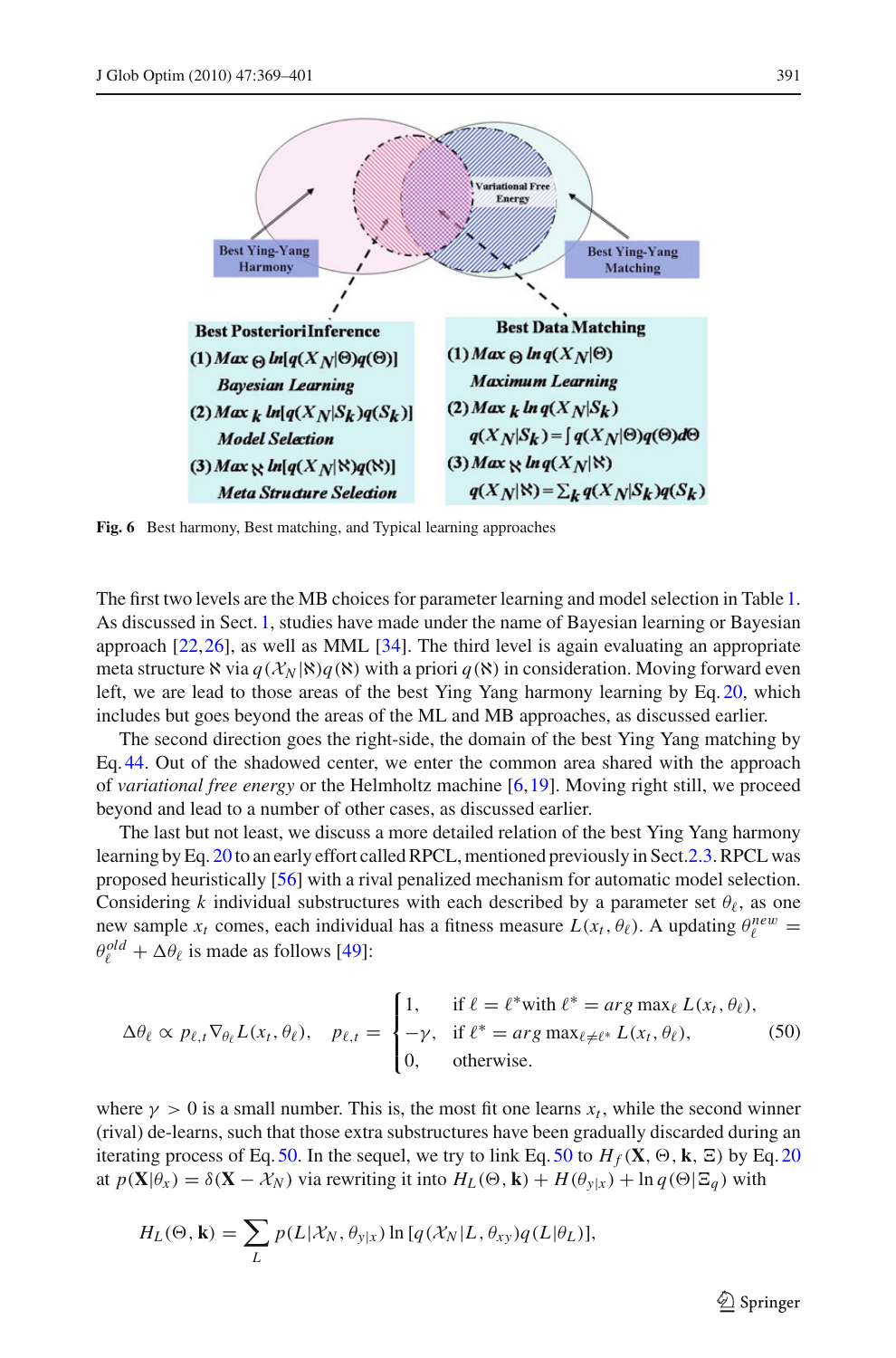$$
H(\theta_{y|x}) = \sum_{L} p(L|\mathcal{X}_N, \theta_{y|x}) \left[ \int p(\mathbf{Y}_v|\mathcal{X}_N, L, \theta_{y|x}) \ln p(\mathbf{Y}_v|\mathbf{X}, L, \theta_{y|x}) d\mathbf{Y}_v \right],
$$
  

$$
q(\mathbf{X}|L, \theta_{xy}) = \int q(\mathbf{X}|\mathbf{Y}_v, L, \theta_{x|y}) q(\mathbf{Y}_v|L, \theta_y) d\mathbf{Y}_v.
$$
 (51)

<span id="page-23-2"></span>Following the line of Eq. [22,](#page-13-1) we get the differential updating flow of  $H_L(\Theta, \mathbf{k})$  as follows:

$$
dH_L(\Theta, \mathbf{k}) = \sum_{L} p(L|\mathcal{X}_N, \theta_{y|x})[1 + \delta_L(\mathcal{X}_N)]dL(\mathcal{X}_N, \Theta_L),
$$
  
\n
$$
L(\mathcal{X}_N, \Theta_L) = \ln [q(\mathcal{X}_N|L, \theta_{xy})q(L|\theta_L)],
$$
  
\n
$$
\delta_L(\mathcal{X}_N) = L(\mathcal{X}_N, \Theta_L) - \sum_{L} p(L|\mathcal{X}_N, \theta_{y|x})L(\mathcal{X}_N, \Theta_L);
$$
  
\nFor the i.i.d. case by Eq. 38, it becomes  $L(x, \theta_\ell) = \ln [q(x|\theta_\ell)\alpha_\ell],$   
\n
$$
dH_L(\Theta, \mathbf{k}) = \sum_{t} \sum_{\ell} p(\ell|x_t)[1 + \delta_\ell(x_t)]dL(x_t, \theta_\ell), \quad p(\ell|x_t) = \frac{e^{L(x, \theta_\ell)}}{\sum_{j} e^{L(x, \theta_j)}}, \quad (52)
$$
  
\n
$$
\delta_\ell(x_t) = L(x_t, \theta_\ell) - \sum_{j} p(\ell|x_t, \theta_{\ell|x})L(x_t, \theta_j),
$$
  
\n
$$
q(x|\theta_\ell) = \int q(x|y, \ell, \theta_{x|y,\ell})q(y|\ell, \theta_y)dy.
$$

Similar to the discussion after Eq. [22,](#page-13-1)  $p(\ell|x_t)[1 + \delta_\ell(x_t)]$  may enhance learning, make de-learning, and proceed with reservation, in comparison with the ML learning on a finite mixture  $\sum_{\ell} \alpha_{\ell} q(x|\theta_{\ell})$ . Instead of getting  $p_{\ell,t}$  via winner-take-all competition in Eq. [50,](#page-22-1)  $p(\ell|x_t)$ in Eq. [52](#page-23-2) involves a soft competition while  $p(\ell|x_t)[1+\delta_{\ell}(x_t)]$  further uses the average fitness as a reference.

In general, the updating flow also has contributions from  $dH(\theta_{y|x})$  and  $d\ln q(\Theta|\Xi_a)$ , which provides certain regularization or modification on  $dH_L(\Theta, \mathbf{k})$  in Eq. [52.](#page-23-2) In the special case that **Y** consists of only **L** without the part  $\mathbf{Y}_v$ , we have simply  $H(\theta_{y|x}) = 0$ .

# <span id="page-23-1"></span>**4 Learning versus optimization: cross fertilization**

# <span id="page-23-0"></span>4.1 Roles of convexity in learning

Now we are ready to go over the main points about the relations between learning and optimization. *First*, the purpose of learning is building up a learning system to represent regularity or dependence structure underlying training samples. The goal is achieved via an optimization process. *Second*, learning is not just optimization. It consists of at least three basic tasks, namely, getting an appropriate structure as the hardware of a learning system, finding a good learning theory to guide a learning process for determining an appropriate structural complexity of a learning system (called model selection) and all unknown parameters (called parameter learning) in the learning system, and then implementing model selection and parameter learning effectively by an optimization process. *Third*, a major computational difficulty comes from computing integrals. The integrals are usually avoided after being turned into a summation plus optimizations in help of certain technique. *Fourth*, optimizations in a learning process are hierarchically nested. The outmost one is a discrete optimization for model selection on **k**, during which each step consists of computations plus a continuous optimization for parameter learning on  $\Theta$ . Moreover, each parameter learning process may also be nested with either or both of a discrete optimization and a continuous optimization for inferring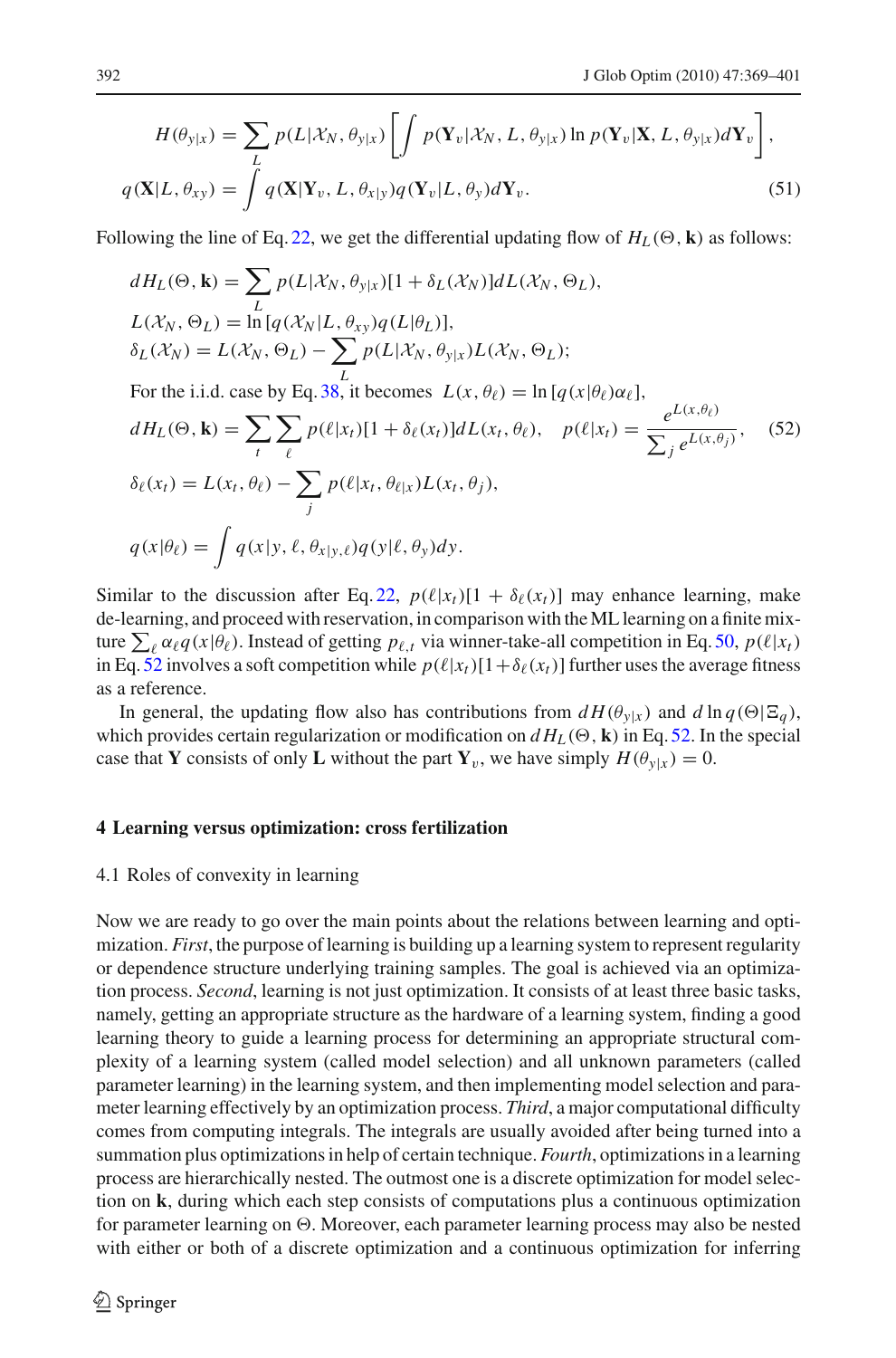inner representation *Y* . Beyond these, the interaction between learning and optimization can also be viewed from studies on the nature of convexity. In the sequel, we discuss this issue roughly from three directions.

The first direction is featured by a fact that a learning theory is actually implemented via optimizing a cost function with certain convexity and learning algorithm is developed with help of local convexity. The simplest one is minimizing a least square error  $\sum_{t=1}^{N} ||y_t - y_t||$  $f(x_t, \theta)$ <sup>2</sup>, which is convex with respect to *f* but is not necessary with respect to  $\Theta$ . The least square error is actually a special case of the likelihood function  $\ln q(\mathcal{X}_N|\Theta)$ , which is again convex with respect to q but not necessary with respect to  $\Theta$ . The latter depends on the function form of  $q(x_t|\Theta)$  and types of parameters within the set  $\Theta$ . Also, the harmony measure  $H(p||q)$  by Eq. [20](#page-12-2) and the Kullback measure  $KL(p||q)$  by Eq. [44](#page-20-1) are convex with respect to either or both of p, q. Still, whether  $H(p||q)$  or  $KL(p||q)$  are convex with respect to **R** (thus **Y**,  $\Theta$ ) depends on the specific function forms of *p*, *q*.

Moreover, use of convexity takes an important role in avoiding computational difficulty of integrals and in developing an effective learning algorithms. Recalling Sect. [3.2,](#page-14-2) local convexity acts as a major tool that makes the best harmony learning by Eq. [20](#page-12-2) become computationally implementable. In addition to such a use of local convexity, efforts have also been made on avoiding computational difficulty of integrals by using convexity in a global level. Maximizing the likelihood function  $q(\mathbf{X}|\Theta) = \int q(\mathbf{X}|\mathbf{Y}, \theta_{x|y}) q(\mathbf{Y}|\theta_y) d\mathbf{Y}$  is suggested to be replaced by maximizing one of its lower bound via the *Helmholtz free energy or variational free energy* [\[6](#page-30-3)[,19\]](#page-30-15), which can also be understood from the formulation of Eq. [47,](#page-21-0) that is, max $\Theta$   $q(X|\Theta)$  is replaced by maximizing the following cost

<span id="page-24-0"></span>
$$
F = -\int p(\mathbf{Y}|\mathcal{X}_N, \theta_{y|x}) \ln \frac{p(\mathbf{Y}|\mathcal{X}_N, \theta_{y|x})}{q(\mathcal{X}_N|\mathbf{Y}, \Theta)q(\mathbf{Y}|\theta_y)} d\mathbf{Y}
$$
  
\n
$$
= -\int p(\mathbf{Y}|\mathcal{X}_N, \theta_{y|x}) \ln \frac{p(\mathbf{Y}|\mathcal{X}_N, \theta_{y|x})}{q(\mathbf{Y}|\mathcal{X}_N, \Theta)} d\mathbf{Y} + \ln q(\mathcal{X}_N|\Theta) \leq \ln q(\mathcal{X}_N|\Theta),
$$
  
\n
$$
q(\mathbf{Y}|\mathcal{X}_N, \Theta) = q(\mathcal{X}_N|\mathbf{Y}, \theta_{x|y})q(\mathbf{Y}|\theta_y)/q(\mathcal{X}_N|\Theta). \tag{53}
$$

Instead of computing  $q(\mathcal{X}_N|\Theta)$  and  $q(\mathbf{Y}|\mathcal{X}_N,\Theta)$ , a pre-specified parametric model is considered for  $p(Y|\mathcal{X}_N, \theta_{y|x})$ , and learning is made for determining the unknown parameters  $\theta_{\nu|x}$  together with  $\Theta$  via maximizing *F*.

Actually, maximizing F by Eq. [53](#page-24-0) is equivalent to min<sub> $\Theta$ </sub> K  $L(p||q, \Theta)$  by Eq. [48](#page-21-1) with  $p(X) = \delta(X - X_N)$ . In other words, two approaches coincide in this situation, while they were motivated from two different perspectives. Maximizing *F* by Eq. [53](#page-24-0) directly aims at approximating the ML learning on  $q(\mathcal{X}_N|\Theta)$ , with an approximation gap that trades off computational efficiency via a pre-specified parametric  $p(Y|X_N, \theta_{y|x})$ . This gap disappears if  $p(Y|X_N, \theta_{y|x})$ is able to reach the posteriori  $q(Y|X_N, \Theta)$ . However, minimizing  $KL(p||q, \Theta)$  by Eq. [48](#page-21-1) is not motivated from a purpose of approximating the ML learning though it was also shown in [\[37](#page-31-2)] that  $\min_{p(\mathbf{Y}|\mathbf{X}, \theta_{y|x})} KL(p||q, \Theta)$  for a  $p(\mathbf{Y}|\mathbf{X}, \theta_{y|x})$  free from of constraints makes  $\min_{\Theta} KL(p||q, \Theta)$  become the ML learning when  $p(\mathbf{X}) = \delta(\mathbf{X} - \mathcal{X}_N)$ . Instead, the motivation is determining all the unknowns in the Ying-Yang pair to make the pair best matched. The approaches of the shadowed center in Fig. [6](#page-22-0) are special cases of minimizing the *Helmholtz free energy* −*F* by Eq. [53](#page-24-0) and of minimizing  $KL(p||q, \Theta)$  by Eq. [48.](#page-21-1) In addition to being equivalent to the ML learning and approximating the ML learning, studies on min<sub> $\Theta$ </sub>  $KL(p||q, \Theta)$ by Eq. [48](#page-21-1) further covers not only extensions to  $p(\mathbf{X}, h)$  by Eq. [34,](#page-18-3) but also the problems of  $\min_{q(\mathbf{X}|\mathbf{Y}, \theta_{x|y})} KL(p||q, \Theta)$  with respect to a free  $q(\mathbf{X}|\mathbf{Y}, \theta_{x|y})$ , which leads to

<span id="page-24-1"></span>
$$
\min \int p(\mathbf{Y}|\Theta_p) \ln \frac{p(\mathbf{Y}|\Theta_p)}{q(\mathbf{Y}|\theta_y)} d\mathbf{Y}, \quad p(\mathbf{Y}|\Theta_p) = \int p(\mathbf{Y}|\mathbf{X}, \theta_{y|x}) p(\mathbf{X}) d\mathbf{X}.
$$
 (54)

 $\circled{2}$  Springer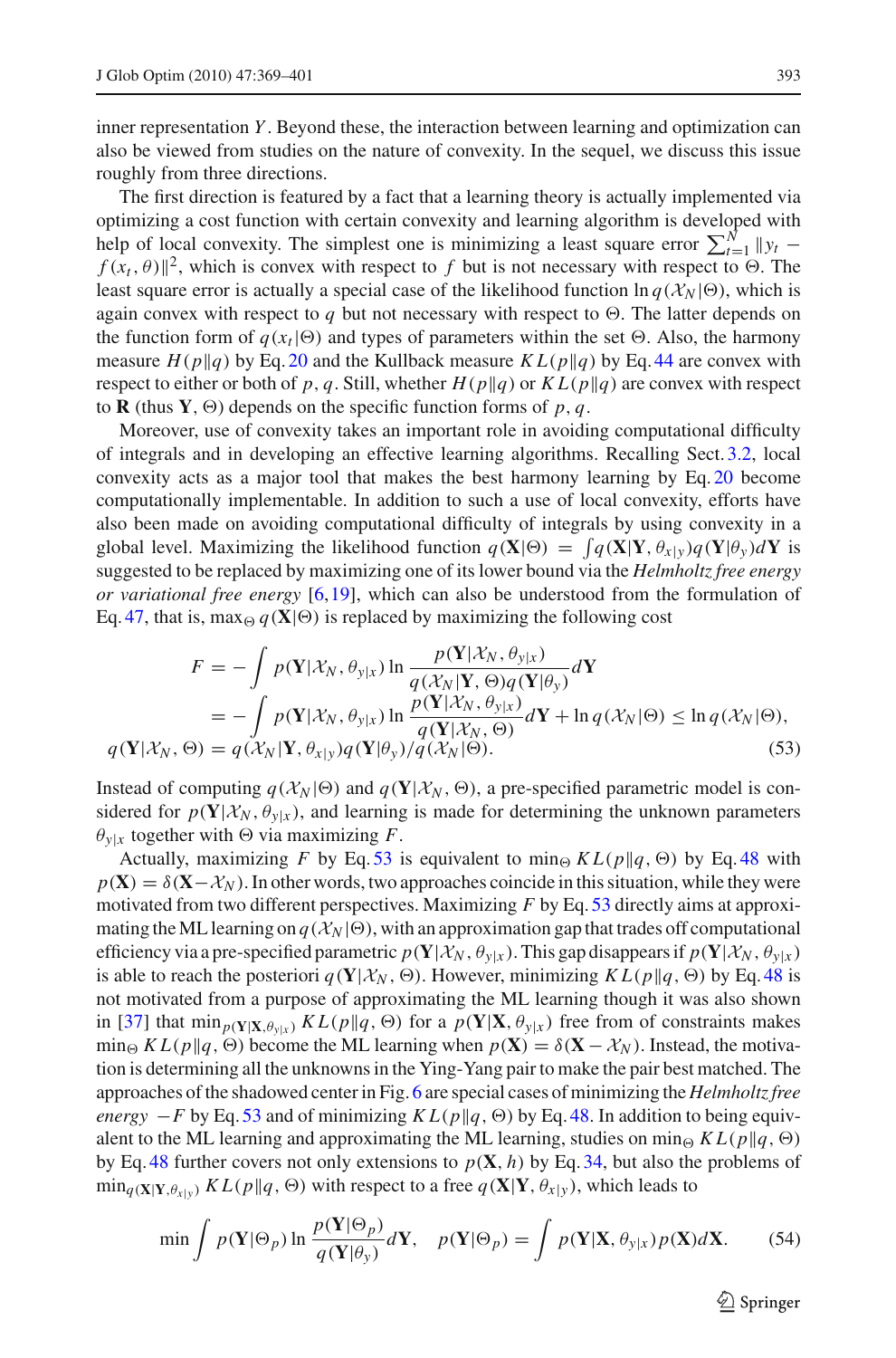Particularly, when  $q(\mathbf{Y}|\theta_v)$  is independent among its components and  $p(\mathbf{Y}|\mathbf{X}, \theta_v|_x)$  has a simple post-linear structure, Eq. [54](#page-24-1) further becomes equivalent to the minimum mutual information (MMI) base ICA learning [\[3\]](#page-30-16). The details are referred to [\[38](#page-31-21)[,42,](#page-31-5)[44](#page-31-15)[,45\]](#page-31-17).

The second direction is directly applying the existing results obtained from convex optimization literature, tailored for a particular learning task. Typical ones are those featured by support vectors [\[32](#page-31-13)]. One example is the following convex optimization:

$$
\max_{\{\alpha, C^*\}} W(\alpha, C^*), \ \alpha = \{\alpha_t, \ t = 1, 2, \dots, N\},
$$

$$
W(\alpha, C^*) = \sum_{t=1}^N \alpha_t - 0.5 \sum_{t=1}^N \sum_{\tau=1}^N \alpha_t \alpha_\tau y_t y_\tau (x_t \cdot x_\tau) - 0.5 c_n C^*,
$$
  
subject to 
$$
\sum_{t=1}^N \alpha_t y_t = 0, \ 1 \ge \alpha_t \ge 0, \ t = 1, 2, \dots, N, \ C^* \ge 0,
$$
 (55)

where  $c_n > 0$  is a given constant,  $\{x_t, y_t\}$  are a given set of paired samples, with  $x_t$  being a real vector and *yt* taking either −1 or 1. The optimal solution is used to build up a hyperplane that classifies each sample into one of two classes. Also, extensions have been made with the inner product  $(x_t \cdot x_\tau)$  replaced by a kernel function  $K(x_t, x_\tau)$  that satisfies Mercer condition [\[33\]](#page-31-22).

In addition to this classification, studies have also been made on making an  $\epsilon$ -insensitive robust regression  $y = \sum_{t=1}^{N} \beta_t K(x, x_t)$  by  $\beta_t = (\alpha_t^* - \alpha_t)/C^*$ , with  $\alpha_t^*, \alpha_t, C^*$  obtained from the following optimization problem:

$$
\max_{\{\alpha,\alpha^*,C^*\}} W(\alpha,\alpha^*,C^*), \ \alpha = \{\alpha_t, \ t = 1, 2, \dots, N\}, \ \alpha^* = \{\alpha_t^*, \ t = 1, 2, \dots, N\},
$$

$$
W(\alpha,\alpha^*,C^*) = -\epsilon \sum_{t=1}^N (\alpha_t^* + \alpha_t) + \sum_{t=1}^N y_t (\alpha_t^* - \alpha_t) - 0.5c_n C^*
$$

$$
+ \frac{1}{2C^*} \sum_{t=1}^N \sum_{\tau=1}^N (\alpha_t^* - \alpha_t)(\alpha_t^* - \alpha_t) K(x_t, x_\tau),
$$
subject to 
$$
\sum_{t=1}^N \alpha_t^* = \sum_{t=1}^N \alpha_t, \ 1 \ge \alpha_t^* \ge 0, \ 1 \ge \alpha_t \ge 0,
$$

$$
t = 1, 2, \dots, N, \ C^* \ge 0,
$$
(56)

where  $c_n > 0$ ,  $\epsilon > 0$  are given constants.

The third direction is featured by those extensive studies under the name of variational approximation methods [\[12](#page-30-17)[,13\]](#page-30-18), which further puts the basic idea of the *Helmholtz free energy or variational free energy* [\[6,](#page-30-3)[19](#page-30-15)] in a general framework of approximation methods rooting from techniques in the calculus of variations, and in a wide variety of uses such as finite element analysis, quantum mechanics, statistical mechanics, and statistics [\[27\]](#page-30-19). The key idea is turning a complex problem into a simpler one, featured by a decoupling of the degrees of freedom in the original problem. This decoupling is achieved via an expansion of the problem to include additional parameters (called variational parameters), in help of convex duality [\[25\]](#page-30-20).

<span id="page-25-0"></span>We start at the following example  $[13]$ :

$$
\ln(x) = \min_{y} (yx - \ln y - 1) \leq yx - \ln y - 1,\tag{57}
$$

which transfers a nonlinear function into a bound in a linear function, in help of a free parameter *y*. We can recover the exact value of logarithm for the optimal choice of *y*.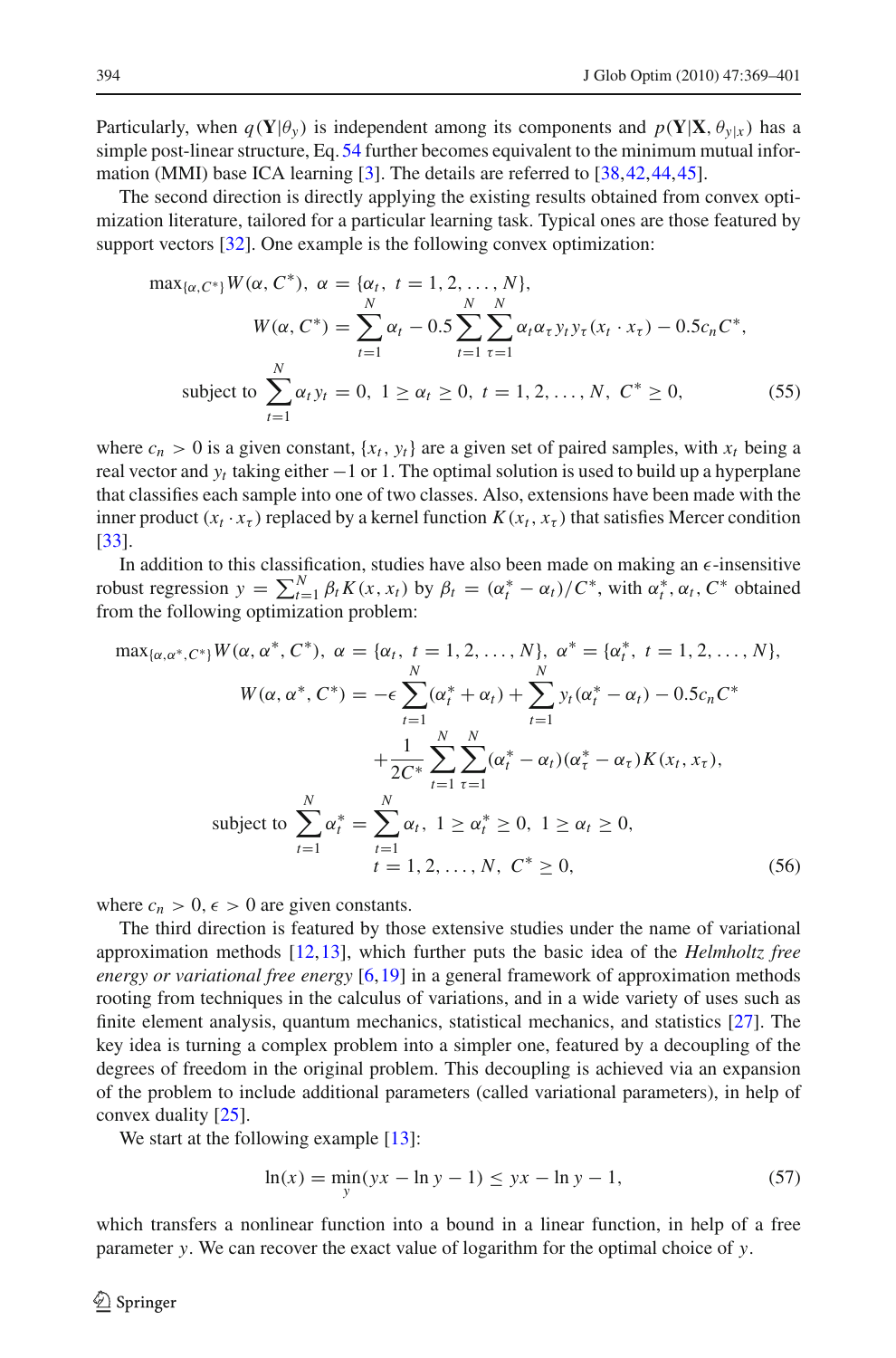This type of variational transformation can be handled systematically in help of convex duality studied in the optimization literature  $[11,25]$  $[11,25]$  $[11,25]$ . That is, a convex function  $f(x)$  can be represented via a conjugate or dual function as follows:

$$
f(x) = \max_{y} [y^T x - f^*(y)], \text{ with } f^*(y) = \max_{x} [y^T x - f(x)],
$$
 (58)

<span id="page-26-0"></span>which includes the above Eq. [57](#page-25-0) as a special case.

In general, the convex duality has been applied to the machine learning literature to obtain upper or lower bounds on a function of interest such that the original computation is replaced by a tractable approximation. If the function is already convex then we simply calculate the conjugate function. If a function is not convex, an invertible transformation is sought such that the function becomes convex after transformed. Then, the conjugate function is calculated in the transformed space and transform back. Furthermore, it has been shown in Sect. 6 of [\[13\]](#page-30-18) that Eq. [53](#page-24-0) can be reached directly in help of the convex duality by Eq. [58,](#page-26-0) which renders the Helmholtz machine type learning [\[6,](#page-30-3)[19](#page-30-15)] as a typical example of the variational methods for probability distributions.

### 4.2 Combinatorial optimization from a BYY learning perspective

It is interesting to further discuss that learning may help to make optimization more effectively too. Recalling Fig. [1b](#page-1-0), Eq. [8](#page-7-3) and [10,](#page-7-4) we may reexamine the combinatorial optimization problems such as AGM, TSP from the perspective of inferring a best  $Y^*$  based on the Ying machine  $q(X|Y)$  and  $q(Y)$ . Particularly, we need an appropriate  $q(Y)$  that is able to limit each *Y* to distribute within the permutation matrix family  $\Pi_N$ , while  $q(X|Y)$ describes a specific combinatorial optimization problem  $E<sub>o</sub>(Y, X)$ , which can be gener-ally described as in Eq. [10.](#page-7-4) Without a priori preference,  $q(Y)$  is equal for each  $Y \in \Pi_N$ . We infer *Y*<sup>\*</sup> by Eq. [1](#page-4-2) or equivalently  $Y^* = arg \max_{Y \in \prod_N} ln q(X|Y)$ , where  $ln q(X|Y) =$  $-\frac{1}{\lambda}E_o(Y, X) - \ln Z_\lambda(X)$ . That is, it is equivalent to the original combinatorial optimization problem  $\min_{Y \in \prod_N} E_o(Y, X)$ . As discussed in Sect. [1,](#page-0-0) the probabilistic version of Eq. [1](#page-4-2) is  $P(Y|X) = q(X|Y)q(Y)/\sum_{Y} q(X|Y)q(Y)$ . The summation should goes over  $Y \in \Pi_{N}$  and thus has a computational complexity same as the original problem.

Recalling the first column of Table [1,](#page-2-0) an effort towards this computational difficulty is LPD. That is, we let  $P(Y|X)$  to be expressed by a parametric model  $P(Y|X, \theta_p)$  to simplify the computation. Then, the problem is turned to learn  $\theta_p$ . Since the dimension of *Y* is known and fixed by a specific problem, there is no need on model selection. We consider the best Ying Yang matching by min  $KL(p||q, \theta)$  in Eq. [48.](#page-21-1) Since the input *X* is fixed and  $Z_{\lambda}(X)$  is irrelevant to learning, it follows from Eq. [10](#page-7-4) that min  $KL(p||q, \Theta)$  is further simplified into

<span id="page-26-1"></span>
$$
\min_{\Theta} KL(p||q, \Theta), KL(p||q, \Theta) = \sum_{Y} P(Y|X, \theta_{P}) \ln \frac{P(Y|X, \theta_{P})}{q(X|Y)q(Y \text{ on } \Pi_{N}, \theta_{q})}, (59)
$$
  
or 
$$
\min_{\Theta} \Big[ \sum_{Y} P(Y|X, \theta_{P}) \ln P(Y|X, \theta_{P}) - \sum_{Y} P(Y|X, \theta_{P}) \ln e^{-\frac{1}{\lambda} E_{\theta}(Y, X) + \ln q(Y \text{ on } \Pi_{N}, \theta_{q})} \Big].
$$

where  $\lambda$  controls the strength of the role by  $q(Y \text{ on } \Pi_N, \theta_q)$ . To make Eq. [59](#page-26-1) works, we need an appropriate  $q(Y \text{ on } \Pi_N, \theta_q)$  and an appropriate scheme for controlling the value of  $\lambda$ . Then, we can alternatively make  $\min_{\theta_p} KL(p||q, \Theta)$  and  $\min_{\theta_q} KL(p||q, \Theta)$  such that the iteration converges to a minimum as globally as possible.

In the sequel, we introduce some previous studies [\[4,](#page-30-22)[5](#page-30-23),[36](#page-31-23)[,38,](#page-31-21)[47](#page-31-24)], actually on a special case of the above Eq. [59.](#page-26-1) Considering  $q(Y \text{ on } \Pi_N, \theta_q)$  is equal for every  $Y \in \Pi_N$  and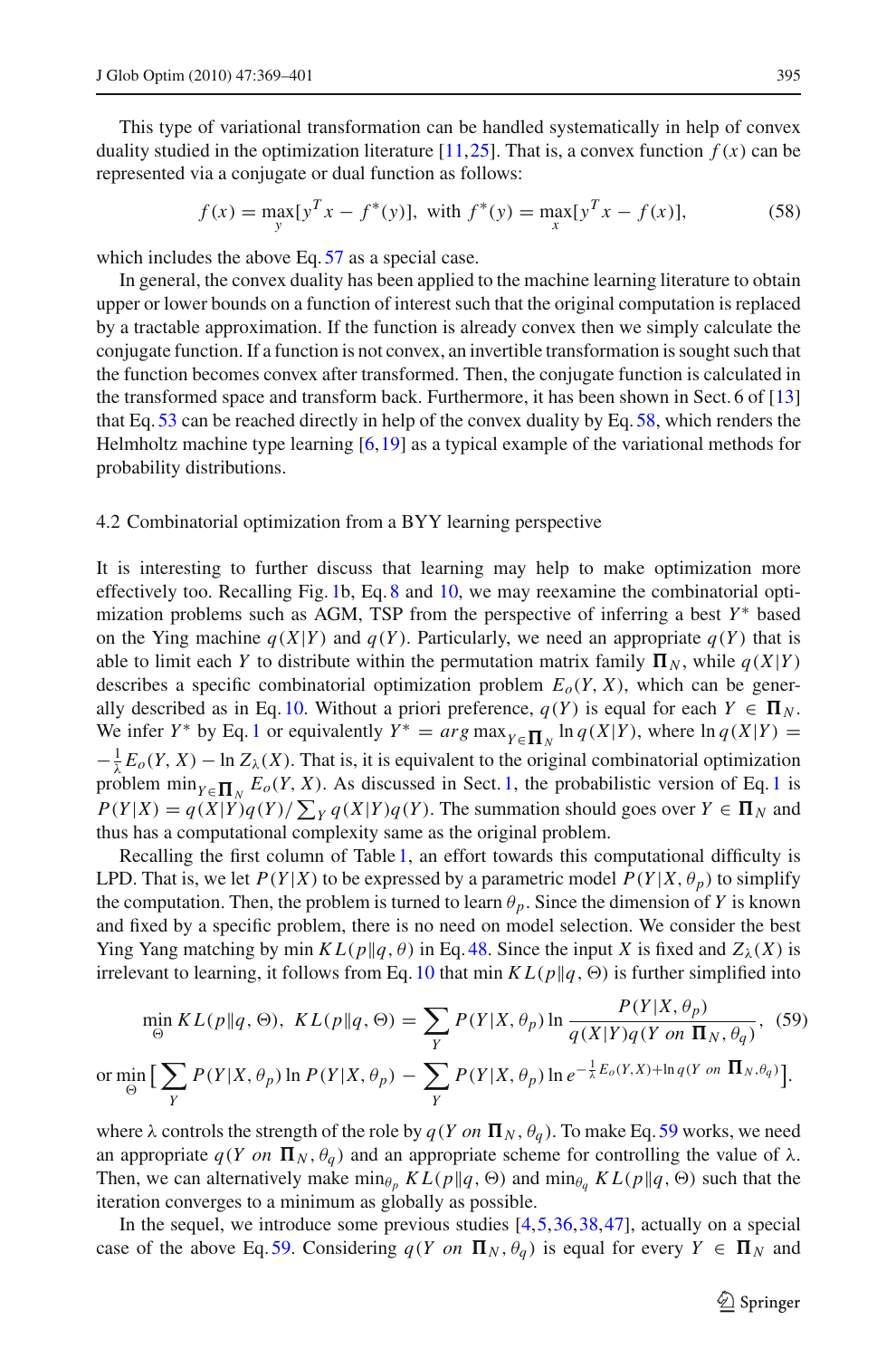<span id="page-27-0"></span>noticing  $q(X|Y)$  by Eq. [10](#page-7-4) with  $\sum_{Y} q(X|Y) = \sum_{Y} e^{-\frac{1}{\lambda}E_o(Y,X)} / Z_{\lambda}(X) = 1$ , we can turn Eq. [59](#page-26-1) into

$$
\min_{\Theta, s.t. Y \text{ on } \Pi_N} KL(p, q), KL(p, q) = \sum_{Y} p(Y|X, \theta_P) \ln \frac{p(Y|X, \theta_P)}{q(Y|X, \lambda)},
$$

$$
q(Y|X, \lambda) = \frac{q(X|Y)q(Y \text{ on } \Pi_N, \theta_q)}{\sum_{Y} q(X|Y)q(Y \text{ on } \Pi_N, \theta_q)} = \frac{e^{-\frac{1}{\lambda}E_o(Y, X)}}{Z_{\lambda}(X)},
$$
(60)

for which we have an intuitive interpretation. It is difficult to get the peak  $Y^*$  since  $E_o(Y, X)$ has many local minimums or  $q(Y|X, \lambda)$  has many local maximums. We use a simple distribution  $p(Y|X, \theta_p)$  to approximate  $q(Y|X, \lambda)$  such that the global peak of  $p(Y|X, \theta_p)$  becomes easier to find and that  $q(Y|X, \lambda)$  and  $p(Y|X, \theta_p)$  share the same peak  $Y^*$ .

Moreover, we consider a series of domains of  $q(Y|X, \lambda)$ :

$$
D_{\varepsilon}(\lambda) = \{ Y : q(Y|X, \lambda) > \varepsilon, \text{ a small constant } \varepsilon > 0 \}
$$
 (61)

under the control of a parameter  $\lambda$ . For a sequence  $\lambda_0 > \lambda_1 \cdots > \lambda_t$ , we have  $D_{\varepsilon}(\lambda_t) \subset$ ...  $D_{\varepsilon}(\lambda_1)$  ⊂  $D_{\varepsilon}(\lambda_0)$  that keep the global minimization solution of  $E_o(Y, X)$  included, since the equivalence of max<sub>*Y*</sub>  $q(Y|X, \lambda)$  to min<sub>*Y*</sub>  $E_o(Y, X)$  is irrelevant to  $\lambda$ . Therefore, we can find a sequence  $p_0(Y|X, \theta_p)$ ,  $p_1(Y|X, \theta_p)$ , ...,  $p_t(Y|X, \theta_p)$  that approximates  $q(Y|X, \lambda)$ on the shrinking domain  $D_{\varepsilon}(\lambda)$ . For a large  $\lambda_t$ ,  $q(Y|X,\lambda)$  has a large support and thus  $p(Y|X, \theta_p)$  adapts the overall configuration of  $q(Y|X, \lambda)$  in a big domain  $D_{\varepsilon}(\lambda)$ . As  $\lambda_t$ reduces,  $p_t(Y|X, \theta_p)$  becomes more and more concentrating on adapting the detailed configuration of  $q(Y|X, \lambda)$  around the global peak solution  $Y^* \in D_{\varepsilon}$ . As long as  $\lambda_0$  is large enough and  $\lambda$  reduces slowly enough towards to zero, we can finally find the global minimization  $\sum_{Y}$  replaced by  $\sum_{Y \in D_Y}$ . Alternatively, we can also consider the case with the positions of solution of  $E_o(Y, X)$ . In implementation, this process is still made by Eq. [60](#page-27-0) simply with  $p, q$  swapped min<sub>p</sub>  $KL(p, q)$ , which leads us to a class of Metropolis sampling based mean field approaches. Details are referred to Sect. II(B) in [\[41](#page-31-25)].

<span id="page-27-1"></span>Here, we focus on Eq. [60](#page-27-0) and consider  $p(Y|X, \theta_p)$  in the following simple forms:

$$
p_1(Y|X, \theta_p) = Z_1^{-1} \prod_{i,j} e^{y_{ij} \ln p_{ij}}, \quad 0 \le p_{ij}, \ Z_1 = \sum_{i,j} \prod_{i,j} e^{y_{ij} \ln p_{ij}},
$$
  
\n
$$
p_2(Y|X, \theta_p) = \prod_{i,j} p_{ij}^{y_{ij}} (1 - p_{ij})^{1 - y_{ij}}, \quad 0 \le p_{ij} \le 1;
$$
\n(62)

<span id="page-27-2"></span>and from the constraints of  $Y \in \Pi_N$  we have

$$
C^{c}: \sum_{i=1}^{N} \langle y_{ij} \rangle = 1, j = 1, ..., N, C^{r}: \sum_{j=1}^{N} \langle y_{ij} \rangle = 1, i = 1, ..., N;
$$
  

$$
\langle y_{ij} \rangle = \begin{cases} p_{ij} \frac{Z_{ij}}{Z_{1}}, & \text{for } p_{1}(Y|X, \theta_{p}), \\ p_{ij}, & \text{for } p_{2}(Y|X, \theta_{p}), \end{cases} Z_{ij} = \sum_{k \neq i, l \neq j} \prod_{k,l} e^{y_{kl} \ln q_{kl}};
$$
(63)

where  $\langle y \rangle$  denotes the expectation of the random variable *y*. When *N* is large, we have  $Z_{ij} \approx Z_1$ , and thus  $\langle y_{ij} \rangle \approx p_{ij}$  for the case of  $p_1(Y|X, \theta_p)$ .

Putting Eq. [62](#page-27-1) into Eq. [60,](#page-27-0) we have  $KL(p, q) = H_{Y|X} - L_{X|Y}$  with

$$
H_{Y|X} = \sum_{Y} p(Y|X, \theta_p) \ln p(Y|X, \theta_p) = \begin{cases} \sum_{ij} p_{ij} \ln p_{ij}, & \text{for } p_1, \\ \sum_{ij} [p_{ij} \ln p_{ij} + (1 - p_{ij}) \ln (1 - p_{ij})], & \text{for } p_2. \end{cases}
$$

<span id="page-27-3"></span> $\mathcal{L}$  Springer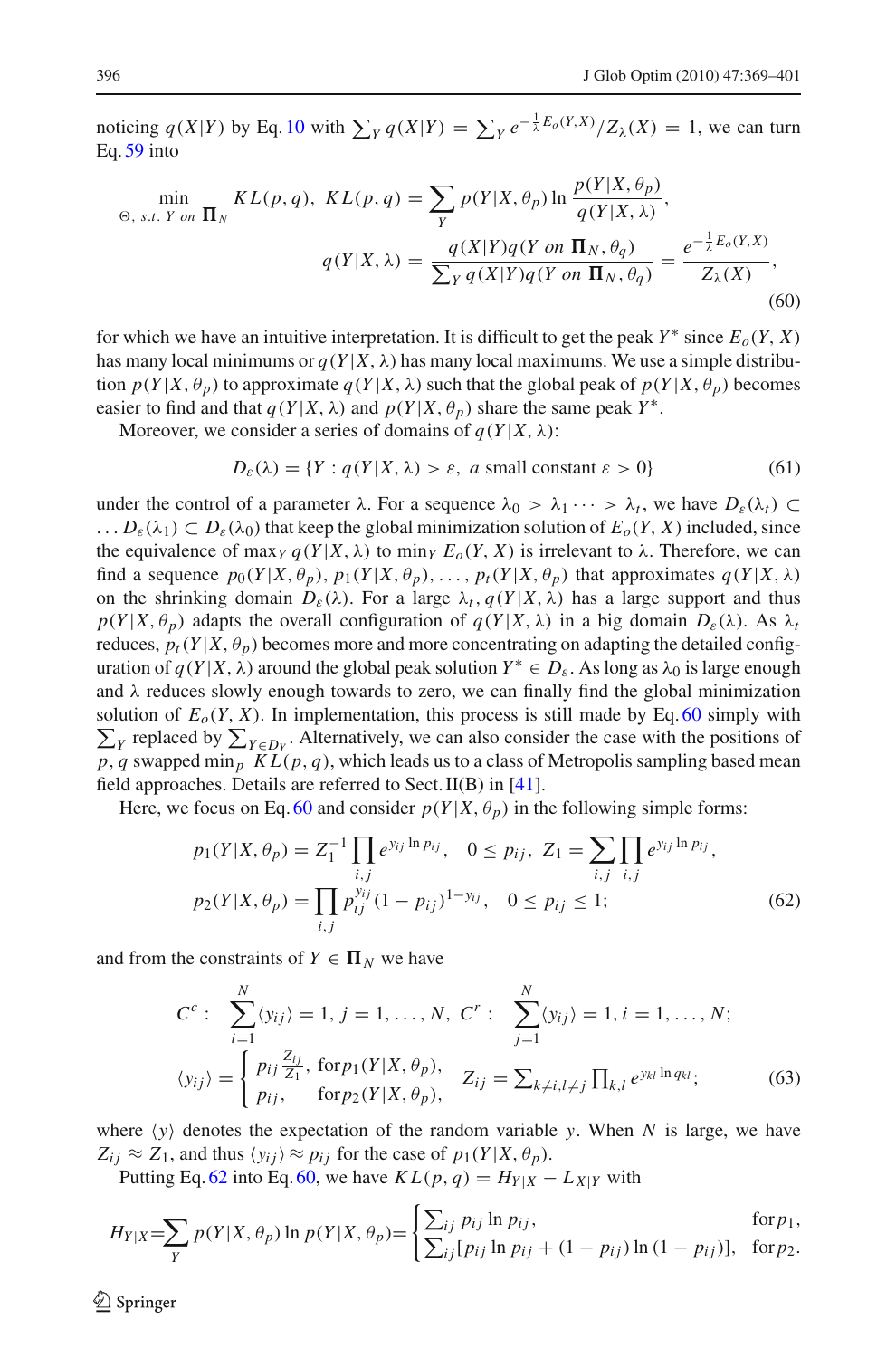$$
L_{X|Y} = \sum_{Y} p(Y|X,\theta_p) \ln q(Y|X,\beta) = -\frac{1}{\lambda} \sum_{Y} p(Y|X,\theta_p) E_o(Y,X) - \ln Z_{\lambda}(X). \tag{64}
$$

Further noticing  $\sum_{Y} p(Y|X, \theta_p) E_o(Y, X) \approx E_o({p_{ij}}, X)$ , Eq. [60](#page-27-0) becomes equivalent to  $\min_{p_{ij}} E(\{p_{ij}\}, X)$ , subject to Eq. [63](#page-27-2),

<span id="page-28-1"></span>
$$
E(\{p_{ij}\}, X) = \frac{1 + \gamma}{\lambda} E_o(\{p_{ij}\}, X)
$$
  
+  $(1 - \gamma) \left\{ \sum_{ij} p_{ij} \ln p_{ij}, \right\}$  for  $p_1(Y|X, \theta_p)$ ,  

$$
+ (1 - \gamma) \left\{ \sum_{ij} p_{ij} \ln p_{ij} + (1 - p_{ij}) \ln (1 - p_{ij}) \right\}, \text{ for } p_2(Y|X, \theta_p),
$$
(65)

where  $\gamma = 0$  but it will be extended to take other values later in Eq. [67.](#page-28-0) The case for  $p_1(Y|X, \theta_p)$  interprets the Lagrange-Transform approach with the barrier term  $\sum_{i,j} y_{ij}$  ln  $y_{ij}$ in  $[36]$  and justifies the intuitive treatment of simply regarding the discrete  $y_{ij}$  as an analog variable between the interval [0, 1]. These analog variables are actually the parameters of a simple distribution that we use to approximate the Gibbs distribution induced from the cost  $E(\{p_{ij}\}, X)$  of the discrete variables.

Similarly, the case for  $p_2(Y|X, \theta_p)$  interprets and justifies the Lagrange-Transform or Lagrange-Barrier approach with the barrier  $\sum_{i,j} [y_{ij} \ln y_{ij} + (1 - y_{ij}) \ln (1 - y_{ij})]$  in [\[38\]](#page-31-21), where this barrier is intuitively argued to be better than the barrier  $\sum_{i,j} y_{ij}$  ln  $y_{ij}$  because it gives a *U*-shape curve. Here, this intuitive preference can also be justified from Eq. [63](#page-27-2) since there is an approximation  $Z_{ij} \approx Z_1$  used for  $p_1(Y|X, \theta_p)$ , but no approximation for  $p_2(Y|X, \theta_p)$ . Moreover, both the barriers are respectively the special cases (a)  $S(y_{ii}) = y_{ii}$ and (b)  $S(y_{ij}) = y_{ij}/(1-y_{ij})$  of a family of barrier functions that are equivalent to minimizing the leaking energy in the classical Hopfield network [\[38\]](#page-31-21).

In the implementation of Eq. [65,](#page-28-1) a set of iterative updating equations in a parallel imple-mentation is obtained in [\[38](#page-31-21)] from  $\frac{\partial E(\{p_{ij}\},X)}{\partial p_{ij}} = 0$  to replace those dynamic equations in the Hopfield network [\[10\]](#page-30-24), with an improved stability. Moreover, the constraints  $C^c$ ,  $C^r$  are handled by updating the Lagrange coefficients in help of another set of dynamic equations for maximization or iterative equations [\[4,](#page-30-22)[5,](#page-30-23)[47](#page-31-24)].

The solution from the above approaches will be  $\{p_{ij}\}\$  with  $0 \leq p_{ij} \leq 1$ , instead of a permutation matrix  $Y \in \Pi_N$ . We can approximately turn  $p_{ij}$  into either 1 if  $p_{ij}$  is larger than a threshold or 0 otherwise.

Alternatively, we may consider the best harmony learning by Eq. [20.](#page-12-2) The counterpart of Eq. [59](#page-26-1) is

$$
\max H(p||q, \Theta), H(p||q, \Theta) = \sum_{Y} P(Y|X, \theta_p) \ln[q(X|Y)q(Y \text{ on } \Pi_N, \theta_q)]. \quad (66)
$$

For  $P(Y|X, \theta_p)$  given by Eq. [62,](#page-27-1) max  $H(p||q, \Theta)$  will push  $p_{ij}$  to be 1 or 0, which avoids the above problem. However, this max  $H(p||q, \Theta)$  is vulnerable due to many local maximums.

<span id="page-28-0"></span>As previously suggested in [\[45](#page-31-17)] and further elaborated in Sect. 23.4.2 of [\[39\]](#page-31-26), one solution is minimizing a combination  $KL(p||q, \Theta) - \gamma H(p||q, \Theta)$ . We start at  $\gamma = 0$  or gradually increase  $\gamma$  in certain way similar to simulated annealing [\[15](#page-30-25)]. Also, we may approximately regard  $q(Y \text{ on } \Pi_N, \theta_q)$  is free, and making max  $H(p||q, \Theta)$  with respect to it results in  $q(Y \text{ on } \Pi_N, \theta_q) = P(Y|X, \theta_p)$  and  $H(p||q, \Theta) = -H_{Y|X} - L_{X|Y}$ . It follows from Eq. [64](#page-27-3) that

 $\mathcal{L}$  Springer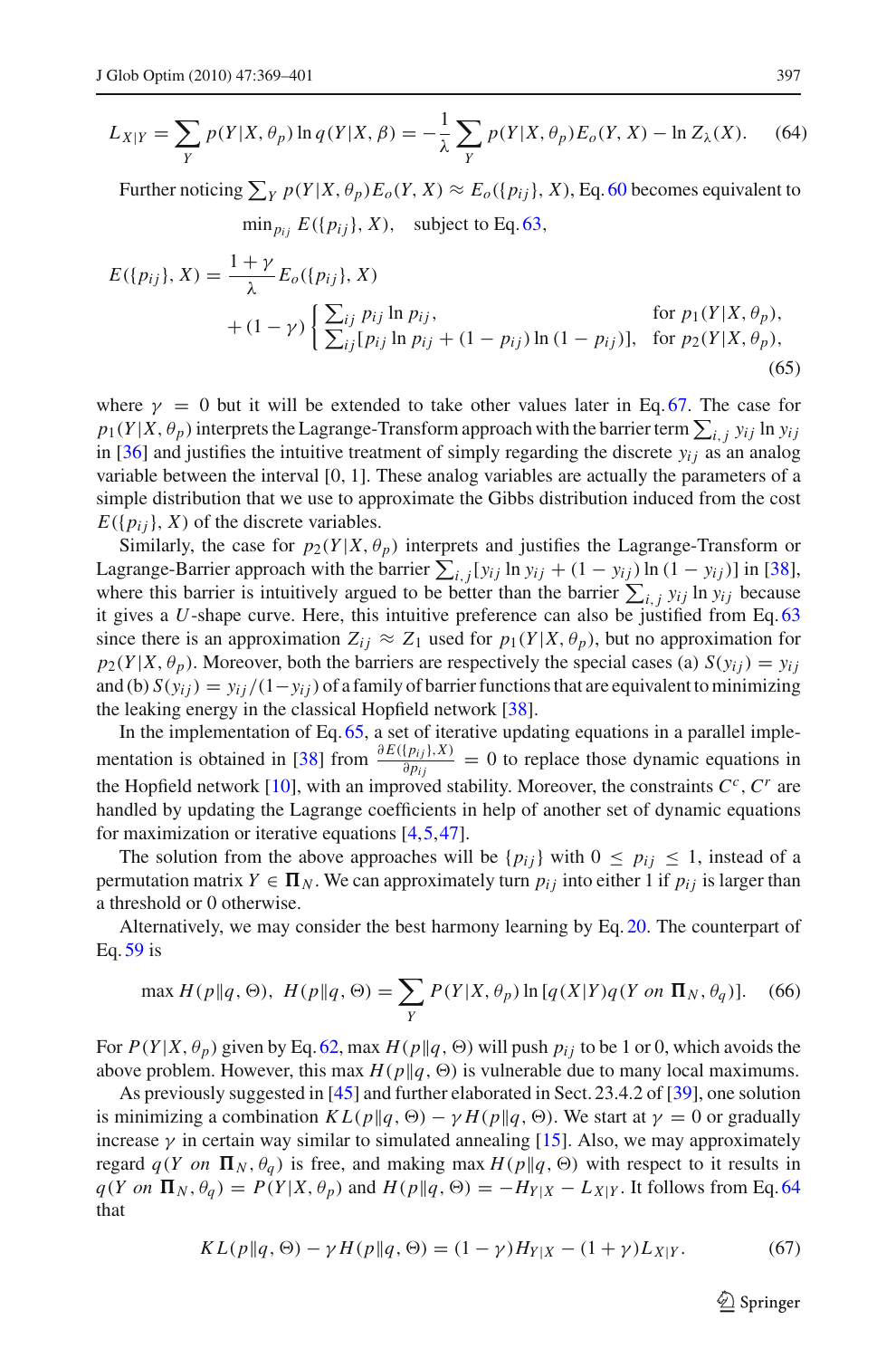Therefore, it is implemented still by Eq. [65](#page-28-1) as above discussed with  $\gamma$  starting from 0 and gradually increasing. As  $\gamma$  goes beyond 1, max  $H(p||q, \Theta)$  dominates and  $p_{ij}$  will be pushed to be either 1 or 0.

In addition to the Lagrange type algorithms [\[4](#page-30-22),[5](#page-30-23)[,38,](#page-31-21)[47](#page-31-24)], recently it is proposed in [\[46](#page-31-27)[,47\]](#page-31-24) that the constraints  $C^c$ :  $\sum_{i=1}^{N} p_{ij} = 1, j = 1, ..., N, C^r$ :  $\sum_{j=1}^{N} p_{ij} = 1, i = 1, ..., N$ , and  $0 \leq p_{ij} \leq 1$  are jointly considered by letting  $y_{ij} = r_{ij}^2$ , which induces a matrix  $R = {r_{ij}}\substack{j = N, j = N \ j = 1, j = 1}^{i=N, j=N}$  that satisfies  $RR^T = I$ . As a result, the problem min<sub>*p<sub>ij</sub>*  $E({p_{ij}}, X)$ </sub> in Eq. [65](#page-28-1) is relaxed into  $\min_{RR} r = I E(\{r_{ij}^2\}, X)$ , handled by a gradient flow on the Stiefel manifold  $RR^T = I$  with all the constraints guaranteed automatically. One example of such a flow is  $R^{new} = R^{old} + \Delta R$  with  $\Delta R \propto G_R (I - R^T R)$  and  $G_R = \nabla_V E(\{p_{ij}\}, X)_{p_{ij} = r_{ij}^2} \circ R$ for  $E({p_{ij}})$ , *X*) in Eq. [65,](#page-28-1) where the notation  $\circ$  denotes the Hadamard product. A general technique for optimization on the Stiefel manifold was elaborated in [\[7](#page-30-26)] and can be adopted for our purpose.

# <span id="page-29-0"></span>**5 Concluding remarks**

Based on a set of evidences or samples, the purpose of learning consists of providing a learning system with a pre-specified structure in an appropriate scale or complexity, and then determining all the unknown parameters within this structure, as well as enabling the learning system to perform inference and to make various reactions upon observed evidences or samples. Aiming at this purpose, we need one learning theory to evaluate what is an appropriate structure and which performance is good. As introduced in this paper, such a theory could be developed from one of two major principles. One is called *best matching*. That is, making the learning system best match a given set of samples, in a sense of max<sub> $\Theta$ </sub> ln  $q(\mathcal{X}_N|\Theta)$  or  $\max_{\Theta} \ln [q(\mathcal{X}_N | \Theta) q(\Theta)]$  for determining parameters  $\Theta$  in a pre-specified structure and in a sense of max  $\ln q(X_N)$ ,  $q(\mathbf{X}) = \int q(\mathbf{X}|\Theta)q(\Theta)\mu(d\Theta)$  for selecting a best structure as well. The other is called *best harmony*, associated with the BYY system. Instead of simply considering the learning system as a part to match the observed data as the other part, we consider a learning system that consists of a Ying machine and a Yang machine, with data considered as a part of the Yang machine. Not only all the unknown parameters but also the scales of structures are determined such that the Yang-Yang pair reaches a best harmony in a sense of a best matching with structures in a least complexity, which is different from *best matching* in nature. It degenerates to becoming equivalent to *best matching* in two special cases. One is that the Yang machine degenerates into consisting of data only while the Ying machine degenerates into a single structure  $q(X|\Theta)$  without considering any inner representations. The other case is that the Yang machine consists of data  $p(X) = \delta(X - X_N)$  and a Yang pathway that is free to be determined in a best matching by Eq. [44](#page-20-1) or [45.](#page-20-2)

For whatever a theory, an effective implementation is needed, which is usually featured by two competing mechanisms. One is integrating evidences from all the possible scenarios in a broad scope via integrals of types  $\int [\cdot] d\Theta$  and  $\int [\cdot] d\mathbf{Y}$ , while the other mechanism is optimal searching with focuses on one or more best values of  $\Theta$  and **Y**. Optimization approaches take their roles not only in an effective implementation of optimal searching, but also in an approximate implementation of integrating evidences to avoid the difficulty of handling integrals. Corresponding to the problems of determining three levels of unknowns in a learning system, there are three types of optimization tasks as previously introduced in Sect[.2.](#page-4-1) The nature of convexity takes important roles in machine learning, either directly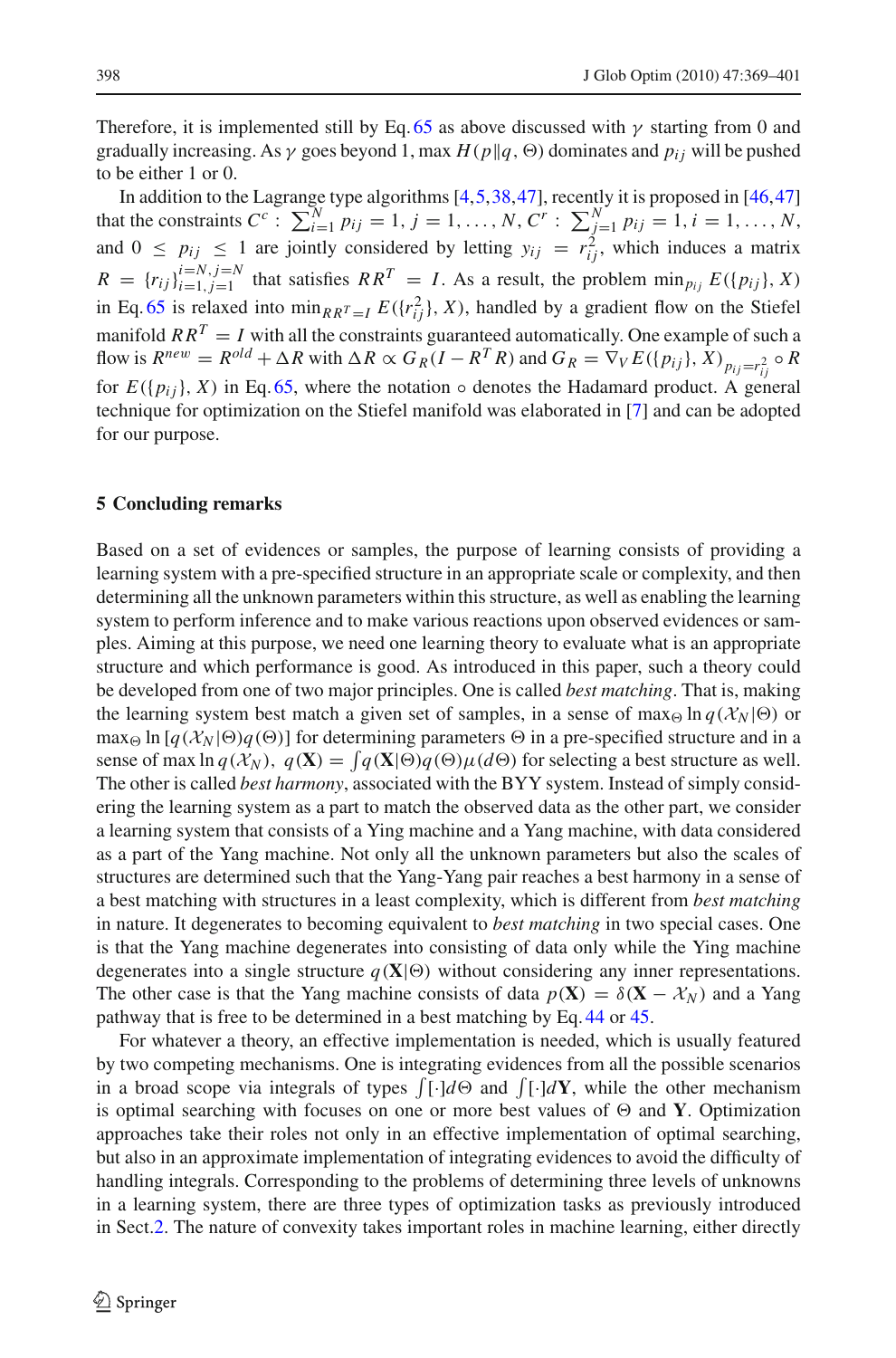towards a convex programming or approximately transferring a difficult problem into a tractable one in help of local convexity or convex duality. Therefore, new developments from the optimization literature will always thrust the advances of machine learning. Furthermore, learning versus optimization has also been examined from a Ying-Yang perspective, with combinatorial optimization made more effectively.

**Acknowledgements** The work described in this paper was fully supported by a grant from the Research Grant Council of the Hong Kong SAR (Project No: CUHK4173/06E).

# <span id="page-30-10"></span>**References**

- 1. Akaike, H.: A new look at the statistical model identification. IEEE Trans. Autom. Control **19**, 714–723 (1974)
- <span id="page-30-11"></span>2. Akaike, H.: Likelihood of a model and information criteria. J. Econom. **16**, 3–14 (1981)
- <span id="page-30-16"></span>3. Amari, S., Cichocki, A., Yang, H.: A New Learning Algorithm for Blind Signal Separation. Advances in NIPS, 8, pp. 757–763. MIT Press (1996)
- <span id="page-30-22"></span>4. Dang, C., Xu, L.: A globally convergent Lagrange and barrier function iterative algorithm for the traveling salesman problem. Neural Netw. **14**(2), 217–230 (2001)
- <span id="page-30-23"></span>5. Dang, C., Xu, L.: A Lagrange multiplier and Hopfield-type barrier function method for the traveling salesman problem.. Neural Comput. **14**(2), 303–324 (2001)
- <span id="page-30-3"></span>6. Dayan, P., Hinton, G.E., Neal, R.M., Zemel, R.S.: The Helmholtz machine. Neural Comput. **7**(5), 889–904 (1995)
- <span id="page-30-26"></span>7. Edelman, A., Arias, T.A., Smith, S.T.: The geometry of algorithms with orthogonality constraints. SIAM J. Matrix Anal. Appl. **20**, 303–353 (1998)
- <span id="page-30-5"></span>8. Eshera, E., Fu, K.S.: A graph distance measure for image analysis. IEEE Trans. SMC **14**(3), 396–408 (1984)
- <span id="page-30-4"></span>9. Hinton, G.E., Zemel, R.S.: Autoencoders, minimum description length and Helmholtz free energy. Adv. NIPS **6**, 3–10 (1994)
- <span id="page-30-24"></span>10. Hopfield, J.J., Tank, D.W.: Neural computation of decisions in optimization problems. Biol. Cybern. **52**, 141–152 (1985)
- <span id="page-30-21"></span>11. Horst, R., Pardalos, P.M.: Handbook of Global Optimization, Nonconvex Optimization and its Applications, vol. 2. Kluwer (1995)
- <span id="page-30-17"></span>12. Jaakkola, T.S.: Tutoiral on variational approximation methods. In: Opper, M., Saad, D. (eds.) Advanced Mean Field Methods: Theory and Pratice, pp. 129–160. MIT press (2001)
- <span id="page-30-18"></span>13. Jordan, M., Ghahramani, Z., Jaakkola, T., Saul, L.: Introduction to variational methods for graphical models. Mach. Learn. **37**, 183–233 (1999)
- <span id="page-30-8"></span>14. Kass, R.E., Raftery, A.E.: Bayes factors. J. Am. Stat. Assoc. **90**, 773–795 (1995)
- <span id="page-30-25"></span>15. Kirkpatrick, S., Gelatt, C.G. Jr., Vecchi, M.P.: Optimization by simulated annealing. Science **220**, 671– 680 (1983)
- <span id="page-30-9"></span>16. MacKay, D.J.C.: Information Theory, Inference, and Learning Algorithms. Cambridge University Press (2003)
- <span id="page-30-14"></span>17. McLachlan, G.J., Geoffrey, J.: The EM Algorithms and Extensions, Wiley (1997)
- <span id="page-30-6"></span>18. Moulines, E., Cardoso, J., Gassiat, E.: Maximum likelihood for blind separation and deconvolution of noisy signals using mixture models. Proc. ICASSP97, pp. 3617–3620 (1997)
- <span id="page-30-15"></span>19. Neal, R., Hinton, G.E.: A view of the EM algorithm that justifies incremental, sparse, and other variants. In: Jordan, M.I. (ed.) Learning in Graphical Models, pp. 355–368. MIT Press, Cambridge, MA (1999)
- <span id="page-30-7"></span>20. Neath, A.A., Cavanaugh, J.E.: Regression and time series model selection using variants of the schwarz information criterion. Commun. Stat. A **26**, 559–580 (1997)
- <span id="page-30-2"></span>21. Poggio, T., Girosi, F.: Networks for approximation and learning. Proc. IEEE **78**, 1481–1497 (1990)
- <span id="page-30-0"></span>22. Press, S.J.: Bayesian statistics: principles, models, and applications. Factors. Wiley (1989)
- <span id="page-30-12"></span>23. Rissanen, J.: Stochastic Complexity in Statistical Inquiry. World Scientific, Singapore (1989)
- <span id="page-30-13"></span>24. Rivals, I., Personnaz, L.: On cross validation for model selection. Neural Comput. **11**, 863–870 (1999)
- <span id="page-30-20"></span>25. Rockafellar, R.: Convex Analysis. Princeton University Press (1972)
- <span id="page-30-1"></span>26. Ruanaidh, O., Joseph, J.K.: Numerical Bayesian methods applied to signal processing. Springer-Verlag, New York (1996)
- <span id="page-30-19"></span>27. Rustagi, J.: Variational Method in Statistics. Academic Press, New York (1976)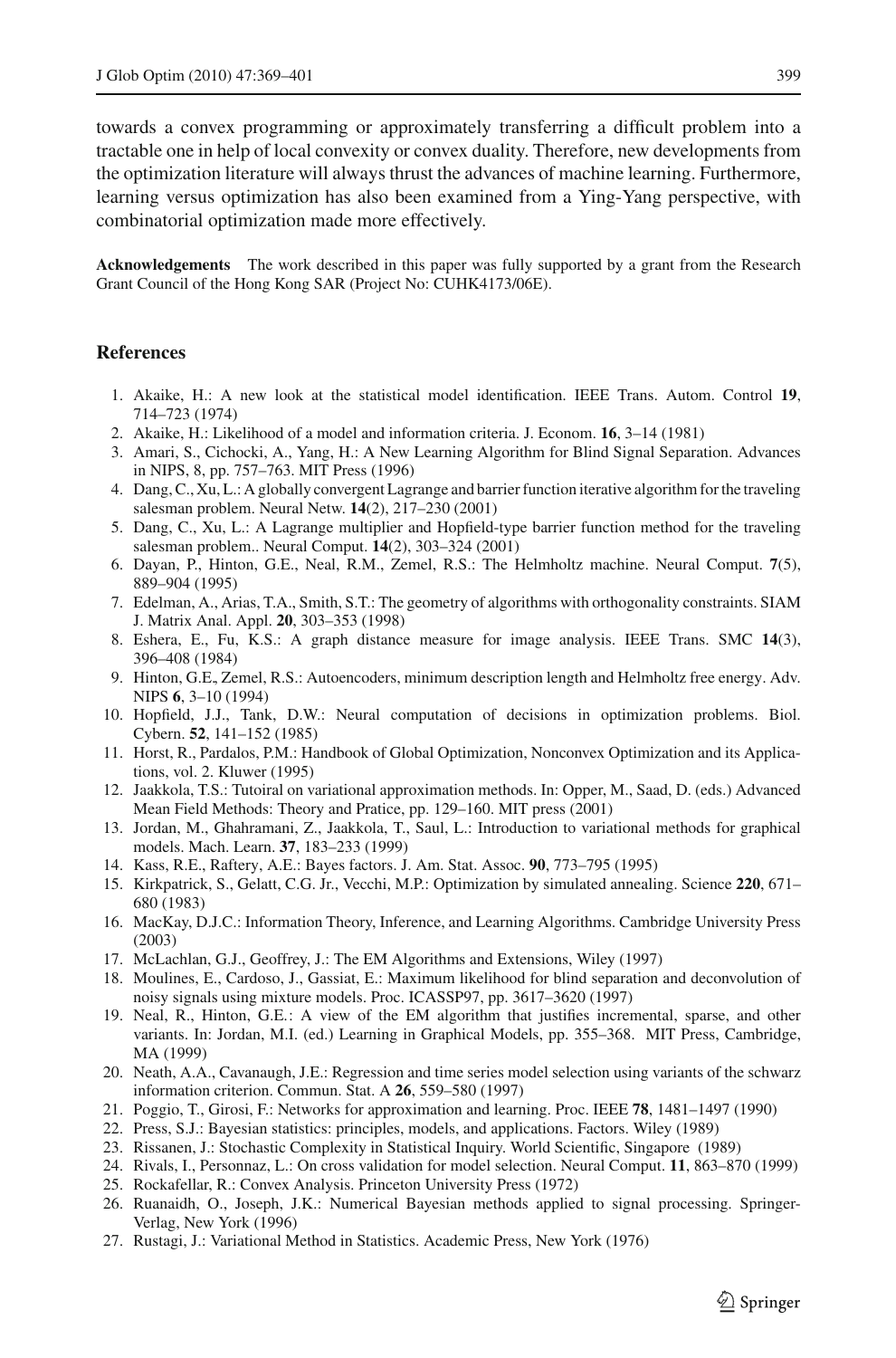- <span id="page-31-11"></span>28. Schwarz, G.: Estimating the dimension of a model. Ann. Stat. **6**, 461–464 (1978)
- <span id="page-31-12"></span><span id="page-31-1"></span>29. Stone, M.: Cross-validation: a review. Math. Operat. Stat. **9**, 127–140 (1978)
- 30. Tikhonov, A.N., Arsenin, V.Y.: Solutions of Ill-posed Problems. Winston and Sons (1977)
- <span id="page-31-7"></span>31. Umeyama, S.: An eigendecomposition approach to weighted graph matching problems. IEEE Trans. Pattern Anal. Mach. Intell. **10**(5), 695–703 (1988)
- <span id="page-31-13"></span>32. Vapnik, V.N.: The Nature of Statistical Learning Theory. Springer (1995)
- <span id="page-31-22"></span>33. Vapnik, V.N.: Estimation of Dependences Based on Empirical Data. Springer (2006)
- <span id="page-31-0"></span>34. Wallace, C.S., Boulton, D.M.: An information measure for classification. Comput. J. **11**, 185–194 (1968)
- <span id="page-31-14"></span>35. Wang, L., Feng, J.: Learning Gaussian mixture models by structural risk minimization. Proc. 2005 Int. Conf. Machine Learning and Cybernetics (ICMLC), pp. 4858–4863. 19–21 Aug 2005, Guangzhou, China (2005)
- <span id="page-31-23"></span>36. Xu, L.: Combinatorial optimization neural nets based on a hybrid of Lagrange and transformation approaches. Proc. 1994 World Congress Neural Networks, pp. 399–404. SanDiego (1994)
- <span id="page-31-2"></span>37. Xu, L.: Bayesian-Kullback coupled YING-YANG machines: unified learnings and new results on vector quantization. Proc. ICONIP95, pp. 977–988. Beijing (1995)
- <span id="page-31-21"></span>38. Xu, L .: On the hybrid LT combinatorial optimization: new U-shape barrier, sigmoid activation, least leaking energy and maximum entropy. Proc. ICONIP'95, pp. 309–312. Beijing (1995)
- <span id="page-31-26"></span>39. Xu, L.: Bayesian Ying-Yang system and theory as a unified statistical learning approach (I): unsupervised and semi-unsupervised learning. In: Amari, K. (ed.) Brain-like Computing and Intelligent Information Systems, pp. 241–274. Springer-Verlag (1997)
- <span id="page-31-4"></span>40. Xu, L.: BYY harmony learning, independent state space and generalized APT financial analyses. IEEE Trans. Neural Netw. **12**, 822–849 (2001)
- <span id="page-31-25"></span>41. Xu, L.: Distribution approximation, combinatorial optimization, and Lagrange-barrier. Proc. Intl. Joint Conf. on Neural Networks 2003, July 20–24, pp. 2354–2359. Portland (2003)
- <span id="page-31-5"></span>42. Xu, L.: Independent component analysis and extensions with noise and time: A Bayesian Ying-Yang learning perspective. Neural Inf. Process. Lett. Rev. **1**, 1–52 (2003)
- <span id="page-31-6"></span>43. Xu, L.: Temporal BYY encoding, Markovian state spaces, and space dimension determination. IEEE Trans. Neural Netw. **15**, 1276–1295 (2004)
- <span id="page-31-15"></span>44. Xu, L.: Advances on BYY harmony learning: information theoretic perspective, generalized projection geometry, and independent factor auto-determination. IEEE Trans. Neural Netw. **15**, 885–902 (2004)
- <span id="page-31-17"></span>45. Xu, L.: Bayesian Ying Yang learning (I): a unified perspective for statistical modeling. In: Zhong, L. (ed.) Intelligent Technologies for Information analysis, pp. 615–659. Springer (2004)
- <span id="page-31-27"></span>46. Xu, L.: One-Bit-Matching ICA Theorem, convex–concave programming, and combinatorial optimization. Lecture Notes in Computer Science, Advances in Neural Networks, vol. 3496, pp. 5–20. Springer-Verlag (2005)
- <span id="page-31-24"></span>47. Xu, L.: One-Bit-Matching theorem for ICA, convex-concave programming on polyhedral set, and distribution approximation for combinatorics. Neural Comput. **19**, 546–569 (2007)
- <span id="page-31-18"></span>48. Xu, L.: A trend on regularization and model selection in statistical learning: A Bayesian Ying Yang learning perspective. In: Duch, M. (ed.) Challenges for Computational Intelligence, pp. 365–406. Springer-Verlag (2007)
- <span id="page-31-19"></span>49. Xu, L.: A unified perspective and new results on RHT computing, mixture based learning, and multilearner based problem solving. Pattern Recognit. **40**, 2129–2153 (2007)
- <span id="page-31-3"></span>50. Xu, L.: Bayesian Ying Yang learning. Scholarpedia **2**(3), 1809 (2007). [http://scholarpedia.org/article/](http://scholarpedia.org/article/BayesianYingYangLearning) [BayesianYingYangLearning](http://scholarpedia.org/article/BayesianYingYangLearning)
- <span id="page-31-20"></span>51. Xu L.: From normalized RBF networks to subspace based functions. In: Soria, E., Martín, J.D., Magdalena, R., Martínez, M., Serrano, A.J. (eds.) To Appear in Handbook of Research on Machine Learning Applications. IGI Global (formerly Idea Group Publishing) (2008a)
- <span id="page-31-16"></span>52. Xu, L.: Bayesian Ying Yang system, best harmony learning, and Gaussian manifold based family. In: Zurada, J.M. (ed.) Computational Intelligence: Research Frontiers, WCCI2008 Plenary/Invited Lectures, LNCS5050, pp. 48–78 (2008b)
- <span id="page-31-10"></span>53. Xu, L., Jordan, M.I.: On convergence properties of the EM algorithm for Gaussian mixtures. Neural Comput. **8**(1), 129–151 (1996)
- <span id="page-31-8"></span>54. Xu, L., King, I.: A PCA approach for fast retrieval of structural patterns in attributed graphs. IEEE Trans. Syst. Man Cybernet. B **31**(5), 812–817 (2001)
- <span id="page-31-9"></span>55. Xu, L., Klasa, S.: A PCA like rule for pattern classification based on attributed graph. Proc. 1993 Intl. Joint Conf. on Neural Networks, Oct. 1993, pp. 1281–1284. Nagoya, Japan (1993)